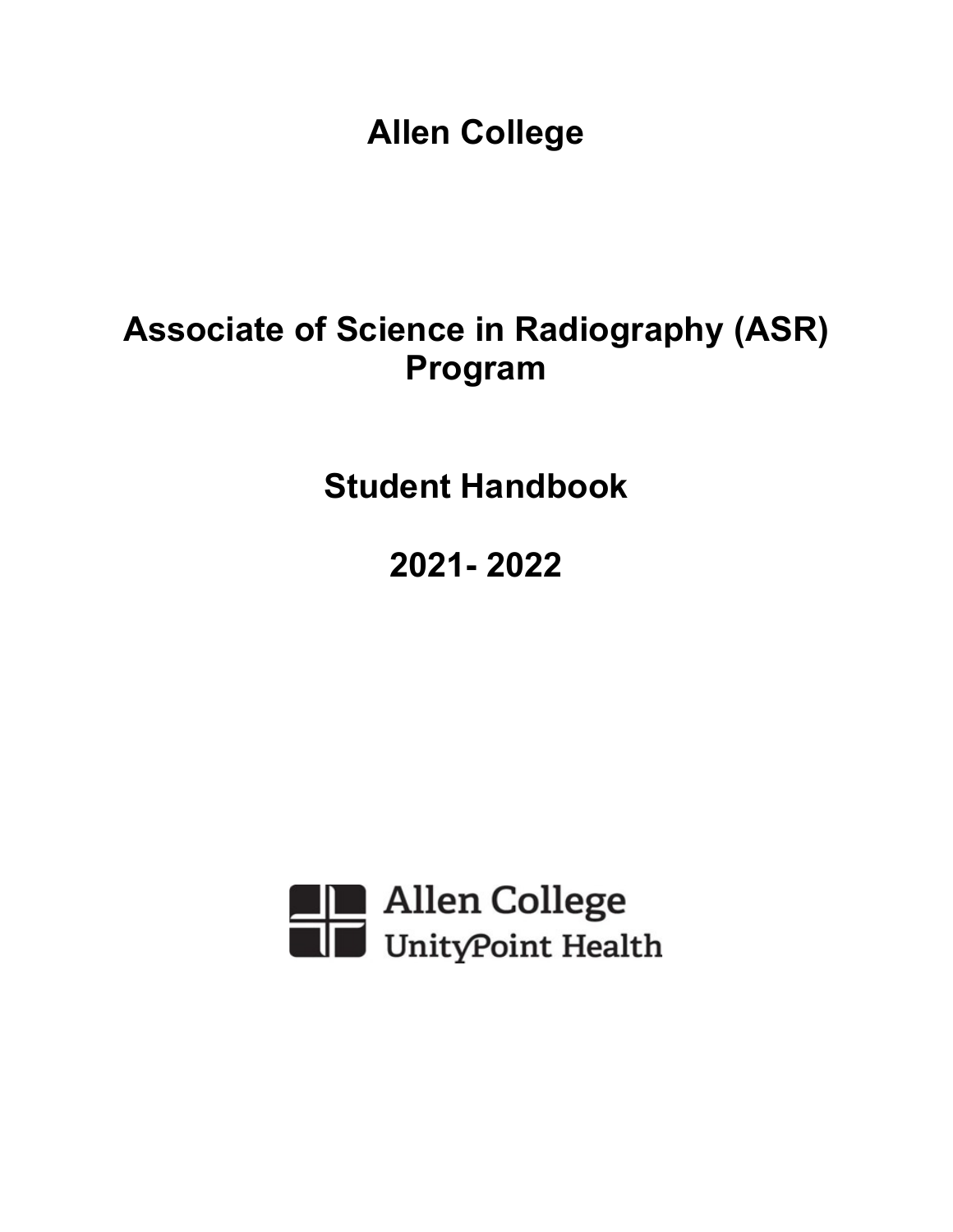# **Table of Contents**

| Radiation Protection and Energized Imaging Laboratory Usage 16              |  |
|-----------------------------------------------------------------------------|--|
|                                                                             |  |
|                                                                             |  |
|                                                                             |  |
|                                                                             |  |
|                                                                             |  |
|                                                                             |  |
|                                                                             |  |
|                                                                             |  |
|                                                                             |  |
|                                                                             |  |
|                                                                             |  |
|                                                                             |  |
|                                                                             |  |
|                                                                             |  |
|                                                                             |  |
| A.R.R.T. Mandatory (35) 2022-2024 class Clinical Competency Evaluations  34 |  |
| A.R.R.T. Electives (35) 2022-2024 class Clinical Competency Evaluations 36  |  |
|                                                                             |  |
| Grading rubric for the Clinical Competency Evaluation Form performance      |  |
|                                                                             |  |
|                                                                             |  |
|                                                                             |  |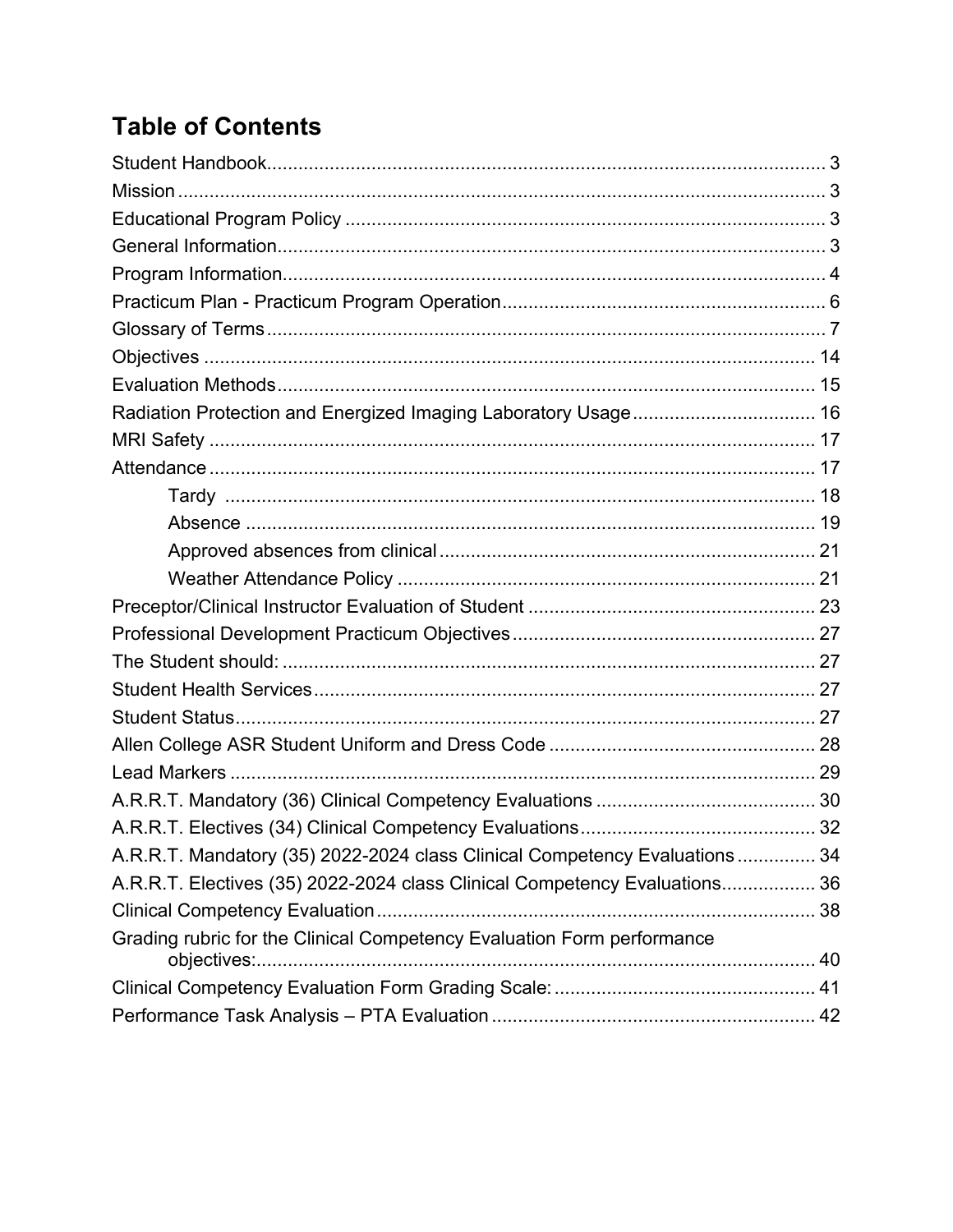# **Associate of Science in Radiography (ASR) Program**

#### <span id="page-2-0"></span>**Student Handbook**

Welcome to the Allen College ASR Program. In order to facilitate your entrance to our program, the Allen College Website and the ASR Student Handbook are provided to inform and serve as references concerning regulations and outcomes. Please feel free to ask for explanations if you are concerned about anything that you may question.

#### <span id="page-2-1"></span>**Mission**

The mission of the Associate of Science in Radiography (ASR) program is to provide an educational program that prepares individuals for a career in the radiography profession with a commitment to lifelong learning and service in the community.

#### <span id="page-2-2"></span>**Educational Program Policy**

The Educational Program may at any time change procedures and policies regulating the program. These changes take effect as immediately as the program authorizes and will apply to all students.

If a student does not develop satisfactory qualities essential to personal and professional growth, the tenure in the program may be terminated at any time. Scholastic failure, continued absence, unsatisfactory performance, undesirable attitudes, and negligence of duty are specific factors that are cause for discontinuance in the program. Serious violations of Program policy may also result in temporary suspension or discharge.

#### <span id="page-2-3"></span>**General Information**

- 1. Classes will be attended regularly and on time. Attendance and promptness for all assigned rotations are imperative and will be reflected in the practicum grade.
- 2. Practicum rotations will be assigned at various clinical sites. Students are responsible for their own transportation.
- 3. When not busy in clinical areas assigned, students will study or practice clinical skills at the discretion of the clinical site.
- 4. Parking in unauthorized areas will result in a fine.
- 5. Students may have food and beverages in the classroom. If the privilege is taken advantage of and the room is littered with food wrappings, bottles, etc. all students will no longer be allowed to have food or beverages in the room.
- 6. Barrett Forum, Gerard Hall and Winter Hall are areas shared by various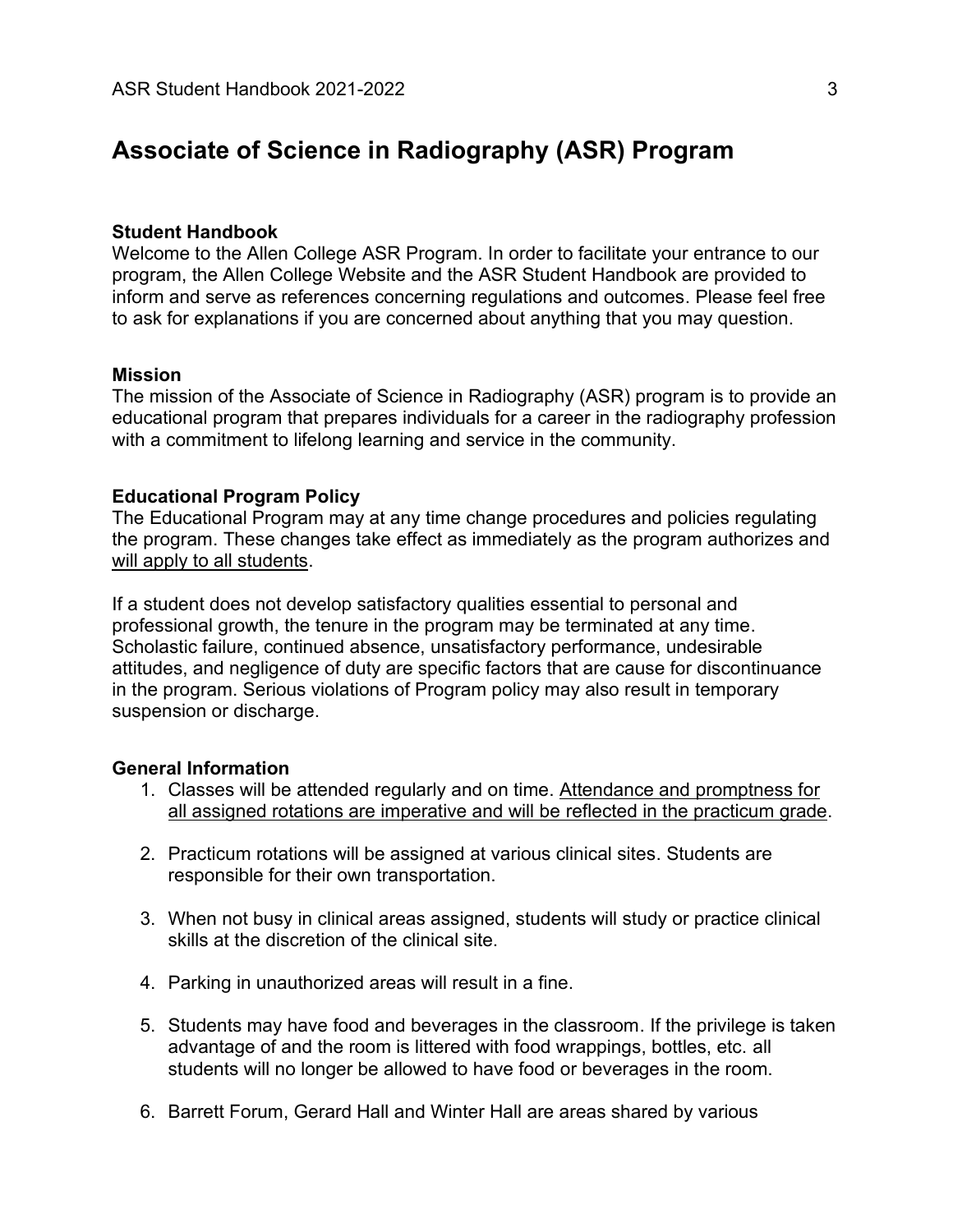education programs. An environment of sharing and respect is expected. All students will keep noise to a minimum.

#### <span id="page-3-0"></span>**Program Information**

- 1. Upon successful completion of the ASR Program the graduate is eligible to apply to take the American Registry of Radiologic Technologists certification exam. To learn more about the ARRT education, ethics, and examination requirements visit [ARRT.org](https://www.arrt.org/About-ARRT/) Applicants will be required to report any misdemeanor or felony convictions. Applicants will also be required to respond to the following question regarding their academic integrity while in a radiography program: "Have you ever been subjected to a sanction as a result of a violation of an academic honor code, or suspended or dismissed by an educational program that you attended in order to meet ARRT certification requirements?"
- 2. Prior to graduation the ASR Program will provide the student with the necessary forms and information to complete application for the ARRT certification exam.
- 3. The student is responsible for the ARRT certification exam fee.
- 4. If the student plans on working as a radiographer in the state of Iowa, it is the student's responsibility to make application to the State of Iowa for a permit to practice after getting the results from the ARRT certification exam. Application is made through the Iowa Department of Public Health, Bureau of Radiological Health visit their website for the required forms and information [www.idph.state.ia.us.](file://///IHS/ALO/ALO2_USERS/SHARED/Allen%20College/Academic%20Affairs/ASR/HANDBOOK/www.idph.state.ia.us) Many other states require licensing and students should consider this when applying for employment.
- 5. Students may obtain Joint Review Committee on Education in Radiologic Technology (JRCERT) standards to review. The JRCERT Standards are available at www.jrcert.org/jrcert-standards/. Students must first attempt to resolve a complaint directly with the program officials by following the Fair Treatment Policy provided by Allen College. If the individual is unable to resolve the complaint with institutional/program officials or believes that the concerns have not been properly addressed, the individual may submit allegations of noncompliance directly to the JRCERT at https://www.jrcert.org/accreditationforstudents/allegations/.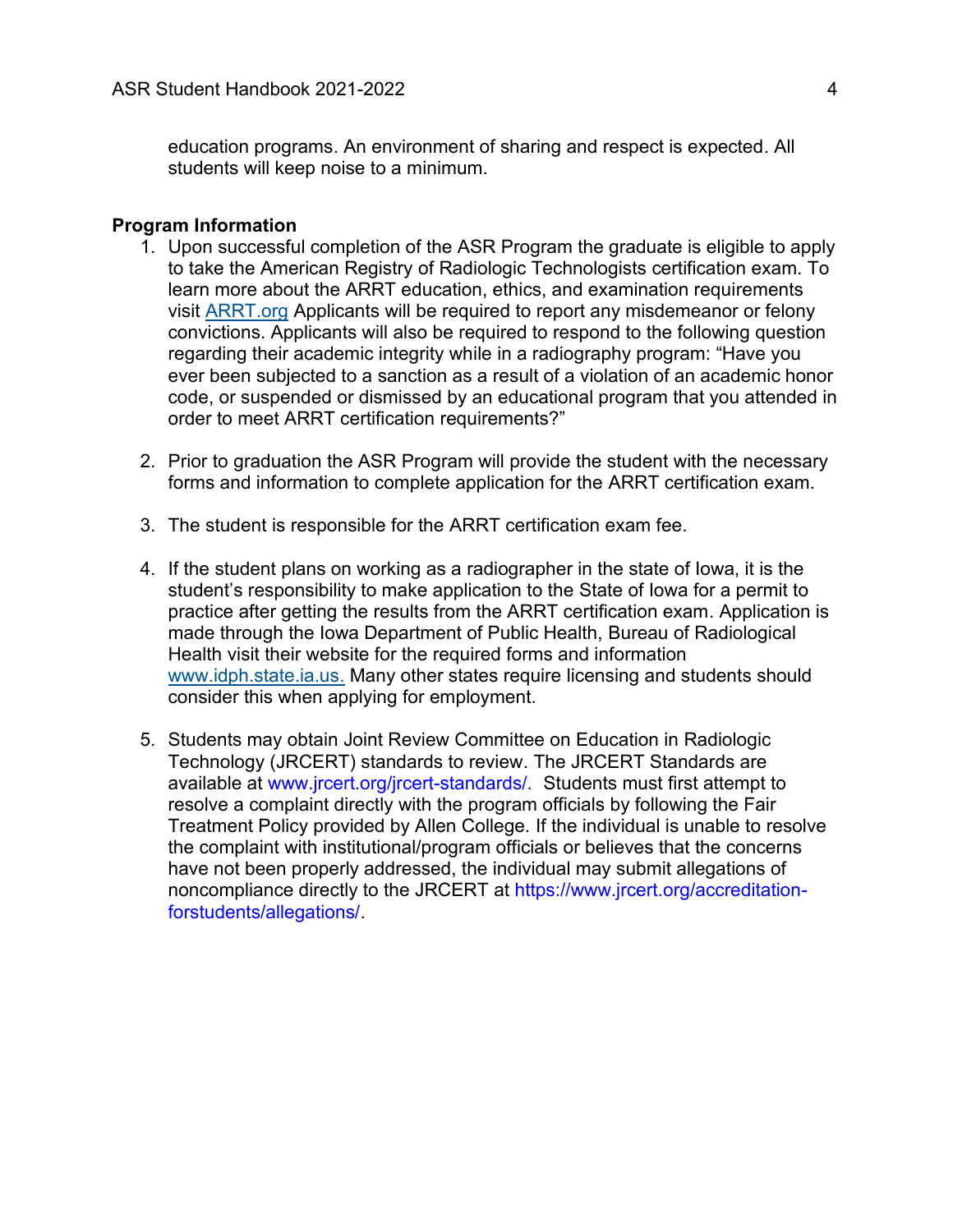**Allen College Associate of Science in Radiography Program**



# **PLAN FOR PRACTICUM EDUCATION**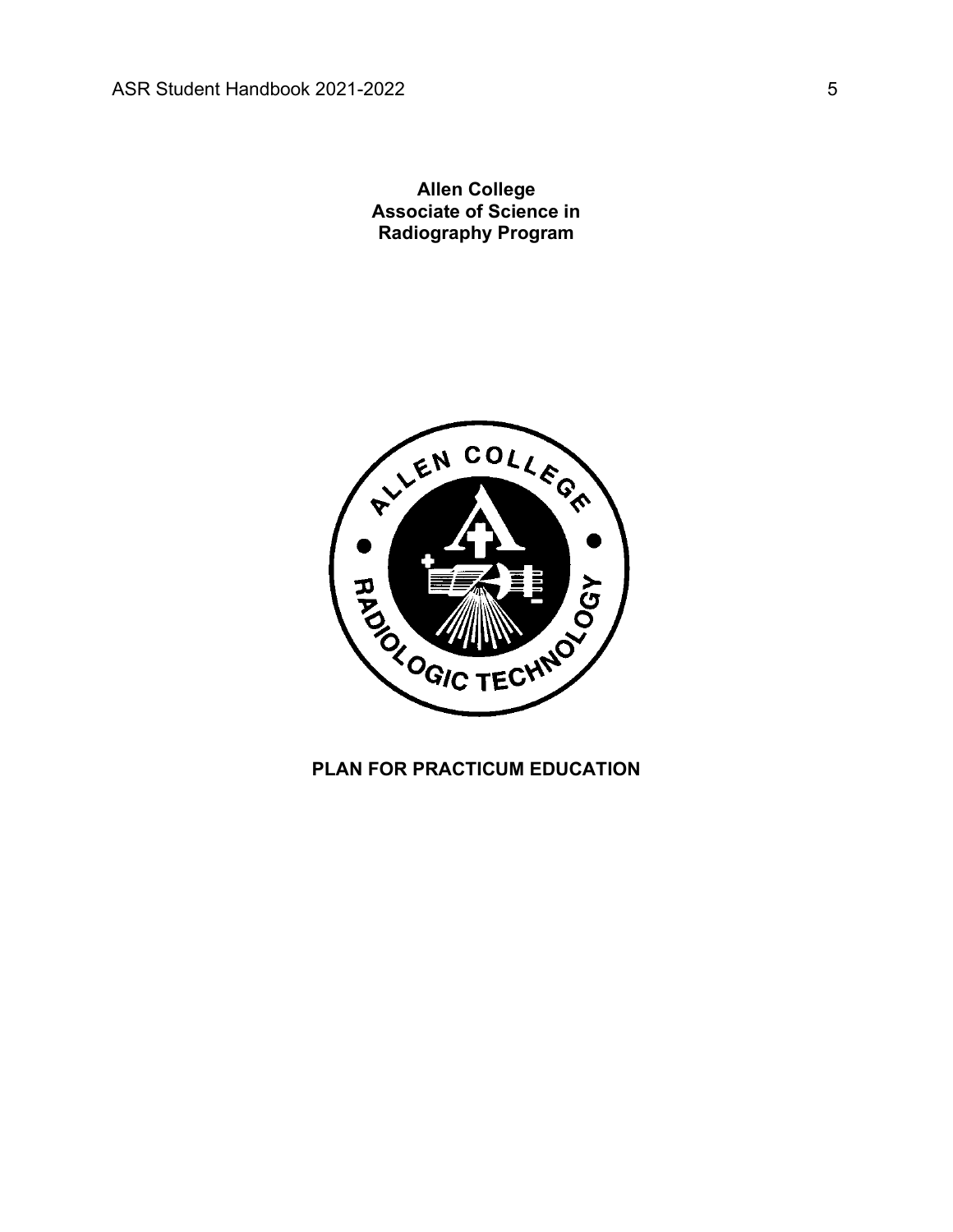#### <span id="page-5-0"></span>**Practicum Plan - Practicum Program Operation**

#### Program Director

- Role Model Advisor
- 
- 
- Educator Evaluator

The program director shall be full-time and will be responsible for the didactic education and the organization, administration, periodic review, continual development, and general effectiveness of the ASR Program. The program director evaluates and assures clinical education effectiveness.

#### Clinical Coordinator

- Role Model  **Advisor** 
	-
- Educator Evaluator

The clinical coordinator's responsibilities shall include clinical supervision, didactic education, clinical scheduling and visits to clinical sites. The Clinical Coordinator coordinates effectiveness of clinical education.

#### Clinical Instructors

- Role Model  **Advisor** 
	-
- 
- Educator Evaluator

The clinical instructor responsibilities include clinical supervision, instruction and evaluation. The clinical instructor shall be knowledgeable of program goals, policies (direct, indirect, repeat) clinical objectives and clinical evaluation system. Completes clinical competencies, performance task analysis, evaluations, final competencies, certifications, etc.

#### Clinical Preceptors/Staff (i.e.: radiographer)

- Role Model  **Advisor** 
	-

• Educator • Fvaluator

The clinical preceptors/staff responsibilities include direct and indirect supervision, repeat policy, encouraging student confidence, constructive feedback and assisting the students. Supports the educational process. Completes: clinical competencies (radiographers only who have completed their probationary period), performance task analysis, evaluations, etc.

#### Didactic Instructor

- Role Model  **Advisor** 
	-
- 
- Educator Evaluator

Prepare and maintain course outlines and objectives, instruct and evaluate students and report progress, cooperates with program director in review and revision of course materials.

#### **Students**

Students are expected to fulfill the practicum objectives and complete all assignments. Students are responsible for their own behaviors and are expected to conduct themselves in a professional and ethical manner at all times.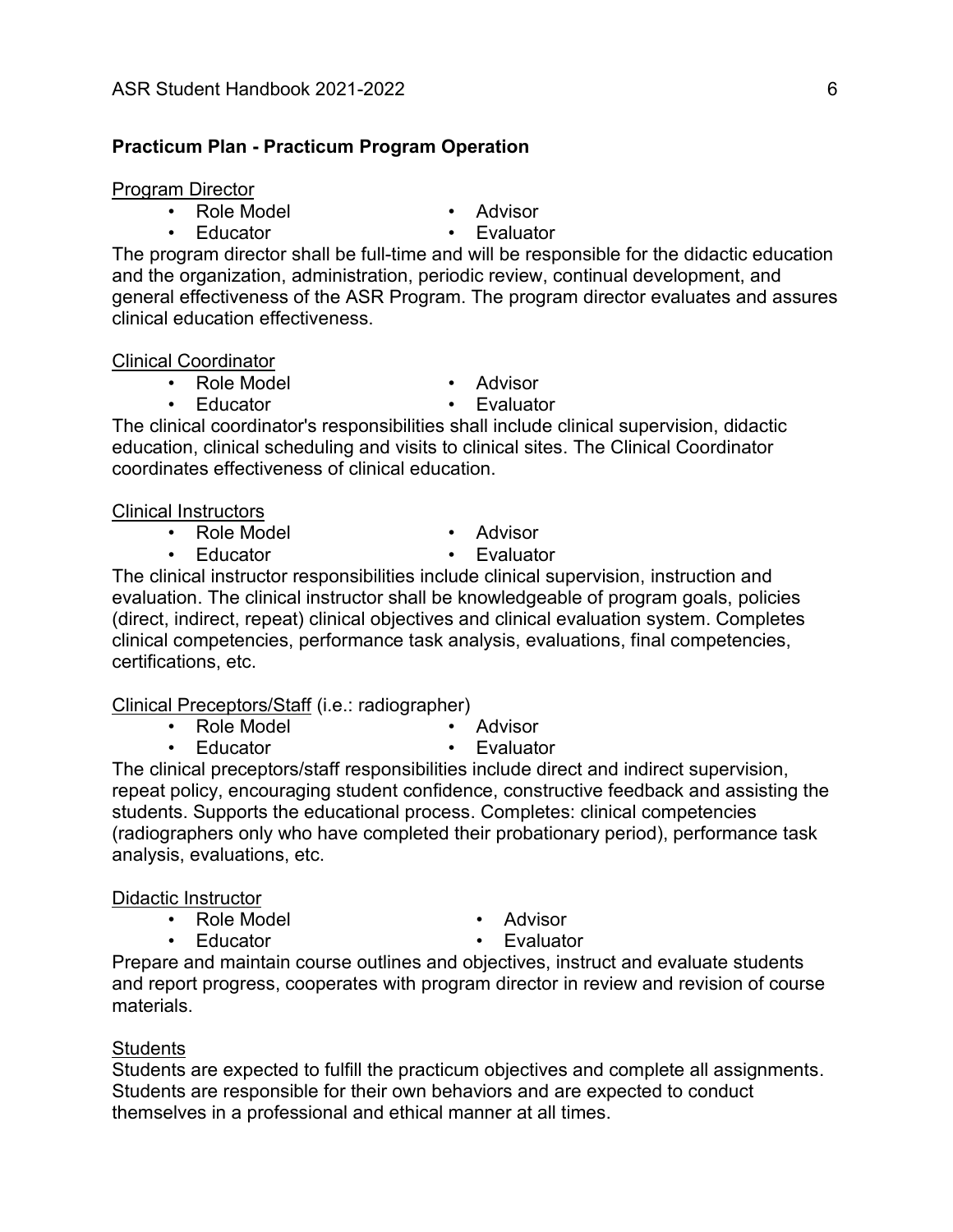# <span id="page-6-0"></span>**Glossary of Terms**

| Category                           | A series of related radiographic examinations that<br>exemplify an area of the human body, i.e., upper<br>extremity.                                                                                                                                                                                                                                              |
|------------------------------------|-------------------------------------------------------------------------------------------------------------------------------------------------------------------------------------------------------------------------------------------------------------------------------------------------------------------------------------------------------------------|
| Challenge                          | It is a student's attempt to perform a clinical<br>competency or a performance task analysis.                                                                                                                                                                                                                                                                     |
| <b>Clinical Participation</b>      | Theory, lab and clinical site participation.                                                                                                                                                                                                                                                                                                                      |
| Competency                         | The ability to function within a realm of indirect<br>supervision and assume those duties and<br>responsibilities as set forth in course and clinical<br>objectives.                                                                                                                                                                                              |
| <b>Competency Evaluation (CCE)</b> | The procedure by which a student's performance and<br>the resulting image is evaluated. The minimum<br>acceptable level of competency is 75%.                                                                                                                                                                                                                     |
| <b>Direct Supervision</b>          | A registered radiologic technologist is present during<br>the radiology procedure.                                                                                                                                                                                                                                                                                |
| Performance Task Analysis<br>(PTA) | These are the student's clinical objectives.                                                                                                                                                                                                                                                                                                                      |
| Radiographic Examination           | A series of radiographic exposures of an anatomical<br>part (Exams) sufficient to permit diagnostic evaluation<br>of that part.                                                                                                                                                                                                                                   |
| Simulation                         | A simulation is a CCE that is performed on a live<br>subject (not a patient) without an actual exposure<br>being made. Simulations are reserved for exams that<br>are not ordered in a sufficient number for all students<br>to complete a CCE on a "real patient". Faculty will<br>determine which procedures qualify and when<br>simulations will be performed. |
| <b>Indirect Supervision</b>        | A registered radiographer is accessible to the student.                                                                                                                                                                                                                                                                                                           |
| Certifications                     | The purpose of a certification is for the student to<br>demonstrate his/her knowledge of radiographic<br>positioning and selection of technical factors.                                                                                                                                                                                                          |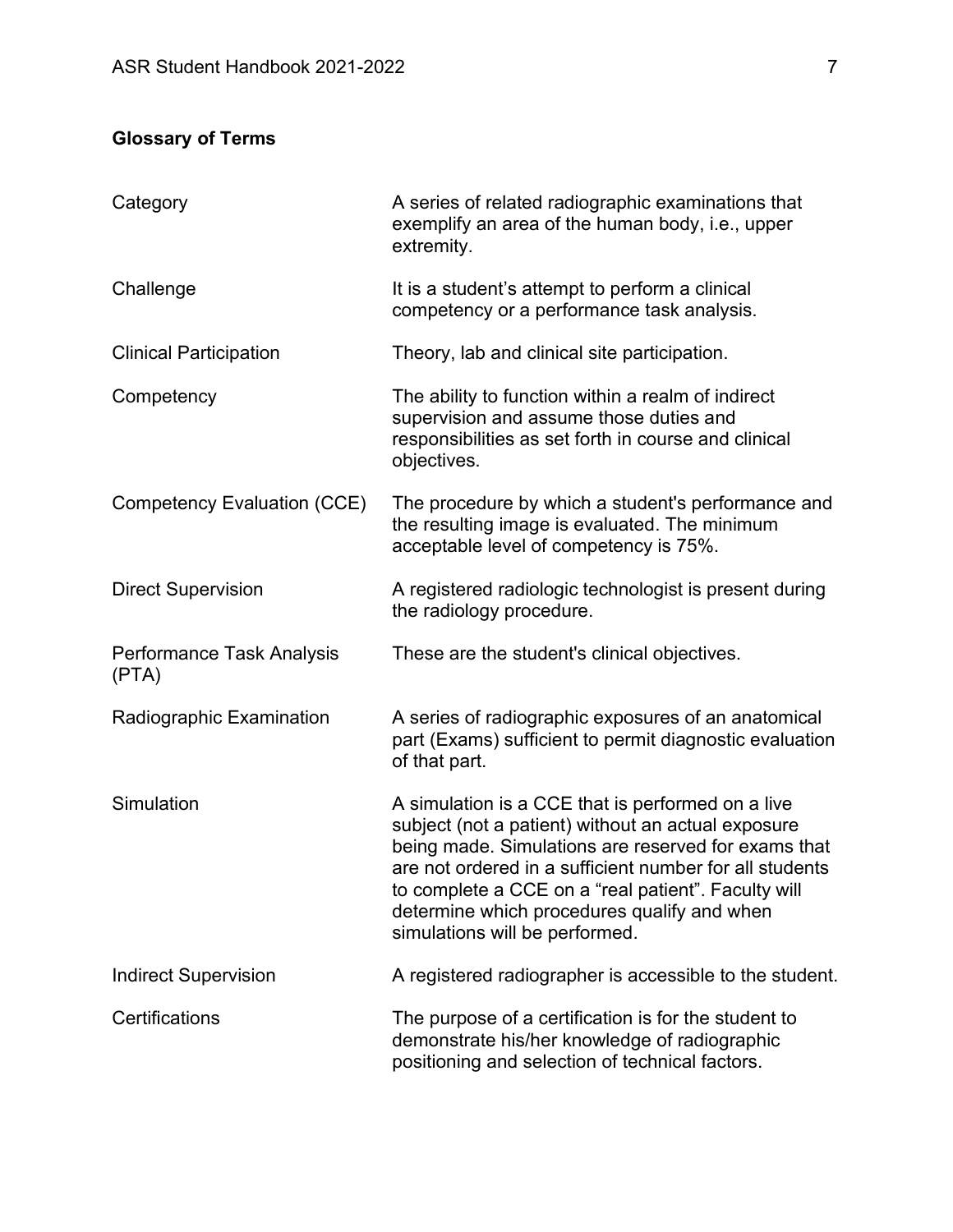Allen College students are required to submit a variety of individual information upon admission and/or annually. Required information upon admission for all Allen College students includes: health history and physical, criminal background check, documentation of immunizations per Health Form, 10 panel drug screen, registration deposit, completion of Net-Learning requirements and proof of current Basic Life Support (BLS, American Heart Association Healthcare Provider).

Information required annually includes documentation of BLS certification, TB testing, and all vaccinations required by the CDC or Public Health Department. Enrollment Management will maintain records of all required information.

#### **CastleBranch**

Allen College uses a third-party company, CastleBranch, to streamline document tracking for required materials, including health records, drug screening, CPR, criminal background checks, etc. CastleBranch assures confidentiality and continual document access to participants. The information is on the Allen College website. Resources have been provided from CastleBranch to guide students through the necessary steps to set up and maintain individual accounts.

#### Background Checks

All students will be subject to a criminal and child and dependent adult abuse record check upon admission to the College. For detailed procedures regarding background checks, please refer to Policy 2-C-800-02 Criminal and Child and Dependent Adult Abuse Record Checks on the Allen college website.

#### Student Injury or Accident Reporting

Students must report any injury received during clinical experiences to their clinical supervisor. For detailed procedures regarding injury in the clinical setting, please refer to Policy 2-I-800-04 Student Injuries or Exposures to Blood-borne Pathogens on the Allen College website.

#### **Curriculum**

The program requires a course of study with a minimum of 80 semester credit hours and the curriculum is delivered in summer sessions, fall and spring semesters. Introductory and orientation courses are presented initially. Courses related to professionalism, ethics and law, radiation protection, terminology, patient care, radiographic procedures and imaging are followed by more interactive clinical instruction. The courses are delivered in a fashion appropriate to maintaining a competency-based program. The more specific modality instruction and rotations follow the basic core courses.

Affective, cognitive and psychomotor domain objectives are evaluated throughout the didactic and clinical aspects of the program.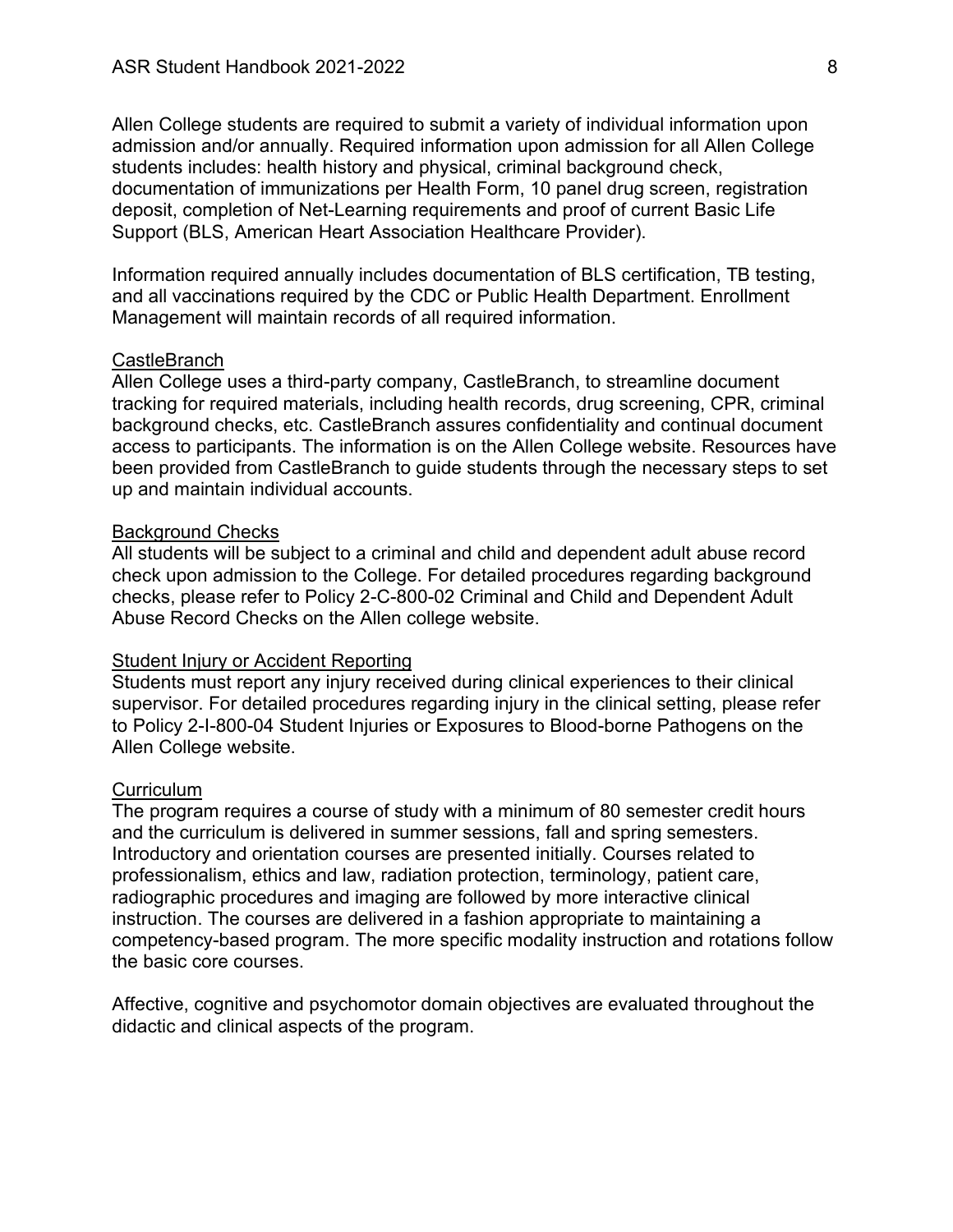#### Basic Liability Insurance

Allen College provides liability coverage for students who are in a clinical setting. The limits of such coverage are \$1 million per occurrence and \$3 million aggregate for all occurrences on an annual basis. Students may purchase their own liability coverage at their own expense. Liability coverage provided by Allen covers liability only and not student illness or injury.

Clinical site travel is required for Professional Development Practicum Courses RA:135, RA:145, RA:255, RA:265 and RA:275. Students may be required to travel up to 65 miles from Allen College for a clinical education setting assignment.

#### Evening/Weekend Rotations

Professional Development Practicum Courses RA:145, RA:255, RA:265 and RA:275 may require evening and weekend rotations. Evening hour rotations are defined as any hours before 5 a.m. or after 7 p.m. Monday-Friday. Weekend hours are defined as any hours on Saturday or Sunday.

#### Clinical Areas

Appropriate student clinical supervision is ensured by adhering to faculty; student ratios indicated in the standards and by clinical staff supervision. The clinical staff sign preceptor agreements and promote an educational atmosphere.

Radiology Departments are conducive to learning and the clinical instructors and preceptors provide a positive influence. Several preceptors are also didactic instructors of a variety of modalities: this aids in their personal interest in the development of the students' educational process. For example, when students rotate through the through MercyOne Northeast Iowa Family Medicine & Residency, this brief rotation provides excellent learning opportunities such as, (EKG's, audiometry, tympanograms) that will add to your skills and knowledge in the professional field of radiography.

- 1. The length of time students spend at a clinical site is scheduled to give them an adequate amount of time in all areas.
- 2. The students are supervised, evaluated and provided instruction in the clinical setting which may include the Program Director, Clinical Coordinator, Clinical Instructors, and preceptors.
- 3. Once students have completed practical lab testing, they are encouraged to perform clinical competency evaluations.
- 4. The program has an appropriate student ratio to the number of procedures/preceptors at the clinical sites.
- 5. The program collaborates with a variety of clinical sites.
- 6. Students will be scheduled to specific clinical site(s) and assigned rotations per each practicum course syllabus.
- 7. If a student is asked to not return to a clinical site, they may be dismissed from the program.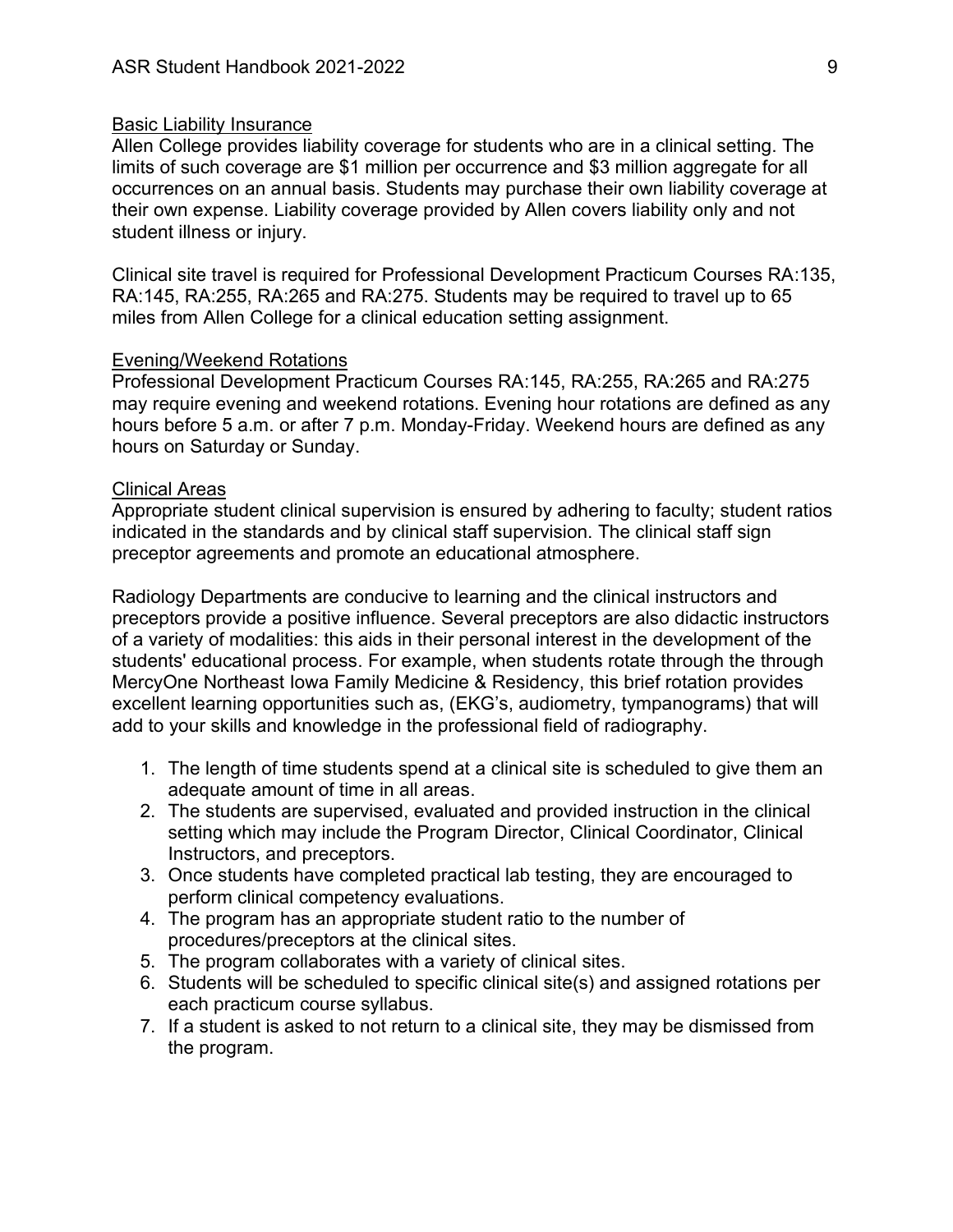### **Student Clinical Assignments**

The student assigned to the room must be the one involved in the procedure. According to JRCERT there must be a one-to-one ratio when supervising students, one student to one technologist. The only time that more than one student may be in the room is when the procedure is an unusual circumstance/procedure. Clinical Instructors must always ensure that if another student is assisting in the room, for example helping with patient care if needed for patient safety that it never takes away from the learning of the student who is assigned to the room.

\* Students are not allowed to observe or perform mammography procedures.

## Academic Counseling

It is the responsibility of the program faculty to guide and direct students individually or in group orientation.

It is the student's responsibility to schedule an appointment with their advisor for registration.

Written documentation of all conferences shall be kept in the student files.

Academic guidance is facilitated by program faculty and personal counseling may be available through the Employee Assistance Program at Allen Memorial Hospital.

## Professional Conduct

Professional behavior is expected of all students, especially in the presence of patients. Smoking, chewing gum, whistling, clowning, and horseplay are prohibited during clinical hours. Students should introduce themselves to patients, address all patients by their proper names, display empathy, and practice radiation protection.

Cell phones and all other electronic devices (except e-books as approved by instructor) are prohibited in the classroom and clinical areas.

# Ethics and Confidentiality

The students will not divulge information relevant to the patient's medical affairs or privileged communication relative to the department or hospital affairs. The student shall make every effort to protect all patients from unnecessary radiation. The student shall judiciously protect the patient's right to privacy. The student shall not diagnose but, shall provide the radiologist with all information relative to the radiologic diagnosis or patient management. The student will need to sign a patient confidentiality statement before clinical rotations begin. Students should not discuss exams/procedures in public areas. Students are not allowed to print any portion of a patient's medical record as this is a violation of HIPAA.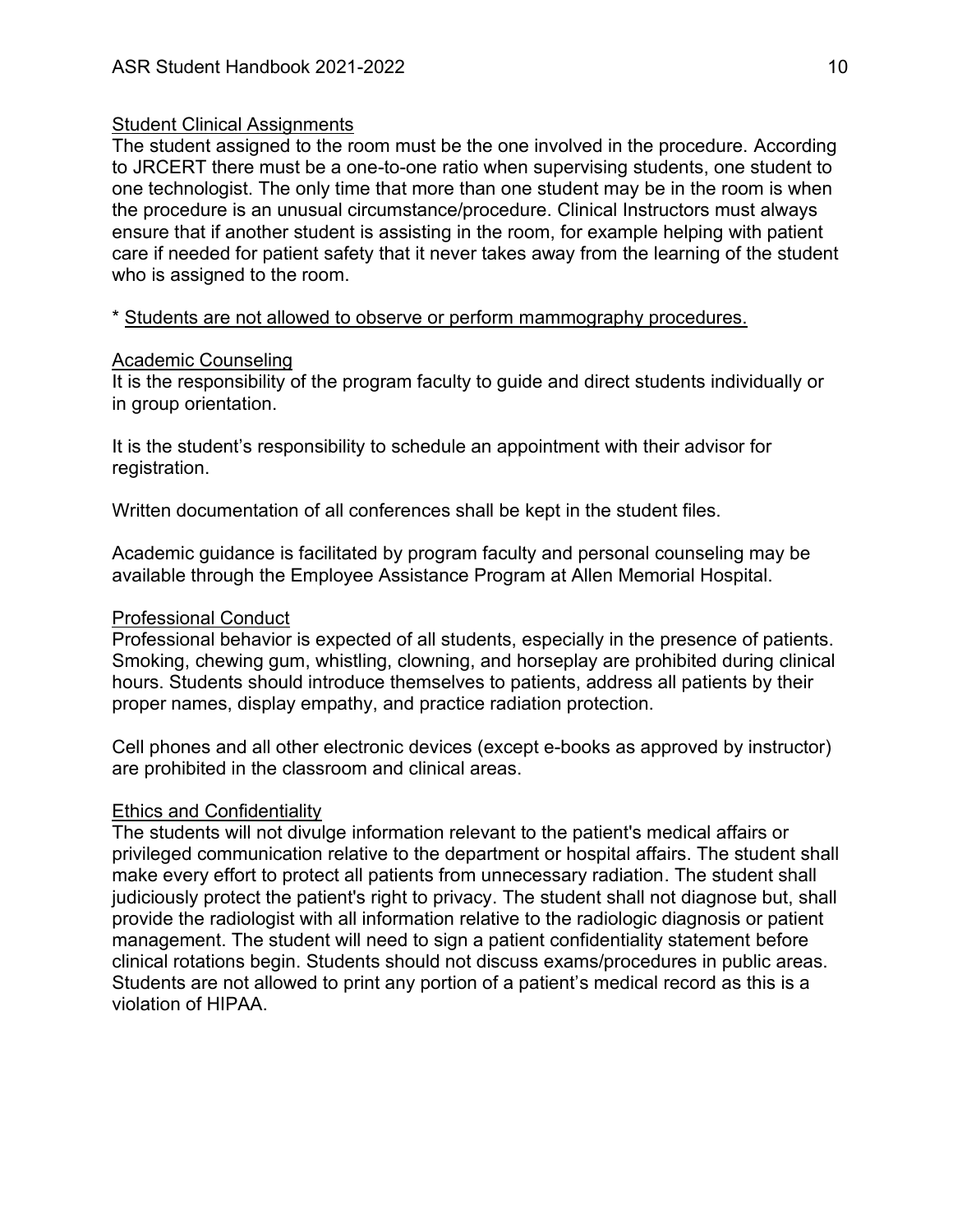# Clinical Academics

Evaluation of professional development practicums may include the following aspects: clinical evaluations clinical instructor/preceptors, scientific poster/essay evaluations, clinical competency evaluations, certifications, PTA's. (For specific aspects refer to each professional development practicum syllabus.)

# Direct and Indirect Supervision

Until a student achieves and documents competency in any given procedure, all clinical assignments shall be carried out under the direct supervision of qualified radiographers. It is the student's responsibility to communicate with the preceptors to arrange for direct supervision.

Students must be directly supervised during surgical and all mobile, including mobile fluoroscopy, procedures regardless of the level of competency.

# *The parameters of Direct supervision are:*

- 1. A qualified radiographer reviews the procedure in relation to the student's achievement.
- 2. A qualified radiographer evaluates the condition of the patient in relation to the student's knowledge.
- 3. A qualified radiographer is present during the conduct of the procedure.
- 4. A qualified radiographer reviews and approves the procedure*.*

# *The parameters of Indirect supervision are:*

1. A qualified radiographer is immediately accessible to the students.

# Repeat Radiographs

If a student must retake a radiograph, a qualified radiographer will be present regardless of the student's level of competency.

- 1. When a student is made aware of the necessity of a retake, they must inform the radiographer in their area.
- 2. The radiographer will then supervise the retake procedure.

I.V. insertions and contrast injections must always be performed under the direct supervision of an I.V. certified Radiographer.

Students must have all radiographs approved by a preceptor radiographer before releasing the patient from the Radiology Department.

\*\*\**Violation of the direct, indirect or repeat supervision policies is a serious violation. Failure to adhere to these policies may result in suspension and/or dismissal from the program*

# Clinical Competency Evaluation (CCE)

Didactic courses include demonstration of radiographic procedures and viewing of radiographs in each category. A practical lab is held to enable the student to position a given number of exams from each category. Students must not attempt to complete a CCE until they have successfully completed the lab testing practical for that unit.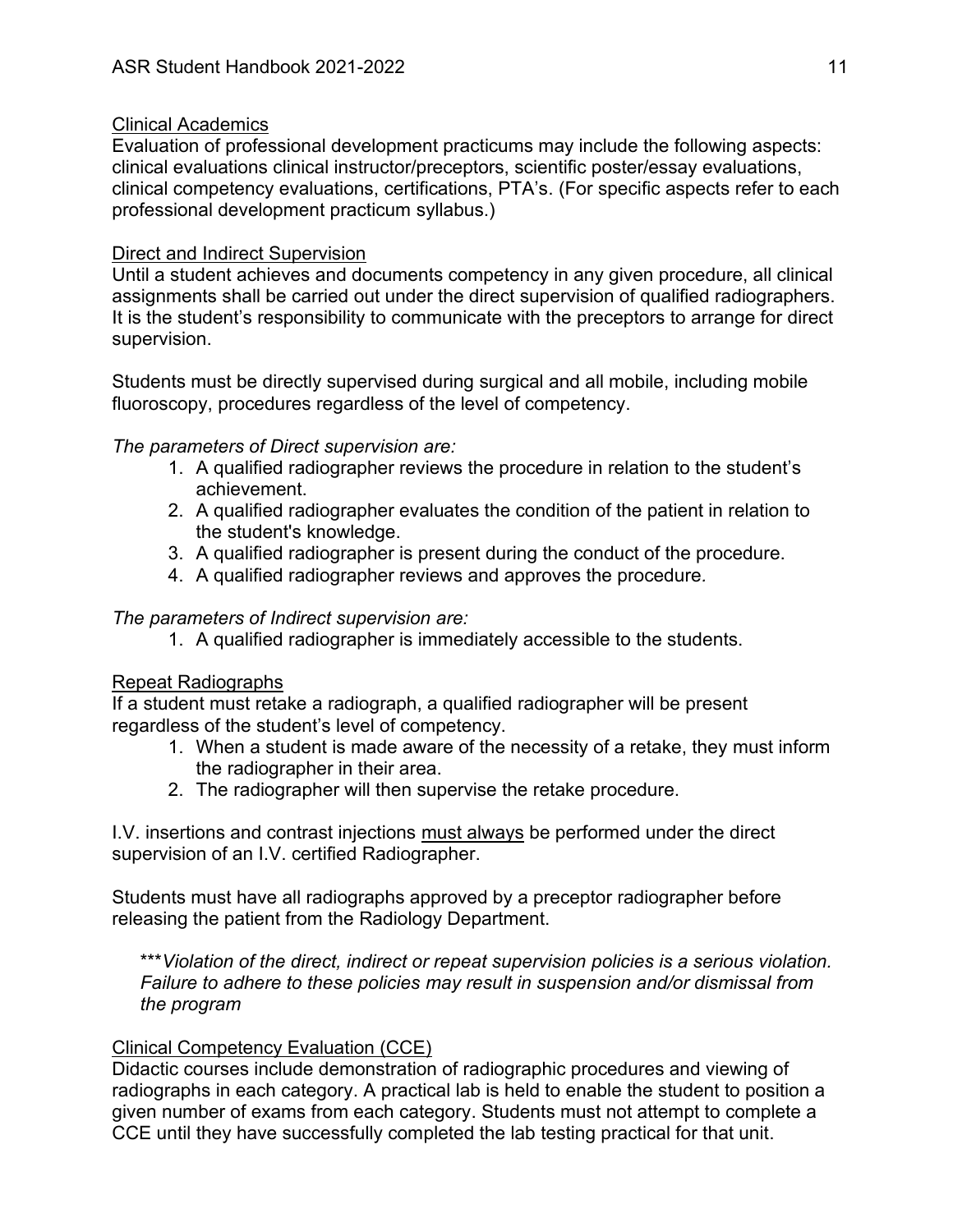There are two fall semesters, one summer, and two spring semesters that clinical competency evaluations (CCE) must be completed. The required procedures are on the ARRT CCE checklist (which can be found on Trajecsys and at the end of this document) and are identified as mandatory or elective. The ARRT checklists also have additional requirements listed at the bottom. Please refer to the practicum syllabus for the specific number of CCE's due in each semester. CCE's may be performed at all clinical sites and can be supervised by any preceptor radiographer. Completed and signed CCE forms must not be in the student's possession. CCE grades will be entered in Trajecsys by the clinical instructor.

## Procedure for Comping:

When a student informs a Preceptor Radiographer that they "want to comp" or complete a CCE:

- 1. The student must present their CCE Form to the supervising preceptor before starting the exam. The information at the top of the form must be filled in by the student.
- 2. The preceptor must directly supervise the student during the completion of a comp (in the room during the exam).
- 3. The comp form (CCE) should be completed DURING the exam while the preceptor is evaluating the student's performance.
- 4. The student must inform the preceptor when they think they are ready to make the exposure.
- 5. The preceptor must check their positioning, technique, etc. and make corrections, as needed, BEFORE the student is allowed to make the exposure!
- 6. Once the student starts a comp, they cannot change their minds, they need to complete the exam with supervision and assistance to the best of their abilities and the CCE should be graded accordingly. (Students are allowed and required to repeat CCE's. If a preceptor radiographer must take over the exam due to a decline in the patient's condition, equipment failure, or a physician's request, etc. the preceptor does not need to fill out a comp form.)
- 7. A preceptor should not tell the student they do not think they are ready to comp.
- 8. If a preceptor must assist or correct the student during a comp, then the points for that area should reflect that.
- 9. If the student does not successfully complete the CCE, they are allowed to repeat it at a later - time.
- 10. Preceptors should discuss the results of the CCE with the student in private.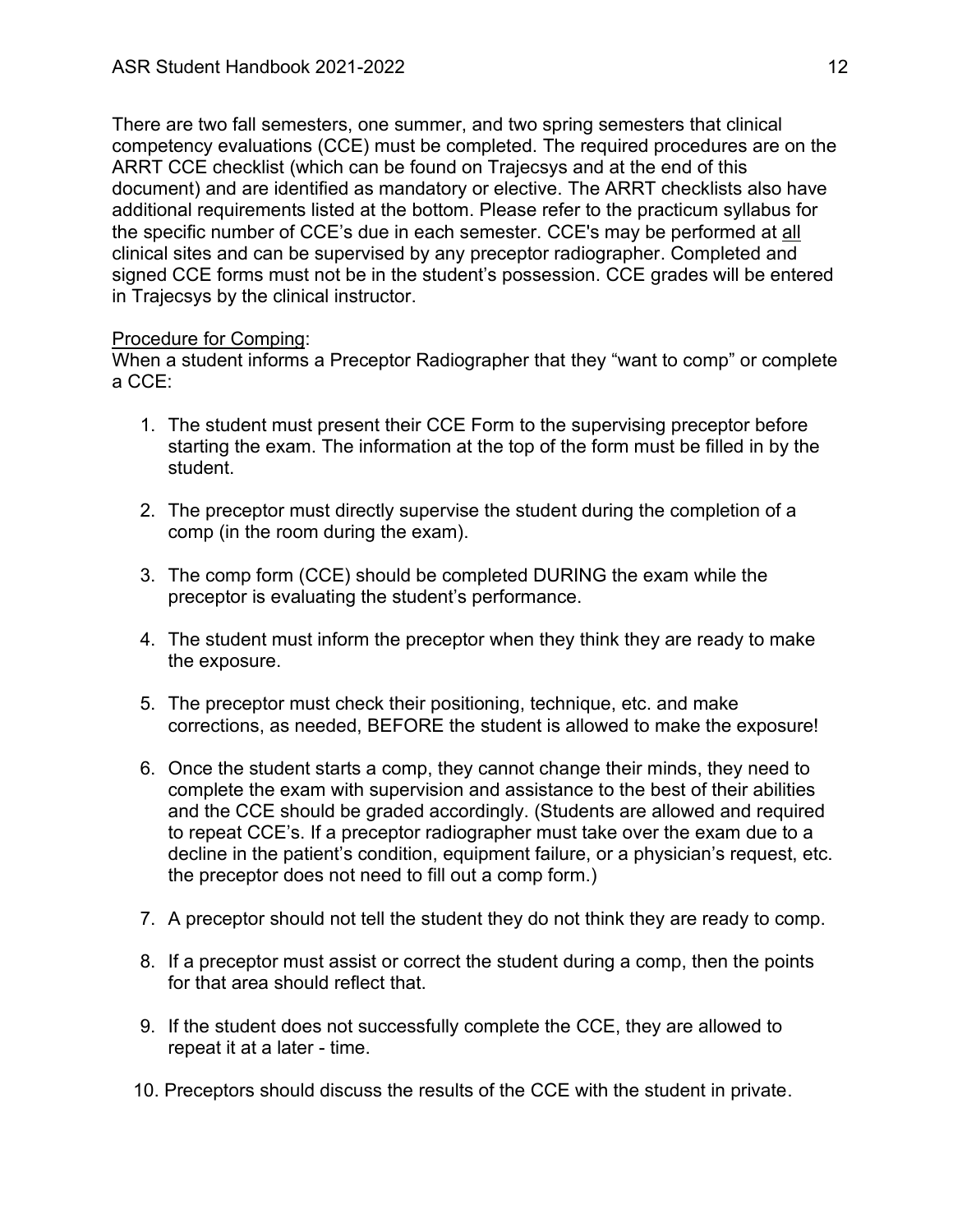Both the student and preceptor should sign the CCE form. The preceptor must date and initial the comp checklist in the student's binder. The preceptor will forward the paper CCE form to the Clinical Instructor. The Clinical Instructor will enter the CCE grade in Trajecsys.

Students may view their CCE grades at any time by logging in to Trajecsys, then click on reports-skill summary. Students are responsible for logging in to Trajecsys on a weekly basis and verifying that all CCE grades have been correctly entered by their clinical instructor on or before their last scheduled clinical day at that site. Students will notify their clinical instructor of any error or discrepancy with their CCE's on or before their last scheduled clinical day at that site. Errors or discrepancies not reported by the last day of the course may require the student to repeat the CCE in a future practicum course.

It is the **student's responsibility** to be **involved in procedures** to gain the confidence and knowledge to comp on a particular exam.

The starred items on the CCE form require a score of 3 or greater in order for the student to successfully complete the competency and progress to indirect supervision. The CCE must be repeated if any starred item receives less than a score of 3. For the second attempt repeated CCE the maximum score will be 85%. For 3 or more attempts the repeated CCE will receive a maximum score of 75%.

After successfully completing a CCE with 75% mastery the student is expected to perform that procedure independently with indirect supervision in a variety of settings with a variety of patients.

If a student is unable to perform a procedure that they have completed a competency on, the ASR Faculty may pull the competency. The student will be required to repeat the competency with a maximum score of 75%. A total of 4 pulled competencies during any practicum course will result in automatic failure of the course.

When the required number of CCE's are not completed by the given specified time, **the student will need to petition in writing to their academic advisor and request an in-progress grade for the practicum course**. When the late CCE is completed it will be added to the semester grade in which it was due. 75% is the maximum score for any late CCE. For each CCE that is late there will be a 2% reduction in the final overall CCE grade.

The student will not be able to progress to the next practicum or receive their diploma until all course work is completed. The student must submit a written request to their advisor if they would like to request a simulation for a CCE. This request must explain why they feel the simulation should be approved. Any CCE that is approved by all ASR faculty for simulation will result in a maximum score of 85%. Not all requests will be approved. The **student is encouraged to work ahead on their CCE's throughout the program.**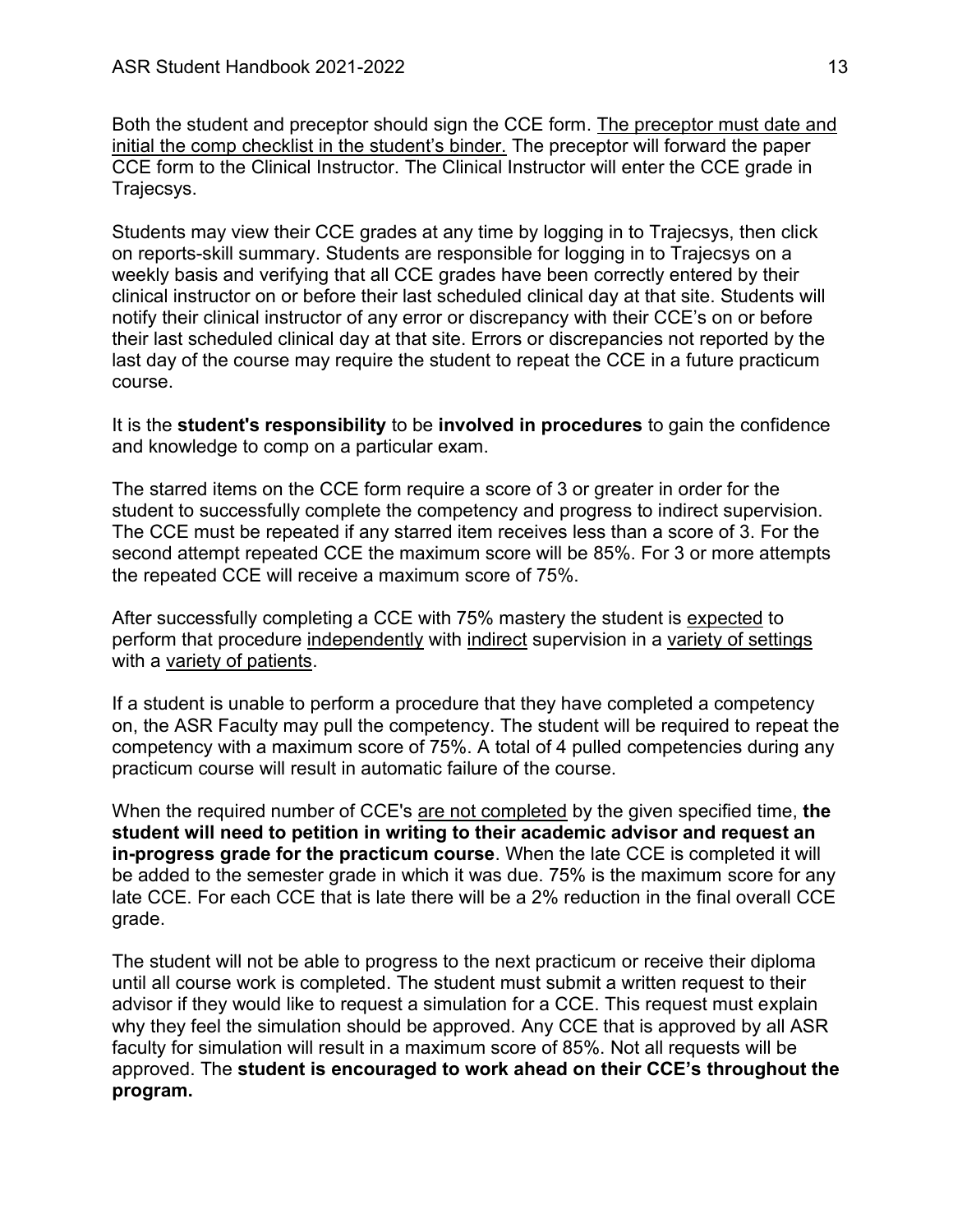During the spring semester of Level II, the clinical instructor will select two procedures to be completed by Level II students. The evaluation of these procedures will be used to assess the mastery of final competency levels.

These final competencies will be evaluated the same as all CCE's.

## Performance Task Analysis (PTA's)

The PTA forms and the PTA due date grid are posted in the Blackboard course for each practicum course. Students must print the due date grid and any forms not yet completed at the beginning of each semester. Students must review the instructions for each PTA carefully and place the form in their clinical binder. To successfully complete the practicum course, each objective listed on the PTA form must be completed and submitted no later than the end of the assigned semester that is listed on the PTA due date grid. Students are encouraged to complete and submit the PTA form as early as possible. If the assignment can be completed prior to the semester listed on the PTA due date grid, the student should complete it. If the assigned PTA's are not completed and submitted by the due date, **the student will need to petition in writing to their advisor and request an in-progress grade for the practicum course.** (See Allen College Student Handbook). For each late PTA, a 2% reduction will occur in the overall total clinical instructor/preceptor evaluation grade.

## **Certifications**

The purpose of a certification is for the student to demonstrate his/her knowledge of radiographic positioning, equipment, and selection of technical factors. The certification form will be used to evaluate the student's comprehension of a particular examination. Certifications will be performed using fellow radiography students as patients, whenever possible.

Students will be evaluated as though they are performing the exam on a "real" patient. **Certifications are designed to promote continual practice and review of procedures and equipment. Students should practice procedures with a variety of equipment whenever the clinical area is "slow."**

# <span id="page-13-0"></span>**Objectives**

- 1. The student will be evaluated on their interaction with the patient; this includes providing comfort measures for the patient and all aspects of professionalism.
- 2. The student will be evaluated on their knowledge of the exam.
- 3. The student will be evaluated on their ability to operate the radiography equipment.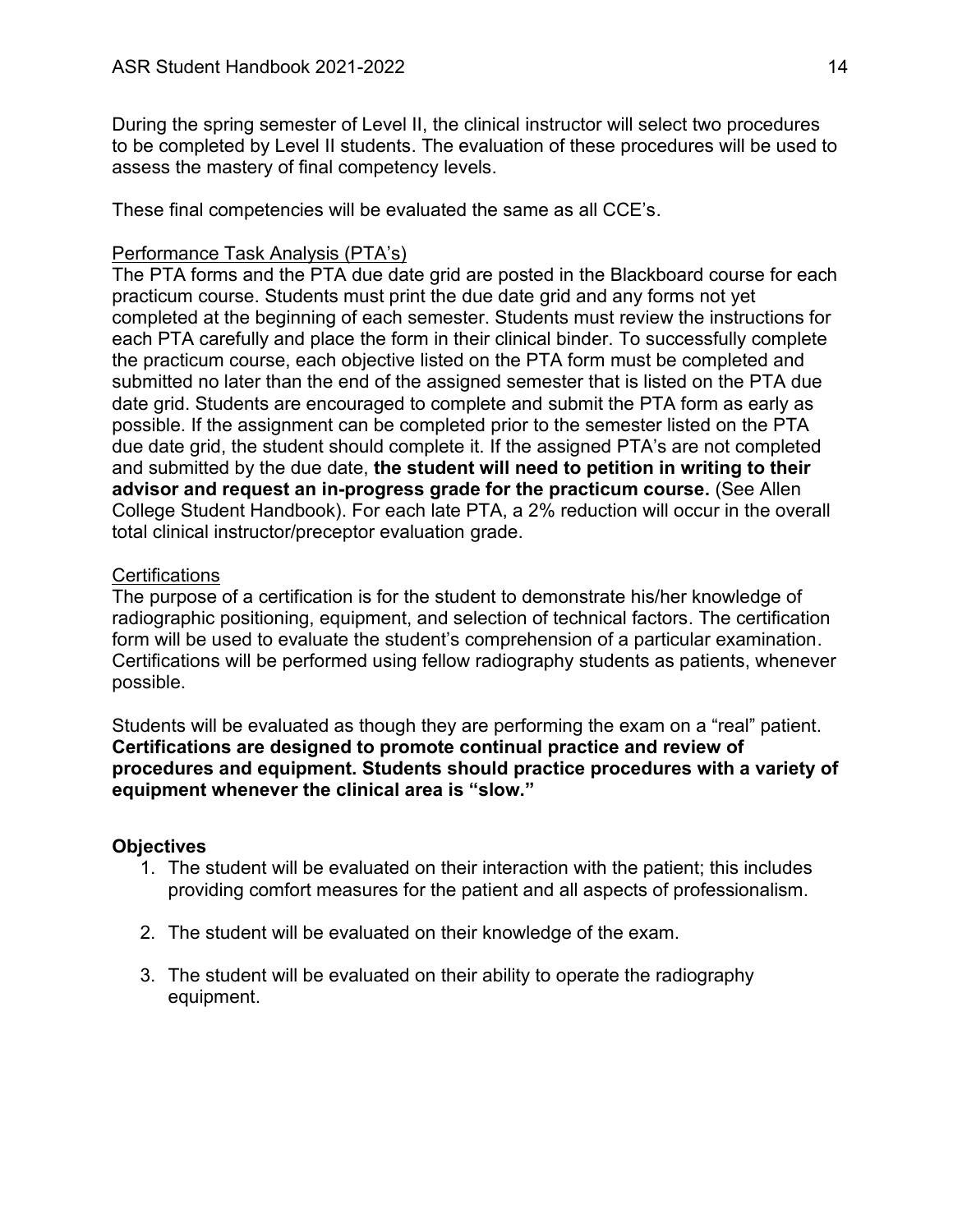#### <span id="page-14-0"></span>**Evaluation Methods**

The **Clinical Instructor** will choose the procedure and exam room.

Procedures chosen for certifications will be those for which lab testing has been completed. Any procedure listed on the mandatory or elective ARRT list may be selected. (The RA:265 course has additional guidelines).

If the procedure that is chosen is one that the student has already successfully passed a competency (CCE) on, then the student will NOT be allowed to use any resources to help them through the procedure. (technique notes are allowed)

If the procedure is one that the student has not successfully passed a competency (CCE) on, the student may use other resources to help them through the exam – this includes textbooks, asking the instructor, etc.

The student will be held responsible for continual review of the equipment and procedures; therefore, **excessive** use of resources will be reflected on the certification evaluation form.

Students are responsible for verifying their certification grades are entered in Trajecsys. Students will notify their clinical instructor and Michele Murphy if there is any error or discrepancy on or before their last scheduled clinical day at that clinical site.

#### **Incompletes**

If a student petitions in writing to their advisor for an incomplete in a practicum course and the petition is granted, it is the student's responsibility to complete the requirements prior to the next practicum. The student will not be scheduled for practicum hours or receive their diploma until all incomplete course requirements are completed.

If a student deems completing an assignment necessary, then the student may come to the clinical site during nonscheduled time, if approved, in advance (a minimum of 72 hours prior) by ASR faculty and that site's clinical instructor. The student must e-mail all ASR Faculty and wait for a reply before they may attend the clinical site during nonscheduled time. This time will not be counted towards their scheduled clinical time. If any other students are at the clinical site and scheduled in that area, the student must get permission from the scheduled student to complete the procedure.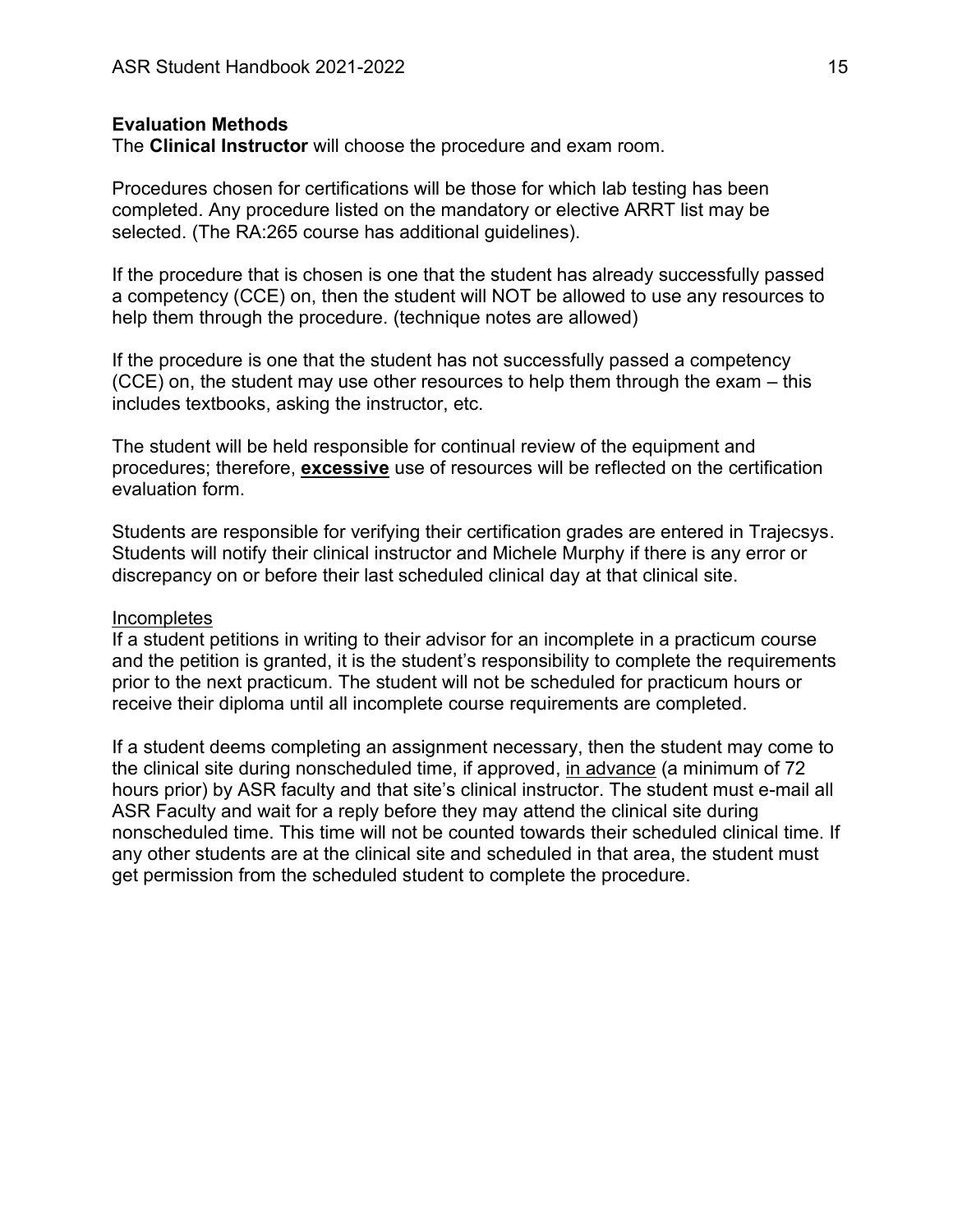#### **Evaluations**

Students must complete a self-evaluation at the end of the Fall Level 1 and Fall Level 2 semesters. A 3% reduction of the total CI Evaluation grade will result if the Self Evaluation form is not completed. Late evaluation forms will result in a .5% grade reduction per day late, up to a maximum 3% reduction of the total CI Evaluation grade. The self-evaluation form is located on Trajecsys.

Student clinical progress is evaluated during each semester by staff preceptors and clinical instructors. Student evaluations will be completed on Trajecsys.

Each semester students will have one formative (non-graded) evaluation completed by a clinical instructor(s) (CI). Once the evaluation is completed and submitted by the CI on Trajecsys, the student is able to view the completed evaluation. The formative evaluation is designed to provide feedback to the student prior to the summative graded evaluation.

At the end of every student clinical rotation, the clinical instructor(s) will complete a summative graded evaluation on the student. Once the evaluation is completed and submitted by the CI on Trajecsys, the student can view the completed evaluation. Utilizing Trajecsys provides immediate feedback to the student.

The student will complete course/instructor and clinical facility evaluations at the end of the semester. These evaluations include all clinical sites. The evaluations are reviewed by the Dean, School of Health Sciences, to address any concerns or needs identified by the students. The summary evaluations are then given to the clinical instructors for review and discussion.

#### <span id="page-15-0"></span>**Radiation Protection and Energized Imaging Laboratory Usage**

The student will adhere to the RAD Radiation Safety General Rules of Radiation Safety which is available in all of the Professional Development Practicum courses. This policy is posted in every Blackboard Practicum course to allow the students to have 24-hour access to this policy. This Radiation Protection Policy is explained within course RA:112 Methods of Patient Care & Assessment I. Students are not allowed to hold patients or image receptors during an exposure. Radiation dosimetry reports are posted within 30 days of receipt of data in the current Blackboard practicum course(s). The students will adhere to the Radiation Protection Policy in the energized imaging laboratory and all clinical areas. Students cannot make exposures if person's immobilizing patients are not shielded.

Students must wear their dosimeter while utilizing the imaging lab. The energized imaging laboratory equipment will be locked at the power boxes when ASR faculty are not accessible. Exposures cannot be made unless an instructor is readily available. Students can practice positioning utilizing the energized imaging laboratory classroom. Students must schedule the classroom with any administrative assistant.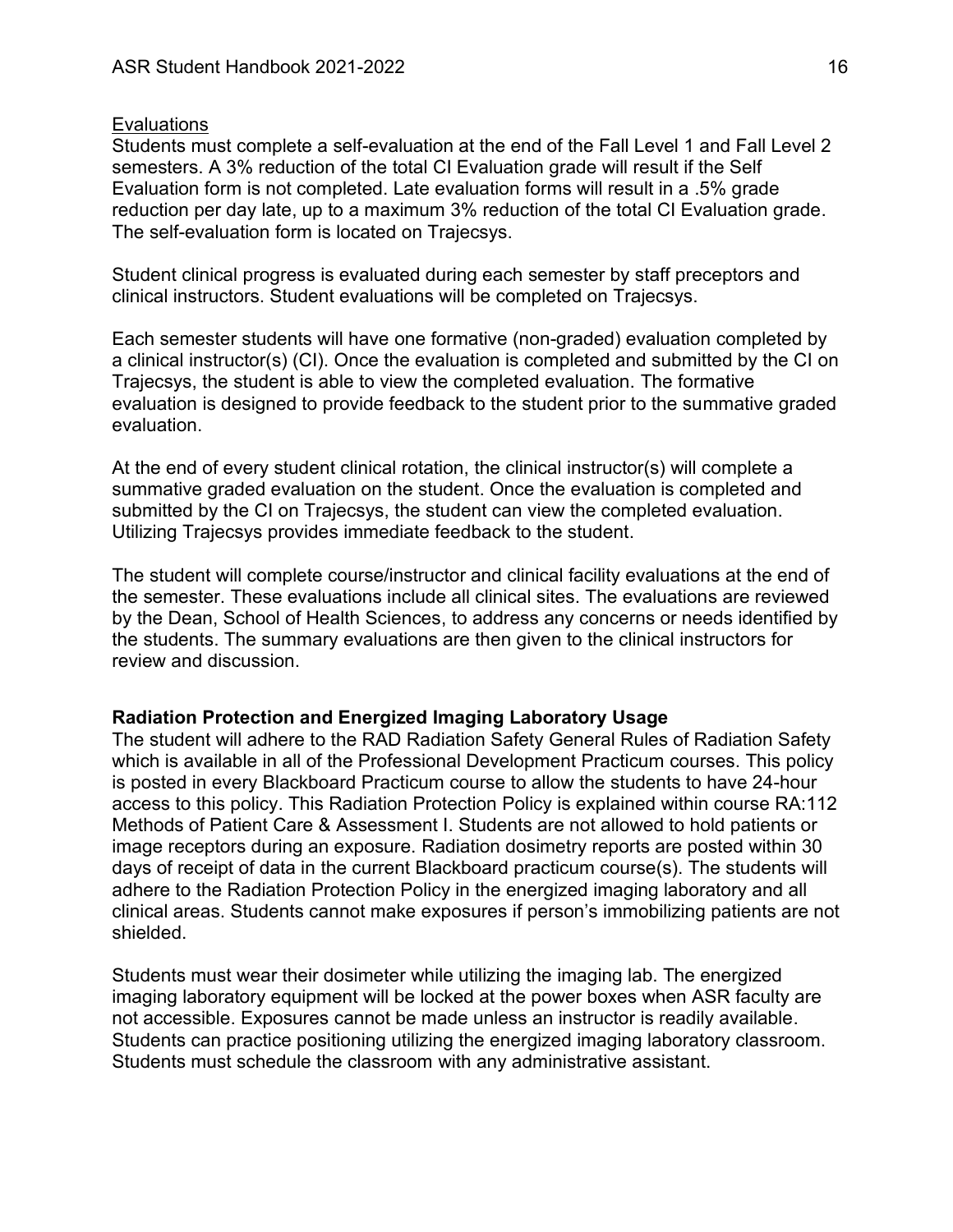#### <span id="page-16-0"></span>**MRI Safety**

To ensure the safety of student radiographers in the MRI department the following process will be followed prior to students beginning clinical:

The MRI student screening and safety form is discussed with Level 1 students in the summer semester. The form is located on Trajecsys and is completed by each student prior to their first scheduled clinical day. The ASR Clinical Coordinator makes sure that all students have completed the MRI student screening and safety form before beginning their first scheduled clinical rotation. All ASR Clinical Instructors have access to the student's completed MRI student screening and safety forms on Trajecsys. The MRI technologist reviews the completed MRI form with the student and sends the documentation of the review to the clinical coordinator.

#### <span id="page-16-1"></span>**Attendance**

Students are scheduled in clinical to develop the necessary skills for completion of the program. Attendance is monitored to evaluate the student's skills, knowledge and professionalism.

The attendance website address for students is [www.trajecsys.com.](http://www.trajecsys.com/) Each student must clock themselves in and out. They must not share their usernames and passwords with anyone or allow anyone else to access or use their account. Any attempt to falsify time keeping records will result in disciplinary action. Students **must** use the computer at the clinical site to log-in or out for attendance. No personal electronic devices can be used for log-in or clocking out for clinical. If a student's personal device is used for log-in or clocking out, the clinical time will not count. Each student must allow adequate time to arrive at the clinical site and gain access to the computer, to log on to the attendance website.

If there is failure of the computer system at the clinical site, the student must file a time exception on Trajecsys. There will be no penalty against the student for equipment/site malfunction or failure.

Students **may not clock in early** to clinical **for any reason** (ex: to leave early). Students must attend the practicum course at the assigned/scheduled time. Students cannot take their break at the beginning or end of the day so they can arrive late or leave clinical early. If a student clocks out 5 or more minutes early the time will be taken out of their allotted hours in increments of 25 minutes missed.

Students will not be scheduled for more than 40 hours per week or 10 hours per day.

Students attending clinical during non-scheduled time (for additional experience) must get prior approval from ASR faculty and the site's clinical instructor. Please allow a minimum of 72 hours for approval.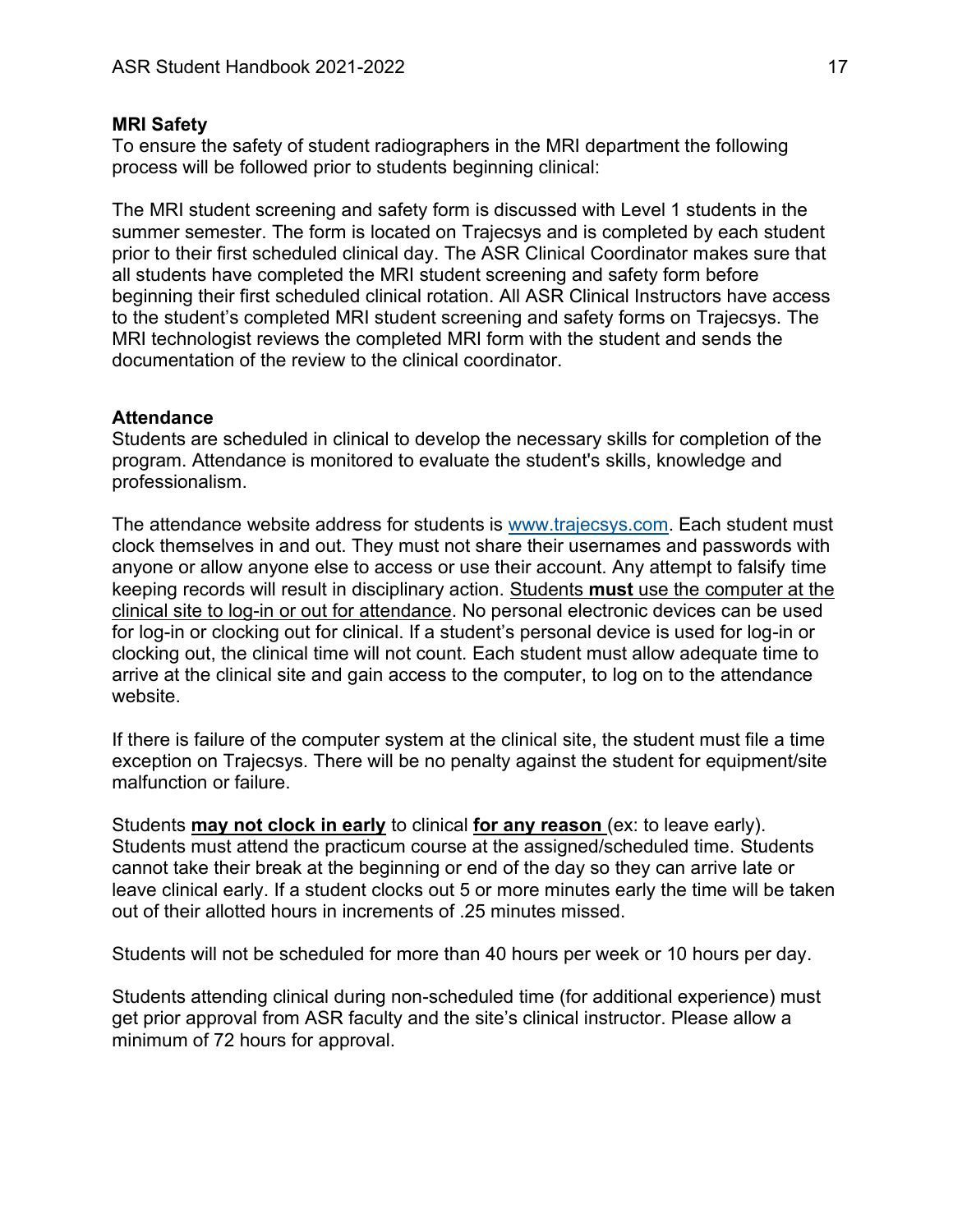Students cannot change/switch their scheduled hours or rotation/site. Students cannot change/switch weekends. Students cannot switch their hours with another student. Students cannot make-up time missed due to tardy or absence. If a student needs a specific day off, they are to use their allotted hours. If a situation arises that prevents a student from attending their assigned Professional Development Practicum Course clinical site, the student must immediately email the Practicum Course Instructors for further instructions.

It is each student's responsibility to keep track of their tardies, early departures and absences from clinical. If the student has a question about the time they have missed in clinical, it is each student's responsibility to email Don Bishop. Please allow a minimum of 72-hour response time.

Students will receive a 15-minute break for every 4 hours they are scheduled in the clinical setting. Students may combine their breaks into one 30-minute break. Lunch/Dinner times are not included on the clinical schedule. Students who wish to take a 30 minute lunch/dinner may do so, however, they need to attend clinical another 30 minutes after the scheduled time. Students will not clock out for their breaks.

Students will not leave the clinical area without notifying an immediate supervisor. Students must clock out and e-mail [Don.Bishop@allencollege.edu](mailto:Don.Bishop@allencollege.edu) immediately before they leave clinical for any reason. Failure to notify Don Bishop by email will result in a 1% grade reduction per incident on the total practicum grade. Early departure-clocking out earlier than 5 minutes before the students scheduled time to leave will be deducted in .25 time increments.

Students must only communicate for themselves, not other students.

If a staff preceptor, clinical instructor, or ASR faculty requests the student leave clinical due to illness, or inappropriate behavior, the student must comply. The time missed will be deducted from the allotted hours for the semester.

# <span id="page-17-0"></span>Tardy

- Being tardy affects the students' chances for gaining valuable clinical knowledge and demonstrating professional behaviors.
- A tardy is a late arrival without prior notification. For the late arrival to not be counted as a tardy the student must submit a notification of absence or email to [Don.Bishop@allencollege.edu](mailto:Don.Bishop@allencollege.edu) **before midnight of the preceding day** or you will be considered tardy.
- Please notify the clinical site by phone immediately if you will be late.
- If you are 15 or more minutes late the student must email Don Bishop at [Don.Bishop@allencollege.edu](mailto:Don.Bishop@allencollege.edu) within 4 hours of the students scheduled time.
- **Failure to notify the clinical site and email Don Bishop will result in a 1% grade reduction per incident on the total practicum grade.**
- Five minutes is a late arrival for your practicum. *Example: If you are scheduled to be in clinical at 7 a.m. and clock in at 7:05 a.m., you are considered late, and .25 hours will be deducted from your allotted hours.*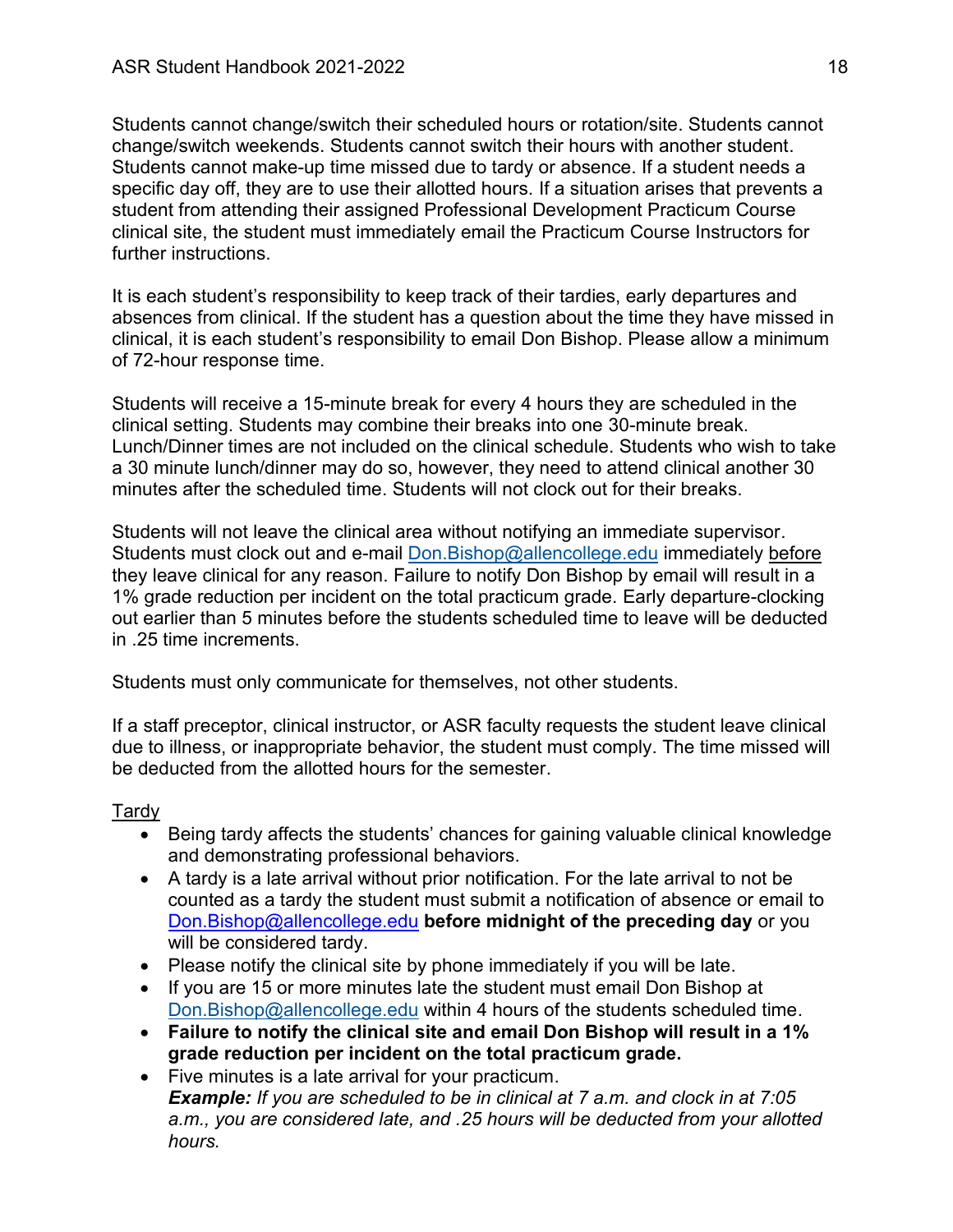- All clinical time missed will be added to your absentee time in increments of .25 hours.
- Failure to clock in is considered one tardy
- Failure to clock out is considered one tardy

# **Tardy (or failure to clock in or out) will affect the student's practicum grade as listed below:**

- 1. On your **third tardy** your total professional development evaluation (clinical eval.) grade will be lowered **2%**.
- 2. On your **fifth tardy** your total professional development evaluation (clinical eval.) grade will be lowered **5%**.
- 3. On your **seventh tardy** your total professional development evaluation (clinical eval.) grade will be lowered **10%**.
- 4. **For eight or more tardies your Total Professional Development Practicum Grade will be lowered 1% for each occurrence.**

# <span id="page-18-0"></span>Absence

Being absent affects the student's chances for gaining valuable clinical knowledge and demonstrating professional behaviors. To demonstrate professionalism, the student must submit a notification of absence form to Don Bishop prior to a planned absence.

A radiation dosimeter must be worn by the student during all clinical rotations and during their procedure's lab in the imaging lab classroom. If a student does not have their dosimeter, they will be dismissed from clinical or lab and will need to contact an ASR Faculty member for further instructions. The time missed from clinical will be deducted from the students allotted hours.

If you are ill or cannot attend clinical it is the student's responsibility to notify the clinical site by phone and Don Bishop at [Don.Bishop@allencollege.edu.](mailto:Don.Bishop@allencollege.edu) If the clinical site and Don are not notified within the first two hours of your scheduled time, this will be counted as a no call/no show. **Failure to contact the clinical site by phone and email Don Bishop , will result in a No Call/No Show Penalty of a 1% grade reduction per incident on the total practicum grade.**

# **In the event, that a student has requested time off and the time off hours need to be changed, the student must contact Don Bishop by email within 2 hours of the start time or it will count as a No Call/No Show.**

Any medical event or exposure that may impair a student's ability to attend and/or perform in the practicum course will require a physician's release submitted to, and approved by, the ASR Faculty before returning to clinical. The physician's release must be specific, ex: surgery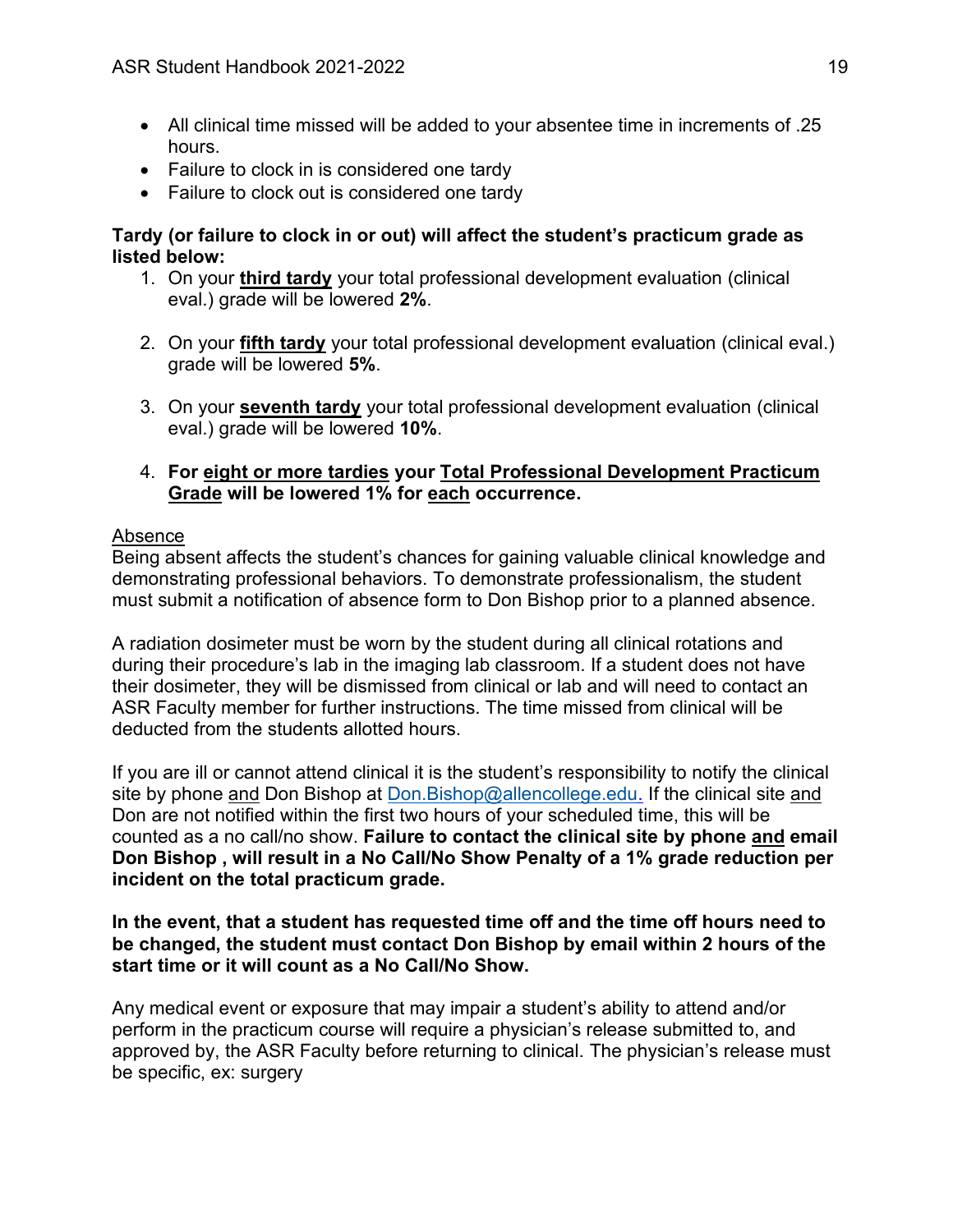The allotted hours are recommended to be used for illness and personal/emergency situations. Level 1 students are allotted 18 hours each semester. Level 2 students are allotted 24 hours each semester. **Any time missed will NOT be rescheduled and the practicum grade will be affected as follows**:

#### **LEVEL I**

| Over 18 hours will lower the student's total practicum grade         | 1%  |
|----------------------------------------------------------------------|-----|
| Over 20 hours will lower the student's total practicum grade         | 2%  |
| Over 24 hours will lower the student's total practicum grade         | 3%  |
| Over 28 hours will lower the student's total practicum grade         | 4%  |
| Over 32 hours will lower the student's total practicum grade         | 5%  |
| Over 36 hours will lower the student's total practicum grade         | 6%  |
| Over 40 hours will lower the student's total practicum grade         | 7%  |
| Over 44 hours will lower the student's total practicum grade         | 8%  |
| Over 46 hours will lower the student's total practicum grade         | 9%  |
| <b>Over 48 hours</b> will lower the student's total practicum grade  | 10% |
| Over 52 hours will lower the student's total practicum grade         | 12% |
| Over 54 hours will lower the student's total practicum grade         | 14% |
| Over 56 hours will lower the student's total practicum grade         | 15% |
| Over 58 hours will lower the student's total practicum grade         | 17% |
| Over 60 hours will lower the student's total practicum grade         | 25% |
| Over 62 hours will lower the student's total practicum grade         | 28% |
| Over 64 hours will lower the student's total practicum grade         | 30% |
| 65 hours and over will lower the student's total practicum grade 35% |     |

#### **LEVEL II**

| Over 24 hours will lower the student's total practicum grade         | 3%  |
|----------------------------------------------------------------------|-----|
| <b>Over 28 hours</b> will lower the student's total practicum grade  | 4%  |
| <b>Over 32 hours</b> will lower the student's total practicum grade  | 5%  |
| Over 36 hours will lower the student's total practicum grade         | 6%  |
| <b>Over 40 hours</b> will lower the student's total practicum grade  | 7%  |
| <b>Over 44 hours</b> will lower the student's total practicum grade  | 8%  |
| Over 46 hours will lower the student's total practicum grade         | 9%  |
| Over 48 hours will lower the student's total practicum grade         | 10% |
| Over 52 hours will lower the student's total practicum grade         | 12% |
| Over 54 hours will lower the student's total practicum grade         | 14% |
| Over 56 hours will lower the student's total practicum grade         | 15% |
| Over 58 hours will lower the student's total practicum grade         | 17% |
| Over 60 hours will lower the student's total practicum grade         | 20% |
| Over 62 hours will lower the student's total practicum grade         | 23% |
| Over 64 hours will lower the student's total practicum grade         | 25% |
| 65 hours and over will lower the student's total practicum grade 30% |     |

Unusual circumstances may be individually evaluated, by the Professional Development Practicum course instructors; upon the student's written/electronic request. If the absence, due to the unusual circumstance and the rescheduled make-up time is approved, the student must attend, or the time missed will be added to the absent time for the semester.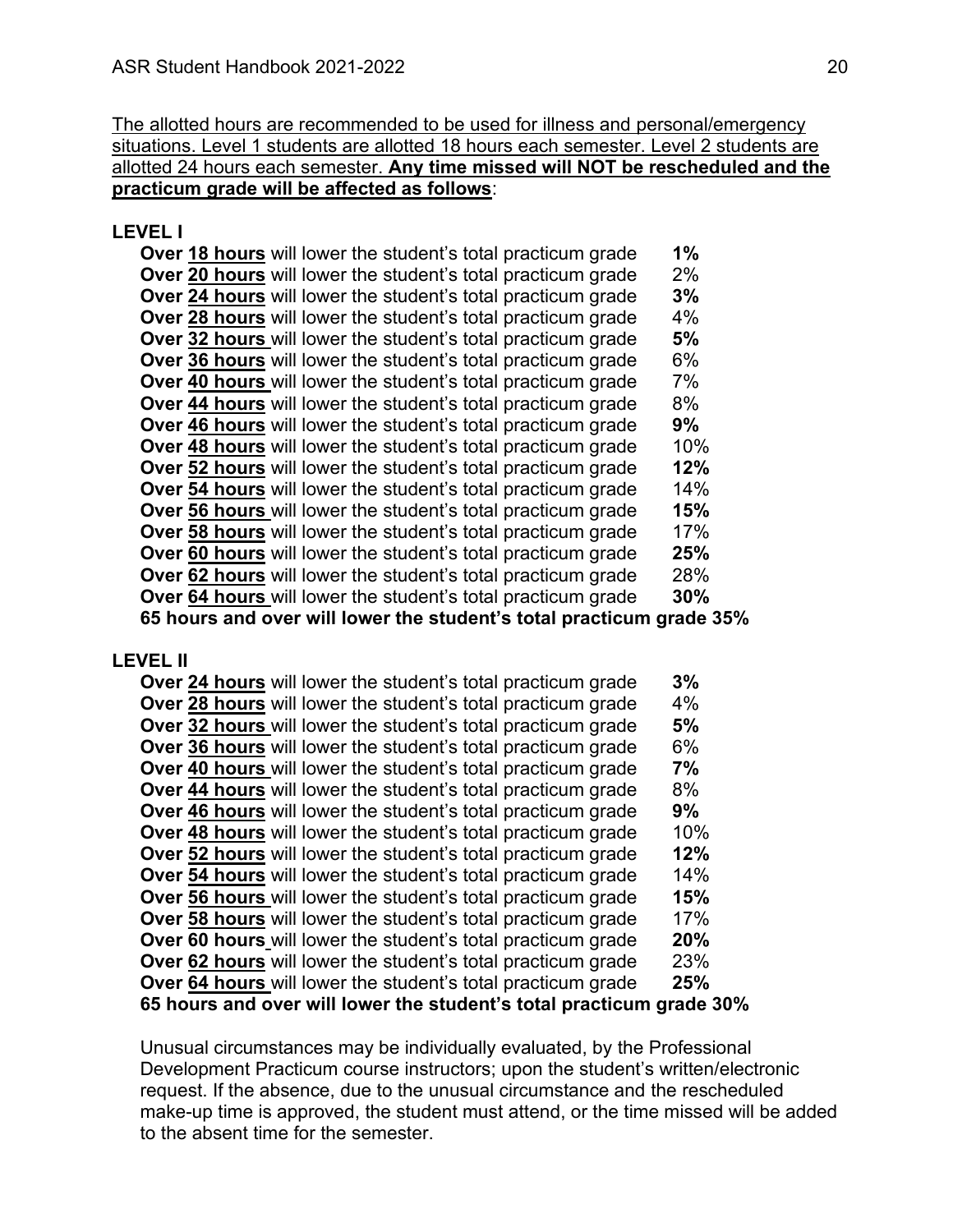## <span id="page-20-0"></span>Approved absences from clinical

Time will not be deducted from the students' time if documentation is provided within one week (such as a signed letter on formal letterhead) for the following situations:

- 1. Military obligations requires documentation of orders, extended absences will need to be reviewed by the Health Sciences Admission Progression and Graduation Committee.
- 2. An attorney, judge or police official in the case of a legal emergency.
- 3. One day is allowed for jury duty/court appearances .

The **bereavement** policy is as follows:

- Five consecutive clinical days are allowed for bereavement of your spouse/domestic partner, mother, father, or child.
- Three consecutive clinical days are allowed for bereavement of your brother, sister, stepbrother, stepsister, stepparent, stepchild, grandparents, greatgrandparents, grandchildren, mother- or father-in-law, brother- or sister-in-law, son- or daughter-in-law, foster children, or any relative who resides with you at the time of death
- One clinical day is allowed for bereavement of your nephew, niece, uncle or aunt, step-parent-in-law grandparent-in-law, or step-grandparent.
- The student must notify Don Bishop by email at [Don.Bishop@allencollege.edu](mailto:Don.Bishop@allencollege.edu) and phone the clinical site of the bereavement absence before being absent from clinical.

# <span id="page-20-1"></span>Weather Attendance Policy

Late starts, cancellations, and early dismissals for the Allen College ASR Program will be posted on the Allen College Website [www.allencollege.edu](http://www.allencollege.edu/). It is the student's responsibility to check the weather announcement icon on the Allen College Webpage for late starts, cancellations, and early dismissals any time there is inclement weather, anywhere in Iowa.

Once the delay, dismissal, or cancellation has been posted on the Allen College Website, the student is responsible for accessing this notification. If the student is unaware, clocks in early, or stays later than the closure, the student will not earn time. Weather delays, dismissals, and closings by the ASR Program Faculty are designed for the student's safety in mind and those students who leave or do not come will not have to make-up the time. If clinical is delayed, dismissed early, or cancelled the student needs prior permission from the ASR faculty to attend clinical.

**When Allen College does not cancel class, but travel conditions prevent the student from traveling to their assigned clinical site, students should abide by the following procedure. We expect you to use your best judgment when it comes to bad weather. It is the students' decision if they need to arrive late or leave early from the clinical site due to weather.**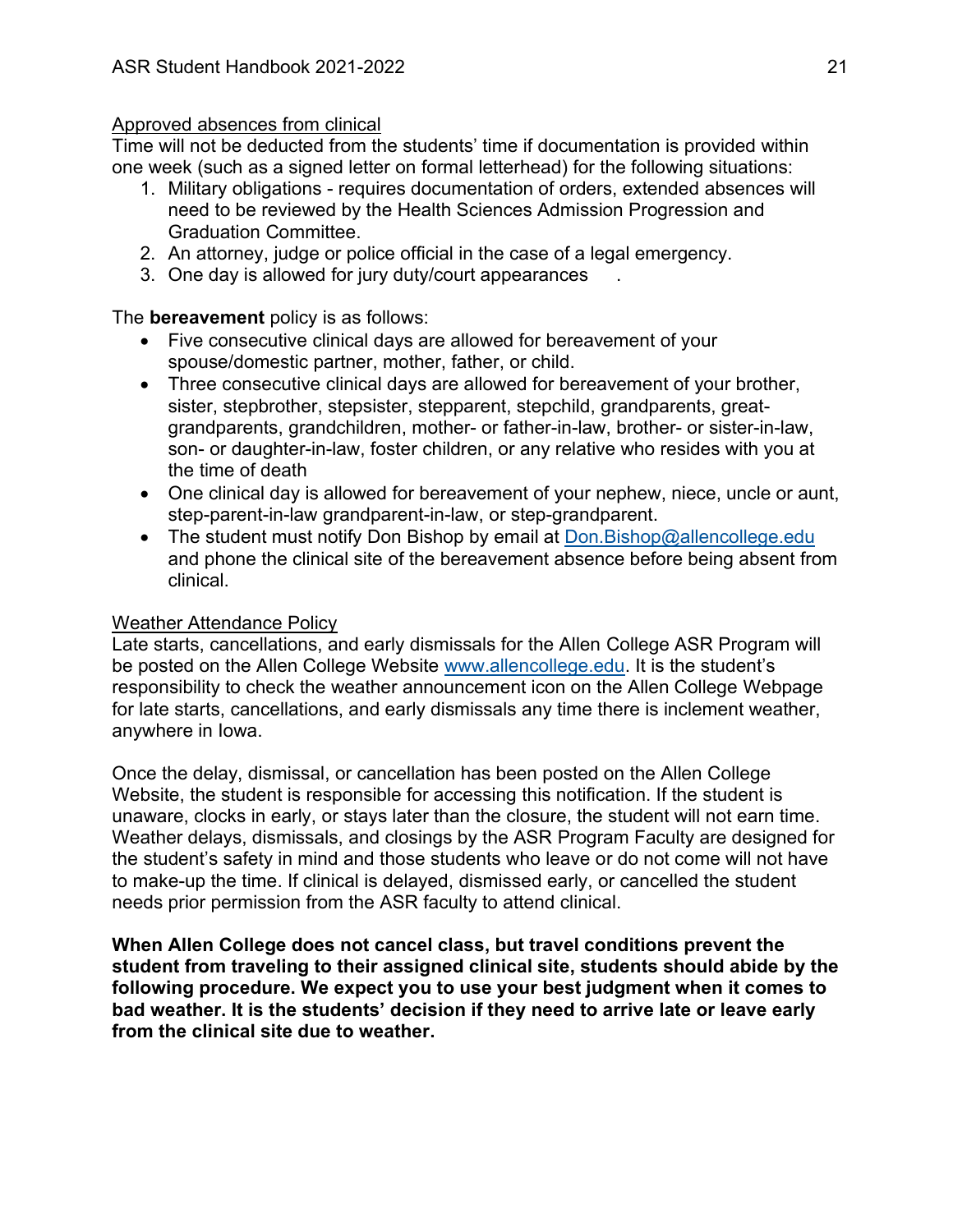- 1. If the student will be late due to weather, the student must call the clinical site and email Don Bishop at [Don.Bishop@allencollege.edu.](mailto:Don.Bishop@allencollege.edu) Failure to notify the clinical site and Don Bishop within the first two hours will be considered a no call/no show, and the practicum grade will be adjusted according to the no call/no show policy previously mentioned.
- 2. The student is required to communicate via email that same day, to Don Bishop at [Don.Bishop@allencollege.edu](mailto:Don.Bishop@allencollege.edu) if they were late, left early, or did not attend due to travel conditions.
- 3. The student needs to request, by email, to Don Bishop at [Don.Bishop@allencollege.edu](mailto:Don.Bishop@allencollege.edu) if they would like to make up the time missed at their assigned clinical site. The email request must be submitted **within 3 business days of the absence**, or the time missed will be added to the absent time for the semester. Please allow 72 normal business hours for approval.
- 4. All approved weather absences will be rescheduled by Don Bishop after the last scheduled day of the semester. (In some instances, time may be rescheduled during the semester if requested by email and **approved in advance** by ASR Faculty.)
- 5. If the time missed is not made-up, it will be added to the absent time for the semester.
- 6. For late arrivals due to weather, time may be made up the same day if approved with that site's clinical instructor. You must email Don Bishop at [Don.Bishop@allencollege.edu](mailto:Don.Bishop@allencollege.edu) of this change in your schedule the same day.
- 7. If the student is absent for the approved weather make-up time, it will be added to the absent time for the semester.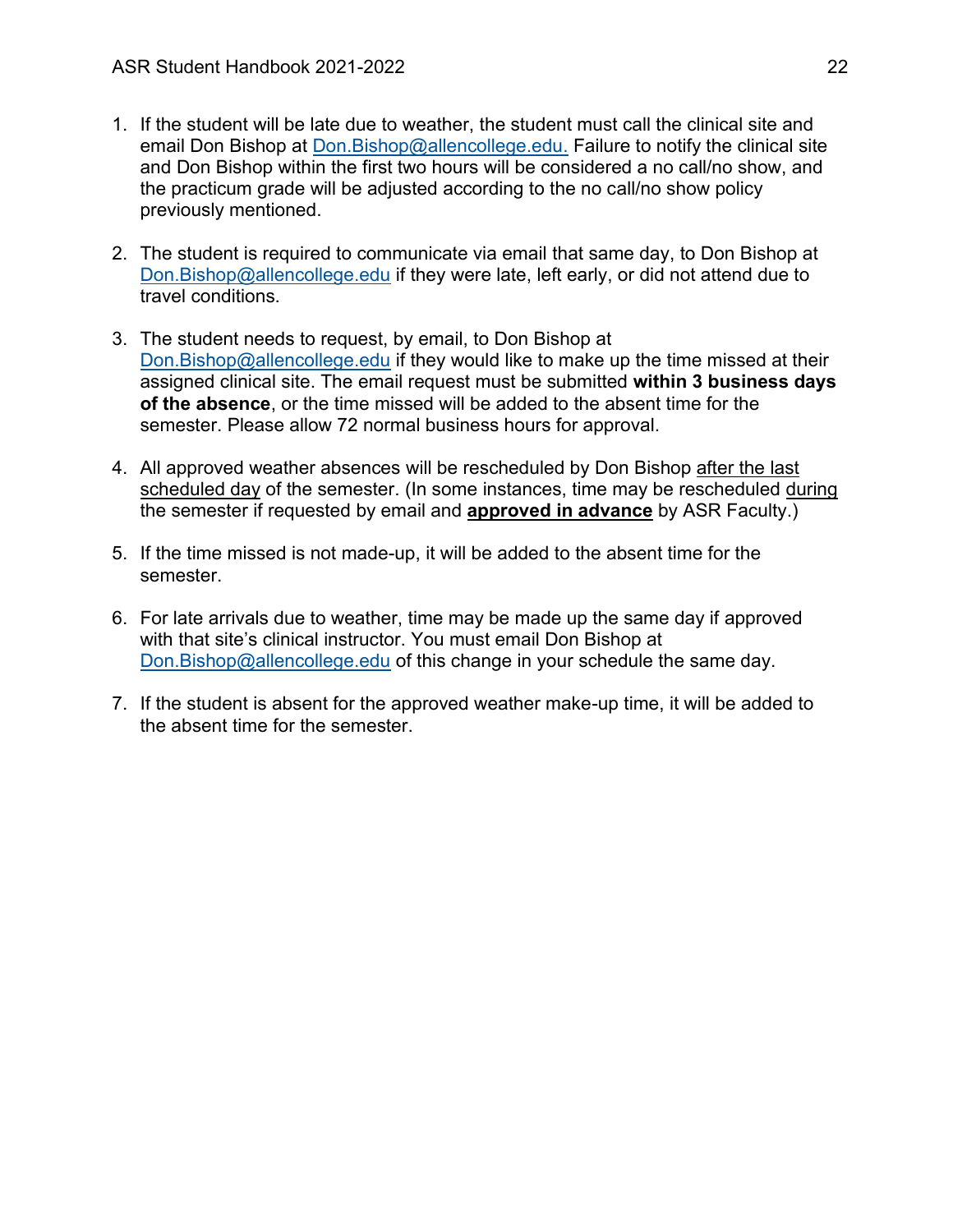# Located on Trajecsys

#### <span id="page-22-0"></span>**Preceptor/Clinical Instructor Evaluation of Student Professional Development**

Graded

Student's Name: \_\_\_\_\_\_\_\_\_\_\_\_\_\_\_\_\_\_\_\_\_\_\_\_\_\_\_\_\_\_

Preceptor/Clinical Instructor Name: \_\_\_\_\_\_\_\_\_\_\_\_\_\_\_\_\_\_\_\_\_\_Semester: \_\_\_\_\_\_\_\_\_\_\_\_

Please rate the student using the following rating scale by placing an "x" in the appropriate box for each objective. When rating the student, you may utilize .5 increments between 0-4 rating scale.

#### **\*When rating the student at a 2 or below in any area please provide comments in the box adjacent to that performance criteria**

Rating Scale:

**0 – Fails to meet**: Performance failed to meet any normal expectations for the current level in the program

**1** – **Minimally meets:** Performance minimally meets any normal expectations for the current level in the program.

**2 – Meets most:** Performance meets some normal expectations for the current level in the program.

**3 – Meets all:** Performance consistently meets all normal expectations for the current level in the program.

**4 – Exceeds normal expectations:** Performance consistently exceeds normal expectations. Results achieved are exceptional and student continually strives to improve his/her ability.

| <b>Performance Criteria</b>                                                                                    | 0 |                     | 3 | 4 | <b>Comments:</b> |
|----------------------------------------------------------------------------------------------------------------|---|---------------------|---|---|------------------|
| 1. Organization of assignments:                                                                                |   |                     |   |   |                  |
| Demonstrate appropriate attendance at all times.<br>$\bullet$                                                  |   |                     |   |   |                  |
| Complete assignments by the specified time.<br>$\bullet$                                                       |   | <b>Example Only</b> |   |   |                  |
| Assess the patient and record patient histories.<br>$\bullet$                                                  |   |                     |   |   |                  |
| 2. Application of Knowledge                                                                                    |   |                     |   |   |                  |
| Display problem solving ability in the practicum<br>$\bullet$<br>setting.                                      |   |                     |   |   |                  |
| Employ reflective (critical) thinking in the analysis of<br>$\bullet$<br>their practicum assignments.          |   |                     |   |   |                  |
| Apply the appropriate medical asepsis and sterile<br>$\bullet$<br>technique.                                   |   |                     |   |   |                  |
| Critique images for appropriate clinical information,<br>$\bullet$<br>image quality and patient documentation. |   |                     |   |   |                  |
| 3. Patient Care                                                                                                |   |                     |   |   |                  |
| Demonstrate compassion.                                                                                        |   |                     |   |   |                  |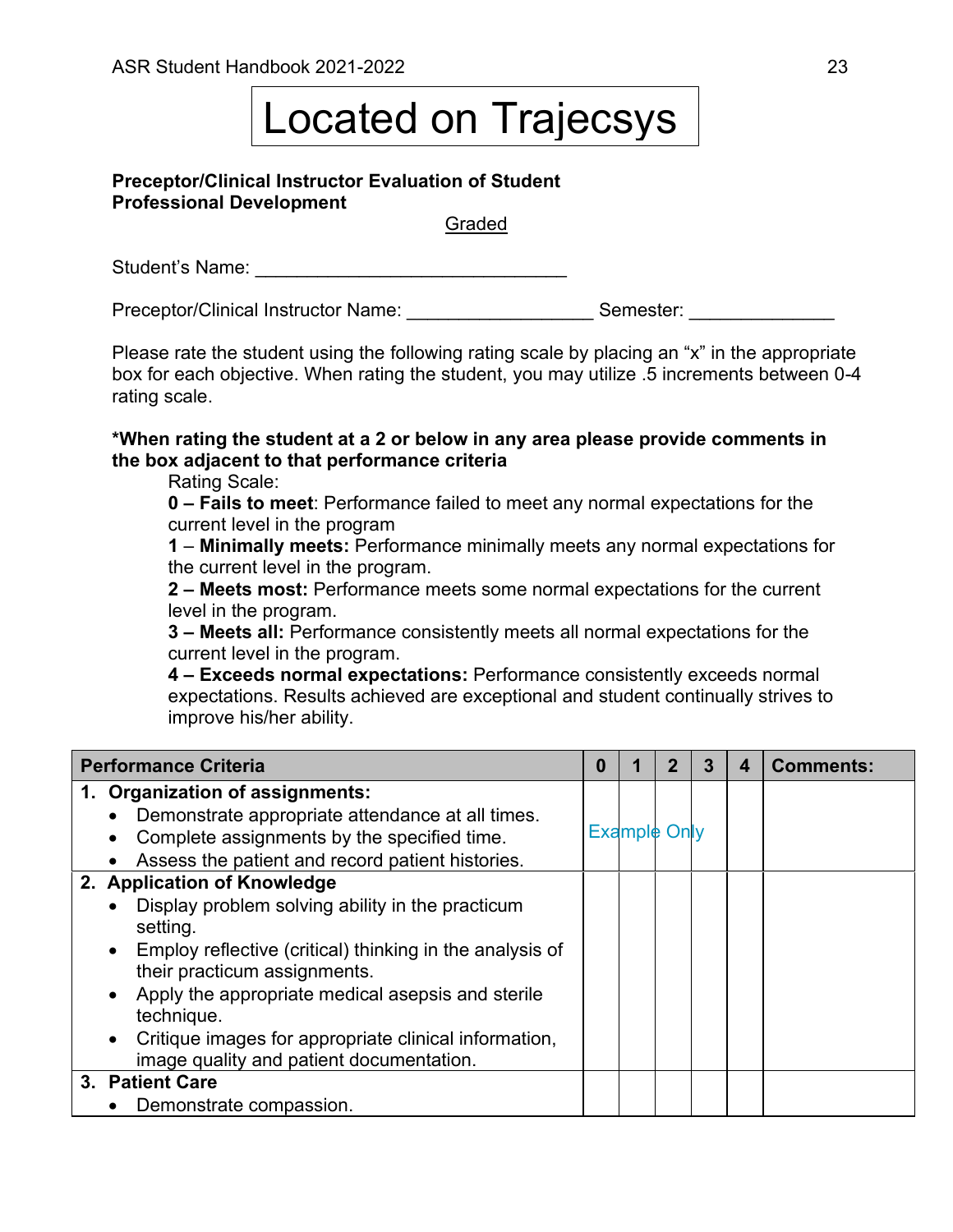| Always remember that the patient is a person and<br>$\bullet$<br>their care is of extreme importance to you.<br>Integrate the use of appropriate and effective written,<br>$\bullet$<br>oral and nonverbal communication with patients in<br>the clinical setting.<br>Choose patient and family education strategies<br>$\bullet$<br>appropriate to the comprehension level of<br>patient/family. |          |   |                     |                |                         |                  |
|---------------------------------------------------------------------------------------------------------------------------------------------------------------------------------------------------------------------------------------------------------------------------------------------------------------------------------------------------------------------------------------------------|----------|---|---------------------|----------------|-------------------------|------------------|
| Evaluate the patient's status and condition before,<br>$\bullet$<br>during and following the radiologic procedure to<br>demonstrate competence in assessment skills.                                                                                                                                                                                                                              |          |   |                     |                |                         |                  |
| <b>Performance Criteria</b>                                                                                                                                                                                                                                                                                                                                                                       | $\bf{0}$ | 1 | $\overline{2}$      | $\overline{3}$ | $\overline{\mathbf{4}}$ | <b>Comments:</b> |
| Demonstrate skills in assessment and evaluation of<br>psychological and physical changes in the patient's<br>condition and carry out appropriate actions.<br>Assess the patient and record patient histories.<br>Respond appropriately to patient emergencies.                                                                                                                                    |          |   | <b>Example Only</b> |                |                         |                  |
| 4. Ability to follow directions<br>Exhibit flexibility by adjusting schedule to<br>accommodate unforeseen condition or<br>circumstances.                                                                                                                                                                                                                                                          |          |   |                     |                |                         |                  |
| 5. Initiative                                                                                                                                                                                                                                                                                                                                                                                     |          |   |                     |                |                         |                  |
| Demonstrate initiative by volunteering, seeking<br>procedures to observe or to participate in, and ask<br>questions pertinent to practicum assignments.                                                                                                                                                                                                                                           |          |   |                     |                |                         |                  |
| 6. Interpersonal relationships                                                                                                                                                                                                                                                                                                                                                                    |          |   |                     |                |                         |                  |
| Be able to work with fellow students, technologists,                                                                                                                                                                                                                                                                                                                                              |          |   |                     |                |                         |                  |
| and radiologists.<br>Maintain a proper rapport with other personnel,<br>$\bullet$<br>being tactful and considerate of others.                                                                                                                                                                                                                                                                     |          |   |                     |                |                         |                  |
| Integrate the use of appropriate and effective written,<br>oral and nonverbal communication with patients, the<br>public, and members of the health care team (peers,<br>physicians, nurses, administration, etc.) in the<br>clinical setting.                                                                                                                                                    |          |   |                     |                |                         |                  |
| 7. Self-Image for Level in the ASR Program                                                                                                                                                                                                                                                                                                                                                        |          |   |                     |                |                         |                  |
| Perform imaging procedures under the appropriate<br>level of supervision.<br>Examine procedure orders for accuracy and follow-<br>up to make corrective changes when applicable.<br>Performance reflects professional competence in<br>$\bullet$<br>determining corrective measures to improve<br>inadequate images.                                                                              |          |   |                     |                |                         |                  |
| 8. Composure and Adaptability                                                                                                                                                                                                                                                                                                                                                                     |          |   |                     |                |                         |                  |
| Perform and function effectively during stressful<br>situations.                                                                                                                                                                                                                                                                                                                                  |          |   |                     |                |                         |                  |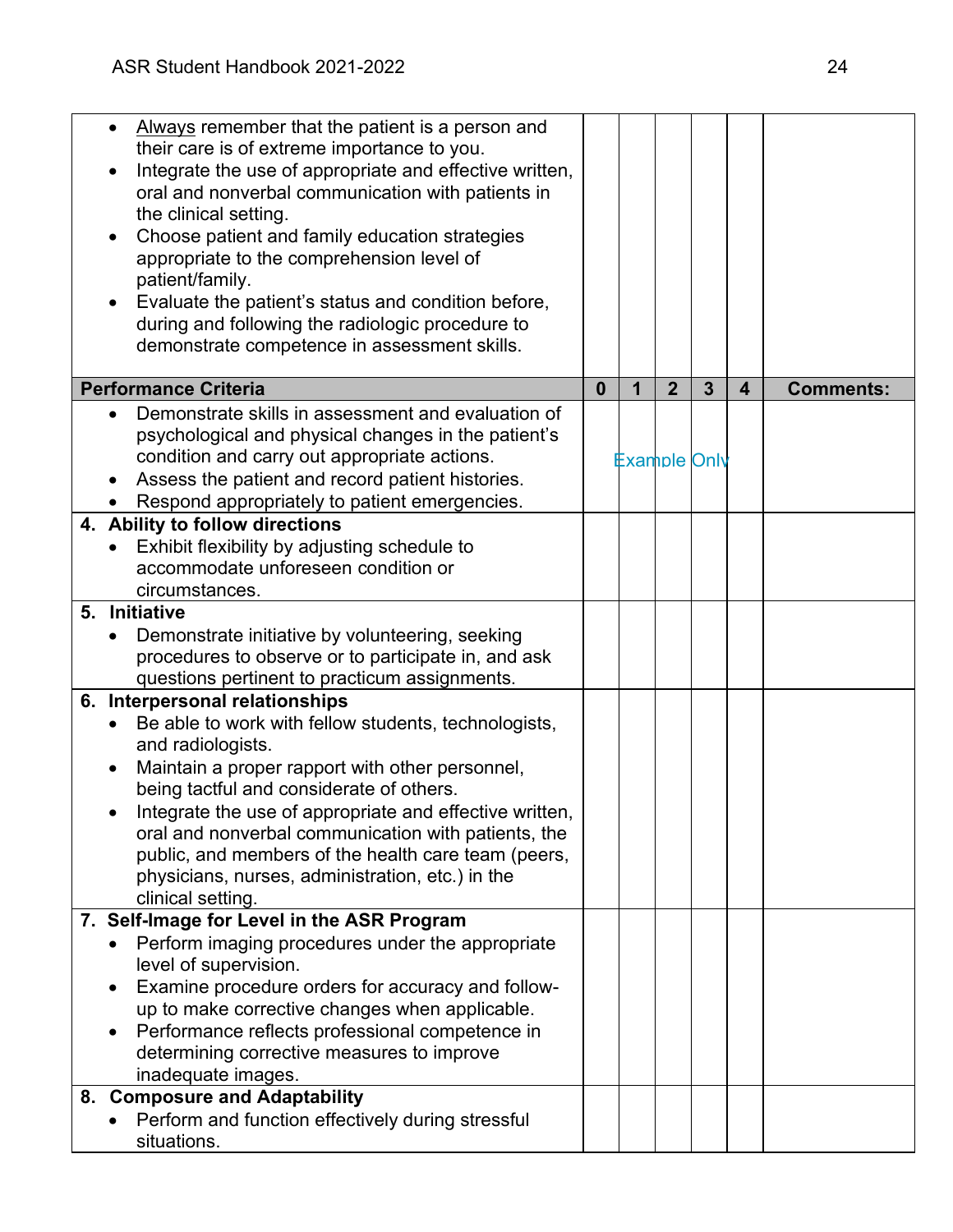| Be able to adapt to procedural exam changes as                |              |             |                |                     |                         |                  |
|---------------------------------------------------------------|--------------|-------------|----------------|---------------------|-------------------------|------------------|
| necessary                                                     |              |             |                |                     |                         |                  |
| Adapt to changes and varying clinical situations              |              |             |                |                     |                         |                  |
| 9. Appearance                                                 |              |             |                |                     |                         |                  |
| Adhere to the student dress code at all times while at        |              |             |                |                     |                         |                  |
| the clinical sites.                                           |              |             |                |                     |                         |                  |
| 10. Multicultural Diversity                                   |              |             |                |                     |                         |                  |
| Support patient-centered clinically effective service         |              |             |                |                     |                         |                  |
| for all patients regardless of age, gender, disability,       |              |             |                |                     |                         |                  |
| special needs, ethnicity or culture.                          |              |             |                |                     |                         |                  |
| 11. Age Appropriate Care                                      |              |             |                |                     |                         |                  |
| Support patient-centered clinically effective service         |              |             |                |                     |                         |                  |
| for all patients regardless of age.                           |              |             |                |                     |                         |                  |
| 12. Policies and Procedures                                   |              |             |                |                     |                         |                  |
| Adhere to the student dress code at all times while at        |              |             |                |                     |                         |                  |
| the clinical sites.                                           |              |             |                |                     |                         |                  |
| Perform imaging procedures under the appropriate<br>$\bullet$ |              |             |                |                     |                         |                  |
| level of supervision.                                         |              |             |                |                     |                         |                  |
| Act consistently to maintain patient confidentiality          |              |             |                |                     |                         |                  |
| standards.                                                    |              |             |                |                     |                         |                  |
| Comply with departmental and institution procedures           |              |             |                |                     |                         |                  |
| for response to emergencies, disasters and                    |              |             |                |                     |                         |                  |
| accidents.                                                    |              |             |                |                     |                         |                  |
| <b>Performance Criteria</b>                                   | $\mathbf{0}$ | $\mathbf 1$ | $\overline{2}$ | $\overline{3}$      | $\overline{\mathbf{4}}$ | <b>Comments:</b> |
| 13. Ethical and Professional Behaviors                        |              |             |                |                     |                         |                  |
| Demonstrate professional conduct.<br>$\bullet$                |              |             |                |                     |                         |                  |
| Demonstrate competency in the principles of                   |              |             |                | <b>Example Only</b> |                         |                  |
| radiation protection standards to include time,               |              |             |                |                     |                         |                  |
| distance, shielding and radiation monitoring. Support         |              |             |                |                     |                         |                  |
| safe, ethical and legal practices.                            |              |             |                |                     |                         |                  |

# **Total points** \_\_\_\_\_\_\_\_\_

Preceptor/Clinical Instructor Signature and Date\_\_\_\_\_\_\_\_\_\_\_\_\_\_\_\_\_\_\_\_\_\_\_\_\_\_\_\_\_\_\_\_

Student Signature and Date\_\_\_\_\_\_\_\_\_\_\_\_\_\_\_\_\_\_\_\_\_\_\_\_\_\_\_\_\_\_\_\_\_\_\_\_

Additional comments: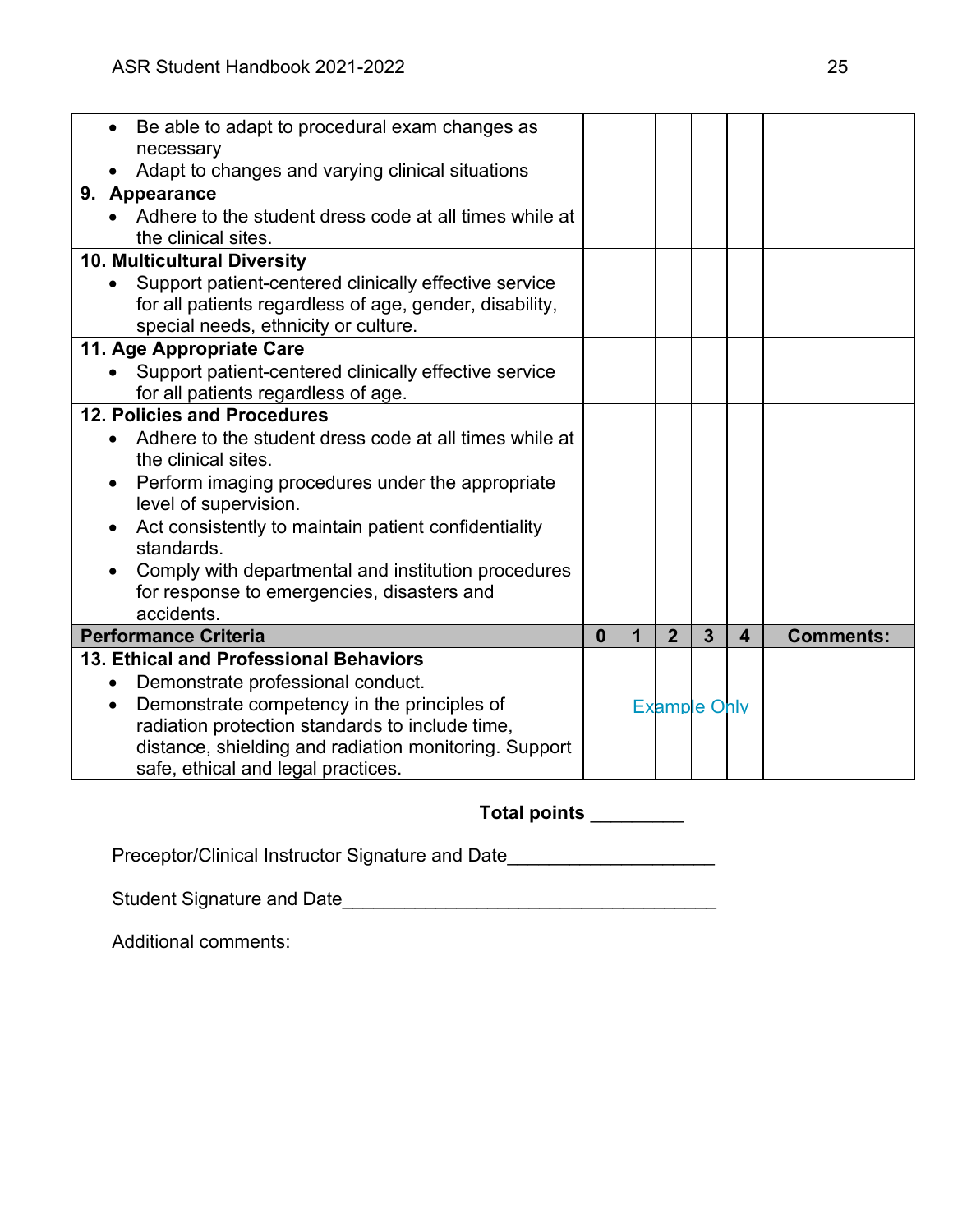|  | <b>Grading Scale CI/Preceptor Evaluations</b> |  |  |
|--|-----------------------------------------------|--|--|
|  |                                               |  |  |

| $52 = 100\%$       | $33 - 33.5 = 81\%$ |
|--------------------|--------------------|
| $51-51.5 = 99\%$   | $32 - 32.5 = 80\%$ |
| $50 - 50.5 = 98\%$ | $31 - 31.5 = 79\%$ |
| $49-49.5 = 97%$    | $30-30.5 = 78%$    |
| $48-48.5 = 96%$    | $29 - 29.5 = 77\%$ |
| $47-47.5 = 95%$    | $28 - 28.5 = 76\%$ |
| $46-46.5 = 94%$    | $26 - 27.5 = 75%$  |
| $45 - 45.5 = 93%$  | $25 - 25.5 = 74\%$ |
| $44 - 44.5 = 92%$  | $24 - 24.5 = 73%$  |
| $43-43.5 = 91%$    | $23 - 23.5 = 72%$  |
| $42 - 42.5 = 90\%$ | $22 - 22.5 = 71\%$ |
| $41 - 41.5 = 89%$  | $21 - 21.5 = 70\%$ |
| $40-40.5 = 88%$    | $20 - 20.5 = 69\%$ |
| $39-39.5 = 87%$    | $19-19.5 = 68%$    |
| $38-38.5 = 86\%$   | $17 - 18.5 = 67\%$ |
| $37-37.5 = 85%$    | $15 - 16.5 = 66\%$ |
| $36-36.5 = 84\%$   | $13 - 14.5 = 65%$  |
| $35-35.5 = 83%$    | $12 - 12.5 = 64\%$ |
| $34 - 34.5 = 82%$  |                    |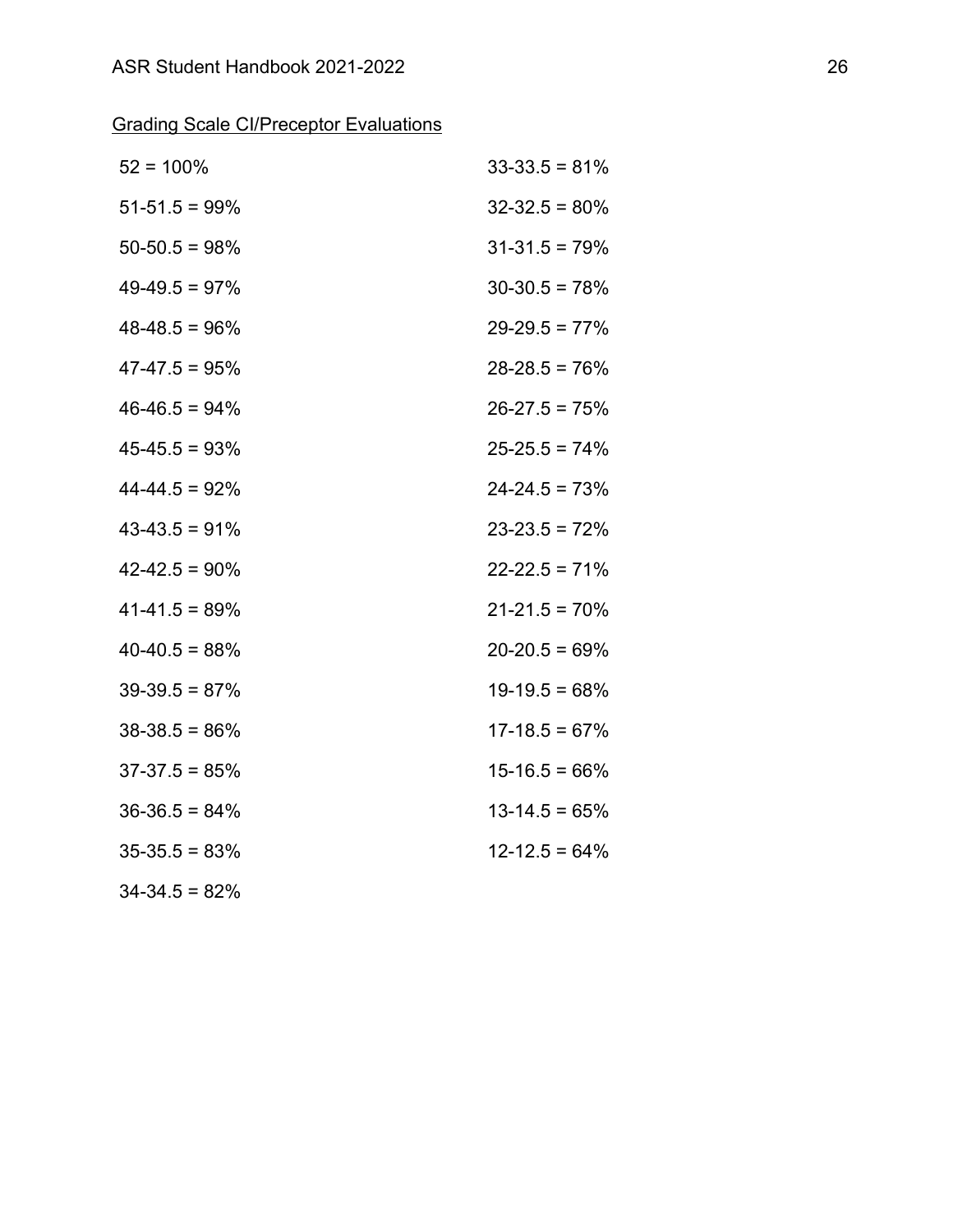# <span id="page-26-0"></span>**Professional Development Practicum Objectives**

These objectives are designed to help the student radiographer receive the clinical experience necessary to complete the program and to prepare them for the professional work force. These objectives refer to Professional Development Practicum I, II, III, IV, and V.

# <span id="page-26-1"></span>**The Student should:**

- Demonstrate prompt attendance at all times.
- Have completed CCE's and PTA's by the specified time.
- Demonstrate compassion and professional conduct at all times.
- Be able to work with fellow students, technologists, and radiologists.
- Adhere to the student dress code at all times while at the clinical sites.
- Perform and function effectively during stressful situations.
- Know when and when not to interrupt radiologists, physicians, staff technologists and fellow classmates.
- Always remember that the patient is a person and their care is of extreme importance to you.
- Demonstrate a positive, energetic outlook about practicum assignments.
- Maintain a proper rapport with other personnel, being tactful and considerate of others.
- Demonstrate initiative by volunteering, seeking procedures to observe or to participate in, and ask questions pertinent to practicum assignments.
- Exhibit flexibility by adjusting schedules to accommodate unforeseen conditions or circumstances.
- Be able to accept procedural changes as required.
- Display problem solving ability in the practicum setting.
- Employ reflective (critical) thinking in the analysis of their practicum assignments.

# <span id="page-26-2"></span>**Student Health Services**

Health care policies for students are discussed during orientation. These policies include infection control, radiation protection, pregnancy, and other health care concerns. Emergency medical care is facilitated at the clinical site if appropriate to the type of emergency. If a clinical site does not have an emergency room and/or appropriate equipment the student will be taken to Allen Hospital Emergency Room. Students should be directed to the Allen Hospital Occupational Health Center for all non-life threatening injuries. Tuberculin tests are given to all radiography students.

Any medical event or exposure that may impair a student's ability to attend and/or perform in the practicum course will require a physician's release submitted to and approved by the ASR Faculty before returning to clinical.

# <span id="page-26-3"></span>**Student Status**

The students will not substitute for paid personnel to conduct the functions of any clinical staff; however, students may have an opportunity to be hired as an employee in the Radiology Department. Iowa licensure states that a permit to practice is required to make an exposure with ionizing radiation thus students may not be employed as a general radiographer.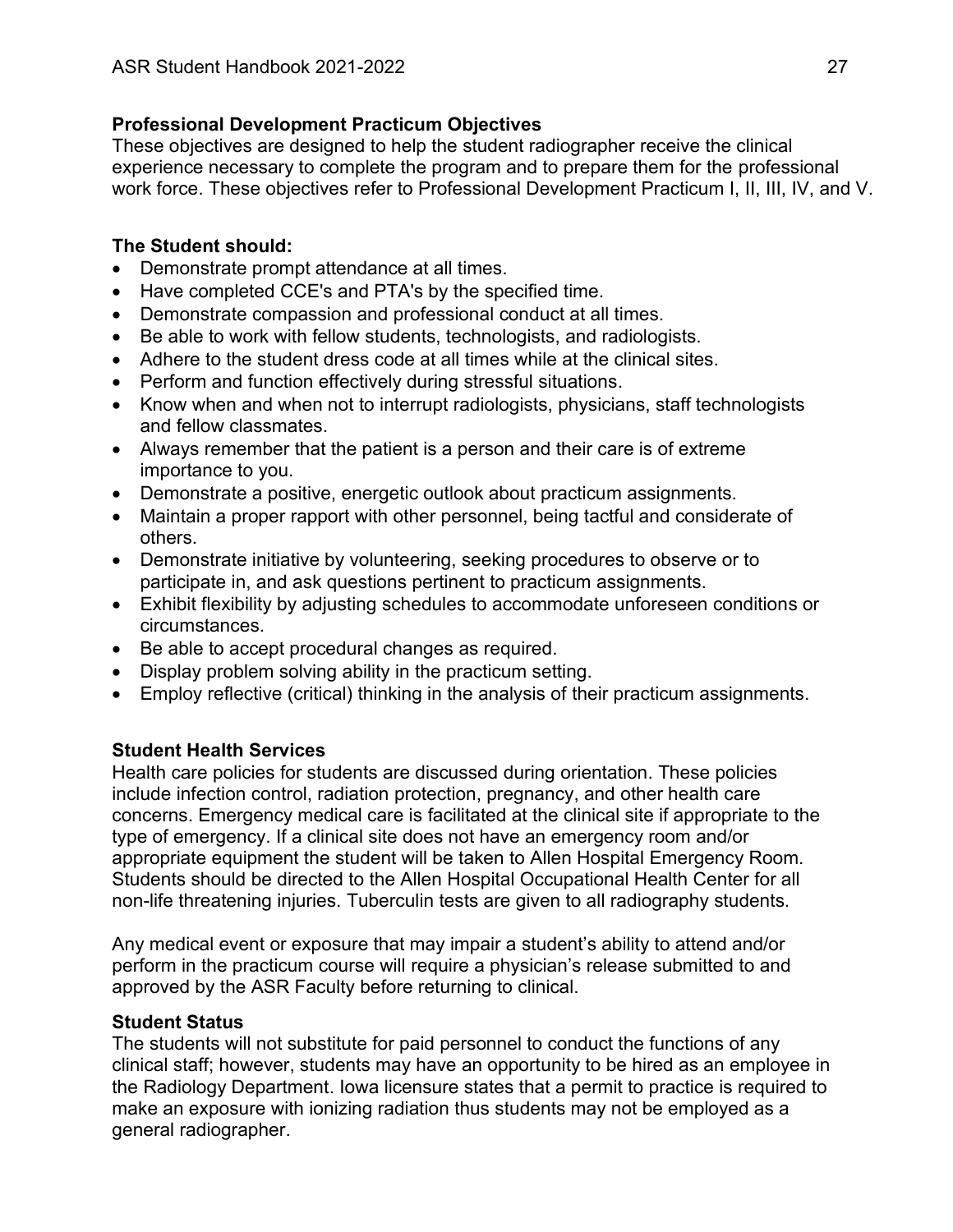# <span id="page-27-0"></span>**Allen College ASR Student Uniform and Dress Code**

The student will adhere to the Allen College ASR Uniform and Dress Code Policy at **all clinical sites, at all times**.

- 1. All students shall exhibit dress that is appropriate and professional by adhering to the uniform and dress code set by Allen College ASR Program and affiliating agencies. If at any time, the affiliating institution policy and the Allen College ASR policy seem in conflict, the student shall adhere to the clinical site's policy. Students who do not meet the criteria for proper dress code will be dismissed from the facility until compliance with the dress code is established.
- 2. The students' I.D. Badge must be worn at all times when in the hospital/clinical area and be clearly visible. It must be replaced immediately if it is lost or there is a name change. Students must have an Allen College patch sewn on the left sleeve of a white lab coat or royal blue top and visible at all times. A radiation dosimeter must be worn by the student during all clinical rotations and during their procedure's lab in the imaging lab classroom. If a student does not have their dosimeter, they will be dismissed from clinical or lab and will need to contact an ASR Faculty member for further instructions. The time missed from clinical will be deducted from the students allotted hours.
- 3. Student uniforms consisting of white or matching royal blue pants and royal blue tops will be worn by students while in the clinical setting, jogger style scrubs are allowed, unless otherwise specified by department. It is permissible to wear a short or long-sleeved solid white, black or gray shirt under the royal blue top.
	- a. A white fingertip length laboratory coat with the Allen College emblem attached to the upper left sleeve may be worn over uniform while in the clinical area only. The laboratory coat is the only article of clothing that can be worn over the uniform in the clinical setting.
	- b. Shoes and socks must be kept clean and in good repair. Crocs footwear is permitted if shoes are without holes and are Crocs Work Shoe brand or another brand with comparable safety features. Canvas shoes are not allowed. It is recommended purchasing comfortable tennis shoes.
	- c. Undergarments must be worn. Undergarments should never be visible or identifiable by outline or color.
	- d. Department scrub clothing shall not be worn out of the hospital except with special permission.
	- e. The uniform must be in good repair at all times and be replaced before evidence of wear detracts from the overall general appearance of the student.
	- f. The length and style of the uniform must be appropriate in pant length and physical build of the individual. Jeans, white denim pants, sweatshirts, shorts, skorts, split skirts, skirts, leggings, and t-shirts are not permitted. Colored trim or accessories on a white uniform must not be visible when worn as part of the student uniform.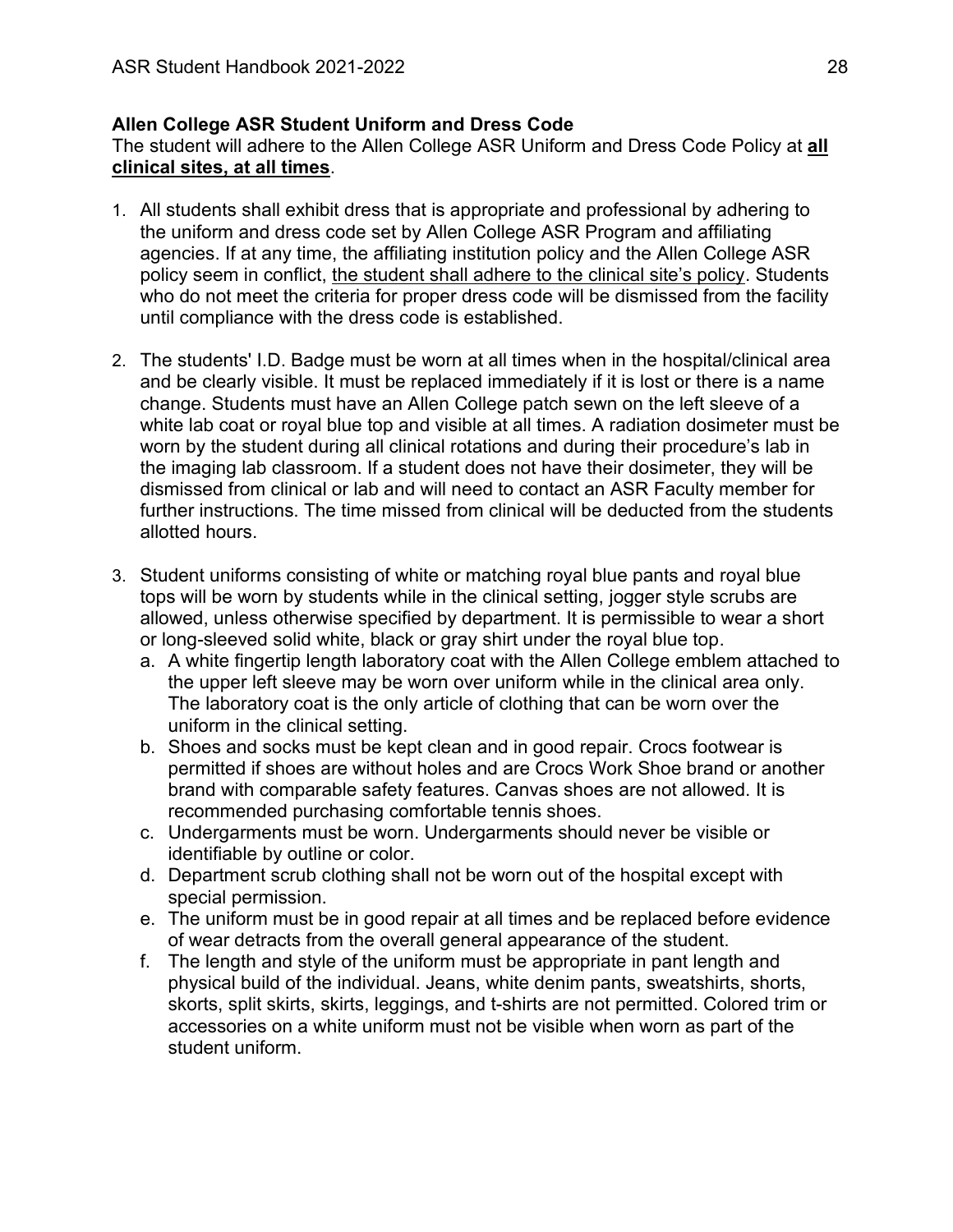- 4. Acceptable jewelry for all students includes:
	- a. Watch
	- b. Piercings:
		- i. Facial piercings are allowed if they don't pose a risk to patient or student safety.
		- ii. As a safety measure, no hoop earrings are permitted; small button-style earrings only. Industrial or ear bar piercing is not allowed.
	- c. Rings: Must not interfere with patient or student safety. Rings must be removed and secured inconspicuously to the uniform in areas where policy prohibits the wearing of rings.
	- d. Necklace: Must not interfere with patient safety
	- e. A medical alert bracelet/necklace may be worn.
	- f. Maternity clothes: Exceptions to a uniform can be made with prior approval.
	- g. Visible tattoos containing inappropriate or discriminatory content must be covered.
	- h. Individual clinic site policies supersede the policy written in the handbook and will be followed.
- 5. Personal Hygiene and Grooming
	- a. Hair: Hair must be neat and clean. Hairstyles shall be professional appearing and in moderation. Hair shall be secured from the face and off the uniform collar in a simple style. If the length of the hair is beyond the shoulder, hair shall be worn up and securely controlled so that it does not interfere with patient care or create a safety hazard. Barrettes must be simple in design and blend with the hair color. Extreme hair colors and styles are not permitted.
	- b. Facial Hair: mustaches, sideburns, and beards must be short and neatly trimmed.
	- c. Fingernails are to be kept neatly trimmed, clean, and in good repair. Nails must not exceed a length of  $\frac{1}{2}$  inch. Artificial nails are prohibited. If nail polish is worn, it must cover the entire fingernail and be free from chips.
	- d. Cosmetics shall be worn in a professional manner. Strong perfumes/colognes/ lotions shall be avoided when caring for patients.
	- e. Odor: Excellent personal hygiene is an expectation of all students. To avoid offensive body odors and accumulation of bacteria, frequent bathing/showering and use of effective deodorant is essential. Body odor is unacceptable. Clothing, uniforms, scrubs, and hair should not smell of smoke, chemicals or strong perfume.
- 6. Gum chewing is prohibited for students when in uniform or when having contact with either patients or the public.

# <span id="page-28-0"></span>**Lead Markers**

Students must attend their assigned clinical site with their own personal set of lead markers. It is recommended that students order a back-up set of lead markers in case the originals are lost. Students need to order 3 initial lead markers similar to the original ones that were supplied by the ASR Program. These can be ordered online from any company, just type "x-ray lead markers" into the search engine. Lead markers must be approved by an ASR faculty member before ordering.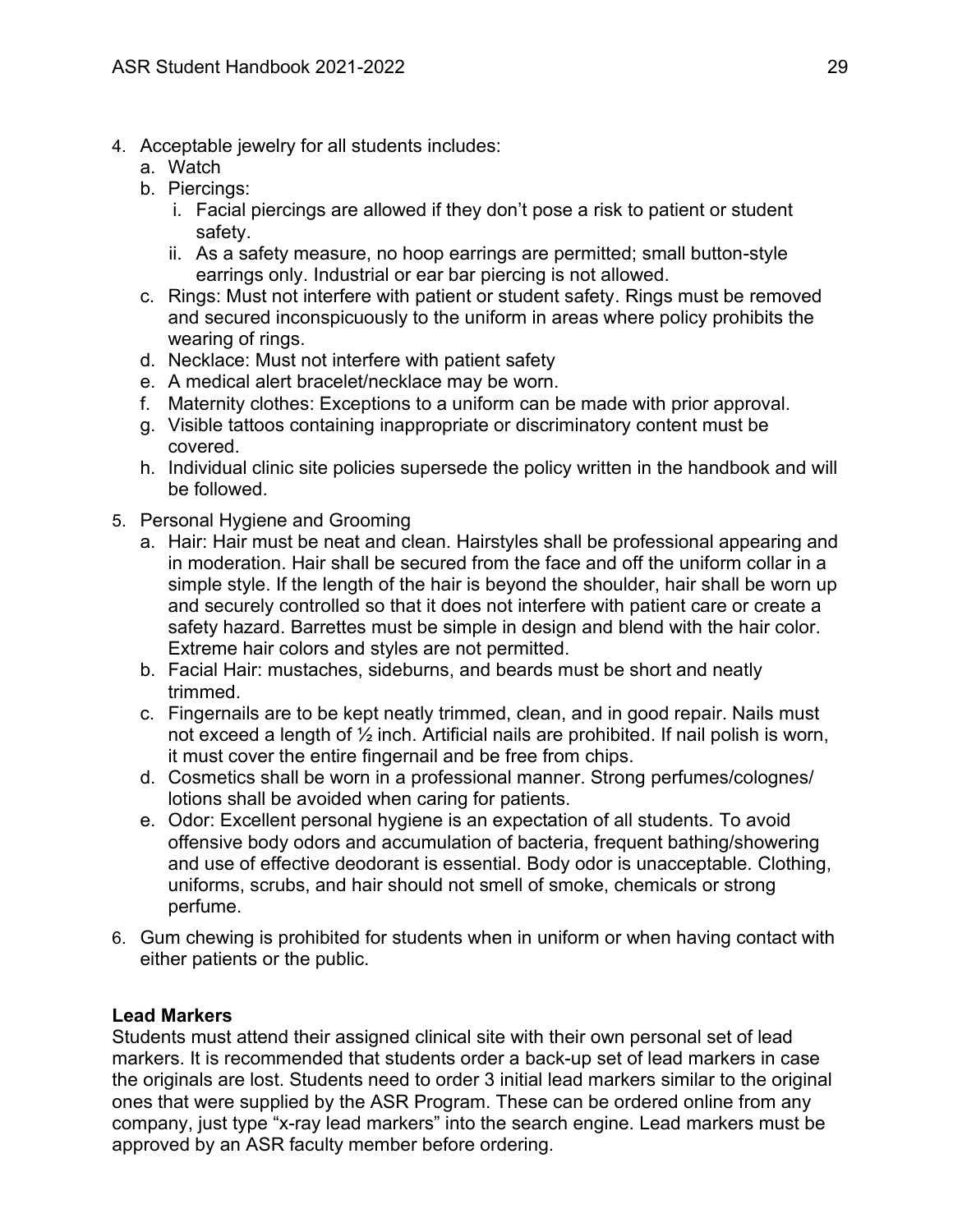# <span id="page-29-0"></span>**A.R.R.T. Mandatory (36) Clinical Competency Evaluations (CCE's)**

| <b>Allen College ASR Program</b>                                        |                 |                          |                                     |                 |                                     |  |  |  |
|-------------------------------------------------------------------------|-----------------|--------------------------|-------------------------------------|-----------------|-------------------------------------|--|--|--|
| <b>STUDENT:</b>                                                         | Fall<br>Level 1 | <b>Spring</b><br>Level 1 | <b>Summer</b><br>Level <sub>2</sub> | Fall<br>Level 2 | <b>Spring</b><br>Level <sub>2</sub> |  |  |  |
| <b>ABDOMEN Supine &amp; Upright</b>                                     |                 |                          |                                     |                 |                                     |  |  |  |
| <b>ANKLE</b>                                                            |                 |                          |                                     |                 |                                     |  |  |  |
| C-ARM requires manipulation to<br>obtain more than one projection       |                 |                          |                                     |                 |                                     |  |  |  |
| <b>CERVICAL SPINE</b>                                                   |                 |                          |                                     |                 |                                     |  |  |  |
| <b>CLAVICLE</b>                                                         |                 |                          |                                     |                 |                                     |  |  |  |
| <b>CROSS-TABLE HORIZONTAL</b><br><b>BEAM LATERAL SPINE</b>              |                 |                          |                                     |                 |                                     |  |  |  |
| <b>CXR (Routine Adult PA/LAT)</b>                                       |                 |                          |                                     |                 |                                     |  |  |  |
| CXR (Adult AP & Lat Cart or W/C)                                        |                 |                          |                                     |                 |                                     |  |  |  |
| <b>ELBOW</b>                                                            |                 |                          |                                     |                 |                                     |  |  |  |
| <b>FEMUR</b>                                                            |                 |                          |                                     |                 |                                     |  |  |  |
| <b>FINGER OR THUMB</b>                                                  |                 |                          |                                     |                 |                                     |  |  |  |
| <b>FOREARM</b>                                                          |                 |                          |                                     |                 |                                     |  |  |  |
| <b>FOOT</b>                                                             |                 |                          |                                     |                 |                                     |  |  |  |
| *GERIATRIC ROUTINE CXR                                                  |                 |                          |                                     |                 |                                     |  |  |  |
| <b>**GERIATRIC UPPER EXTREMITY</b>                                      |                 |                          |                                     |                 |                                     |  |  |  |
| <b>**GERIATRIC LOWER EXTREMITY</b>                                      |                 |                          |                                     |                 |                                     |  |  |  |
| <b>HAND</b>                                                             |                 |                          |                                     |                 |                                     |  |  |  |
| <b>HIP</b>                                                              |                 |                          |                                     |                 |                                     |  |  |  |
| <b>HIP X-TABLE LATERAL</b>                                              |                 |                          |                                     |                 |                                     |  |  |  |
| <b>HUMERUS</b>                                                          |                 |                          |                                     |                 |                                     |  |  |  |
| <b>KNEE</b>                                                             |                 |                          |                                     |                 |                                     |  |  |  |
| <b>LUMBAR SPINE</b>                                                     |                 |                          |                                     |                 |                                     |  |  |  |
| PEDS CHEST (age 6 or younger)<br>AP/PA & LAT (must be Level 2)          |                 |                          |                                     |                 |                                     |  |  |  |
| <b>PELVIS</b>                                                           |                 |                          |                                     |                 |                                     |  |  |  |
| PORT ABDOMEN                                                            |                 |                          |                                     |                 |                                     |  |  |  |
| PORT ADULT CHEST                                                        |                 |                          |                                     |                 |                                     |  |  |  |
| PORT ORTHO                                                              |                 |                          |                                     |                 |                                     |  |  |  |
| <b>RIBS</b>                                                             |                 |                          |                                     |                 |                                     |  |  |  |
| <b>SHOULDER</b><br>(INT AND EXT)                                        |                 |                          |                                     |                 |                                     |  |  |  |
| <b>SURGICAL C-ARM (requires</b><br>manipulation around a sterile field) |                 |                          |                                     |                 |                                     |  |  |  |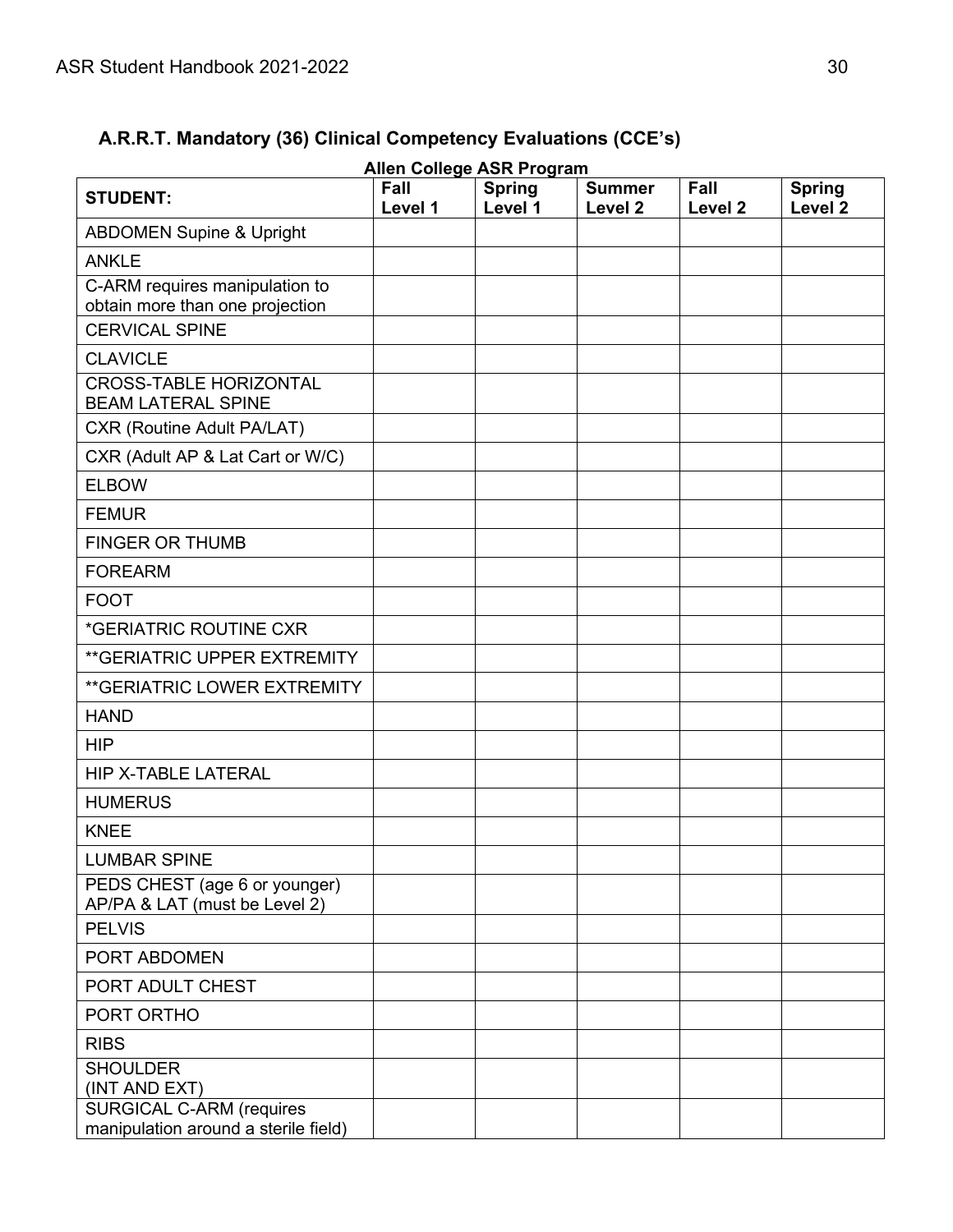| <b>STUDENT:</b>                                                                             | Fall<br>Level 1 | <b>Spring</b><br>Level 1 | <b>Summer</b><br>Level 2 | Fall<br>Level 2 | <b>Spring</b><br>Level <sub>2</sub> |
|---------------------------------------------------------------------------------------------|-----------------|--------------------------|--------------------------|-----------------|-------------------------------------|
| TIB/FIB                                                                                     |                 |                          |                          |                 |                                     |
| <i><b>*TRAUMA LOWER EXTREMITY</b></i>                                                       |                 |                          |                          |                 |                                     |
| <i><b>*TRAUMA SHOULDER or</b></i><br><b>HUMERUS</b><br>(axial, scapulary, or transthoracic) |                 |                          |                          |                 |                                     |
| <b>*TRAUMA UPPER EXTREMITY</b><br>(not shoulder) (not finger)                               |                 |                          |                          |                 |                                     |
| <b>THORACIC SPINE</b>                                                                       |                 |                          |                          |                 |                                     |
| <b>WRIST</b>                                                                                |                 |                          |                          |                 |                                     |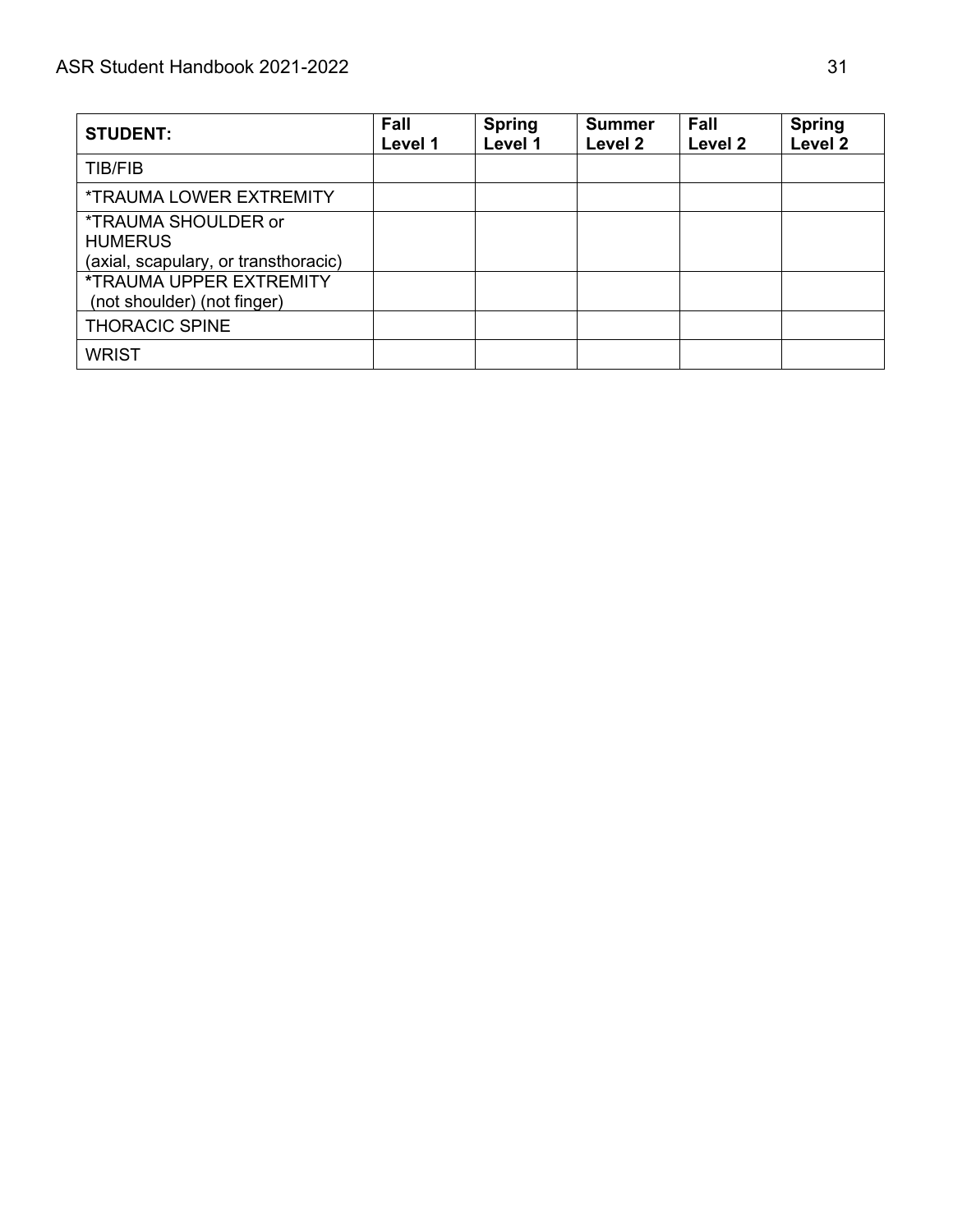# **A.R.R.T. Electives (34) Clinical Competency Evaluations (CCE's)**

<span id="page-31-0"></span>

|                                                               |                 | <b>Allen College ASR Program</b> |                                     |                 |                                     |
|---------------------------------------------------------------|-----------------|----------------------------------|-------------------------------------|-----------------|-------------------------------------|
| <b>STUDENT:</b>                                               | Fall<br>Level 1 | <b>Spring</b><br>Level 1         | <b>Summer</b><br>Level <sub>2</sub> | Fall<br>Level 2 | <b>Spring</b><br>Level <sub>2</sub> |
| <b>AC JOINTS</b>                                              |                 |                                  |                                     |                 |                                     |
| <b>ARTHROGRAM</b>                                             |                 |                                  |                                     |                 |                                     |
| <b>CALCANEUS</b>                                              |                 |                                  |                                     |                 |                                     |
| <b>CONTRAST ENEMA</b>                                         |                 |                                  |                                     |                 |                                     |
| CYSTOGRAPHY/VCUG                                              |                 |                                  |                                     |                 |                                     |
| <b>DECUB ABDOMEN</b>                                          |                 |                                  |                                     |                 |                                     |
| <b>DECUB CHEST</b>                                            |                 |                                  |                                     |                 |                                     |
| <b>ERCP</b>                                                   |                 |                                  |                                     |                 |                                     |
| <b>ESOPHAGRAM</b>                                             |                 |                                  |                                     |                 |                                     |
| FACIAL BONES (minimum 2 projections)                          |                 |                                  |                                     |                 |                                     |
| <b>HYSTEROSALPINGOGRAPHY</b>                                  |                 |                                  |                                     |                 |                                     |
| <b>INTRAVENOUS UROGRAPHY</b>                                  |                 |                                  |                                     |                 |                                     |
| MANDIBLE (minimum 2 projections)                              |                 |                                  |                                     |                 |                                     |
| <b>MYELOGRAM</b>                                              |                 |                                  |                                     |                 |                                     |
| NASAL BONES (minimum 2 projections)                           |                 |                                  |                                     |                 |                                     |
| <b>ORBITS</b> (minimum 2 projections)                         |                 |                                  |                                     |                 |                                     |
| <b>PATELLA</b>                                                |                 |                                  |                                     |                 |                                     |
| PEDS. ABDOMEN<br>(age 6 or younger) (must be Level 2)         |                 |                                  |                                     |                 |                                     |
| PEDS. LOWER EXTREMITY                                         |                 |                                  |                                     |                 |                                     |
| (age 6 or younger) (must be Level 2)<br>PEDS. PORTABLE STUDY  |                 |                                  |                                     |                 |                                     |
| (age 6 or younger) (must be Level 2)                          |                 |                                  |                                     |                 |                                     |
| PEDS. UPPER EXTREMITY<br>(age 6 or younger) (must be Level 2) |                 |                                  |                                     |                 |                                     |
| SACRUM/COCCYX                                                 |                 |                                  |                                     |                 |                                     |
| <b>SCAPULA</b>                                                |                 |                                  |                                     |                 |                                     |
| <b>SCOLIOSIS</b>                                              |                 |                                  |                                     |                 |                                     |
| <b>SI JOINTS</b>                                              |                 |                                  |                                     |                 |                                     |
| SINUSES (minimum 2 projections)                               |                 |                                  |                                     |                 |                                     |
| SKULL (minimum 2 projections)                                 |                 |                                  |                                     |                 |                                     |
| <b>STUDENT:</b>                                               | Fall<br>Level 1 | <b>Spring</b><br>Level 1         | <b>Summer</b><br>Level 2            | Fall<br>Level 2 | <b>Spring</b><br>Level <sub>2</sub> |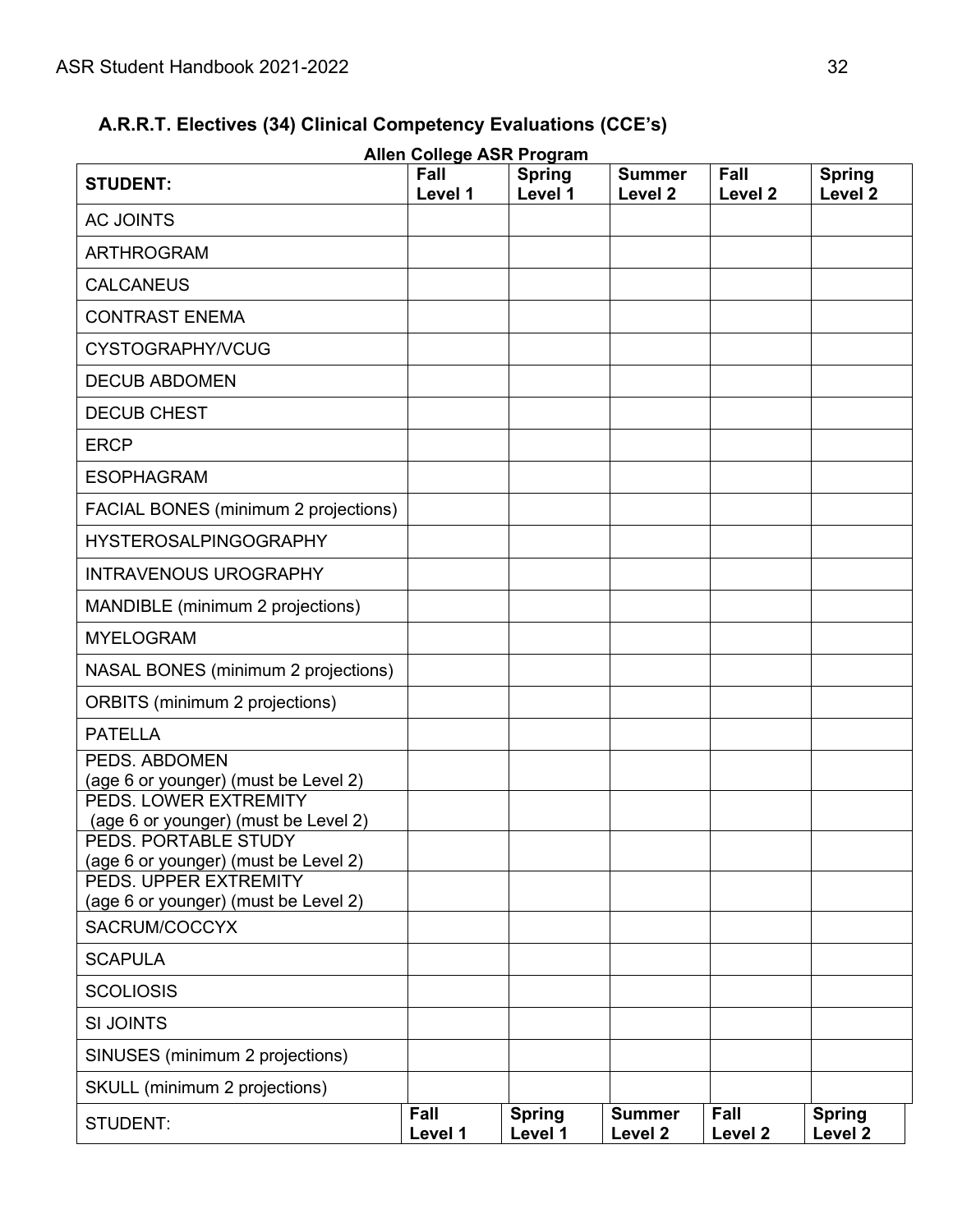| <b>SMALL BOWEL SERIES</b>                           |  |  |  |
|-----------------------------------------------------|--|--|--|
| <b>SOFT TISSUE NECK</b>                             |  |  |  |
| <b>STERNUM</b>                                      |  |  |  |
| TEMPOROMANDIBULAR JOINTS<br>(minimum 2 projections) |  |  |  |
| <b>TOE</b>                                          |  |  |  |
| <b>UGI SERIES</b>                                   |  |  |  |
| <b>ZYGOMATIC ARCHES</b><br>(minimum 2 projections)  |  |  |  |

**Students must place this checklist in their clinical binder and take to all clinical rotations. Preceptors must date and initial when a CCE is successfully completed.**

**A total of 3 CCE's from the mandatory list must be completed by the end of Fall Level I RA:135.**

**A total of 10 CCE's from the mandatory list must be completed by the end of Spring Level I RA:145**

**A total of 18 CCE's from the mandatory list and a total of 5 CCE's from the elective list must be completed by the end of Summer Level II RA:255**

**A total of 25 CCE's from the mandatory list and a total of 10 CCE's from the elective list must be completed by the end of Fall Level II RA:265**

**A total of 36 CCE's from the mandatory list and a total of 15 CCE's from the elective list must be completed by the end of Spring Level II RA:275.** Each successfully completed elective CCE that exceeds the minimum 15 total required will receive 1% extra credit applied to the total CCE grade in the RA:275 Professional Development Practicum course.

**Elective list additional requirements:**

- **Contrast Enema or UGI must be completed, plus one additional fluoro study.**
- **One comp must be from the head (skull, sinus, facial bones, nasal bones, orbits, zygomatic arches, TMJ, or mandible)**

**Please refer to your current Practicum Syllabus and ASR Student Handbook for further information.**

Mini c-arm procedures cannot be used as a CCE.

**\*Per the ARRT: Trauma** is considered a serious injury or shock to the body. Modifications may include variations in positioning, minimal movement of the body part, etc.

\*\***Per the ARRT the geriatric patient** is defined as at least 65 years old and physically or cognitively impaired as a result of aging.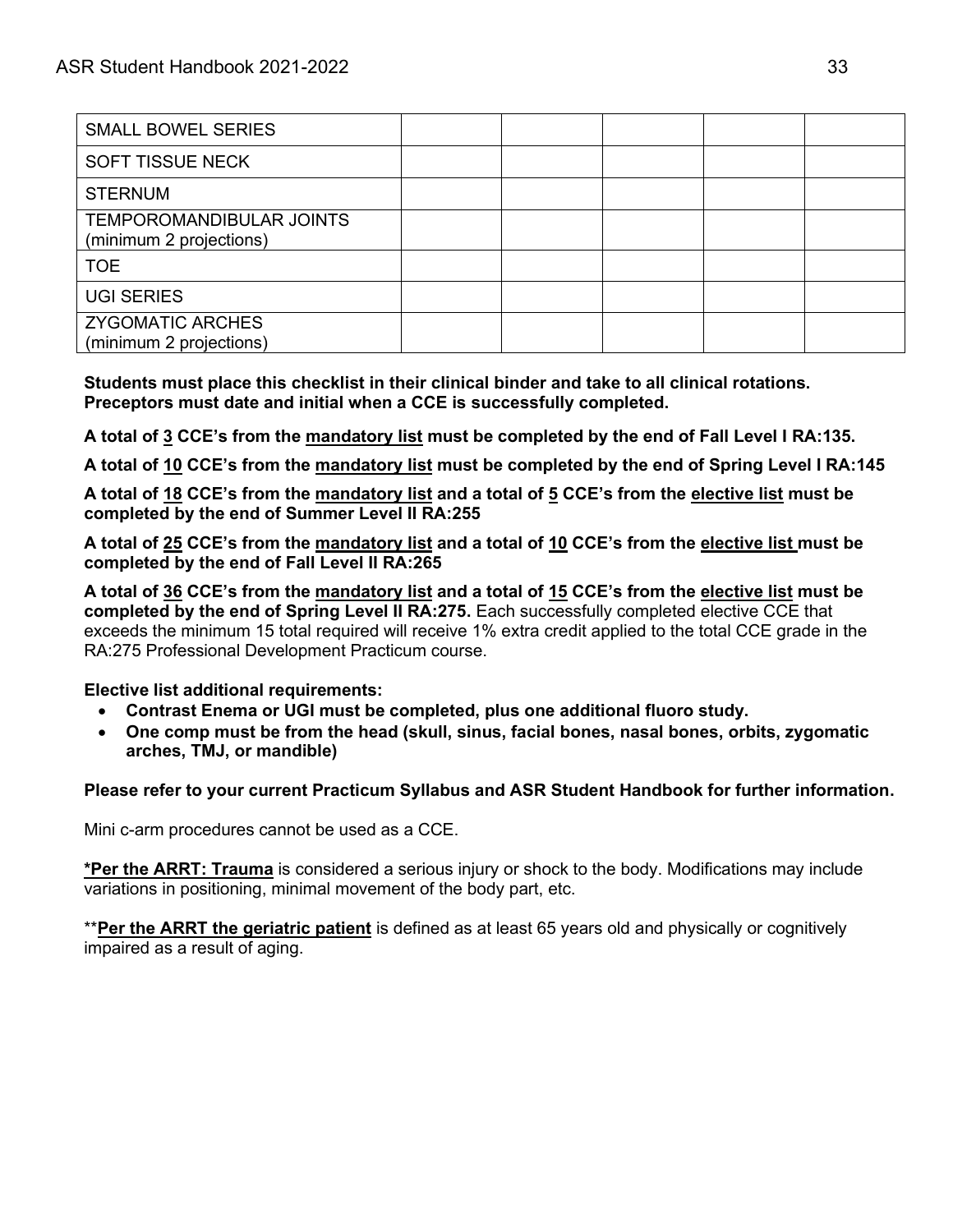# <span id="page-33-0"></span>**A.R.R.T. Mandatory (35) 2022-2024 class Clinical Competency Evaluations (CCE's)**

|                                                                         |                 | <b>Allen College ASR Program</b> |                          |                            |                                     |
|-------------------------------------------------------------------------|-----------------|----------------------------------|--------------------------|----------------------------|-------------------------------------|
| <b>STUDENT:</b>                                                         | Fall<br>Level 1 | <b>Spring</b><br>Level 1         | <b>Summer</b><br>Level 2 | Fall<br>Level <sub>2</sub> | <b>Spring</b><br>Level <sub>2</sub> |
| <b>ABDOMEN Supine &amp; Upright</b>                                     |                 |                                  |                          |                            |                                     |
| <b>ANKLE</b>                                                            |                 |                                  |                          |                            |                                     |
| C-ARM requires manipulation to<br>obtain more than one projection       |                 |                                  |                          |                            |                                     |
| <b>CERVICAL SPINE</b>                                                   |                 |                                  |                          |                            |                                     |
| <b>CLAVICLE</b>                                                         |                 |                                  |                          |                            |                                     |
| <b>CROSS-TABLE HORIZONTAL</b><br><b>BEAM LATERAL SPINE</b>              |                 |                                  |                          |                            |                                     |
| <b>CXR (Routine Adult PA/LAT)</b>                                       |                 |                                  |                          |                            |                                     |
| CXR (Adult AP & Lat Cart or W/C)                                        |                 |                                  |                          |                            |                                     |
| <b>ELBOW</b>                                                            |                 |                                  |                          |                            |                                     |
| <b>FEMUR</b>                                                            |                 |                                  |                          |                            |                                     |
| <b>FINGER OR THUMB</b>                                                  |                 |                                  |                          |                            |                                     |
| <b>FOREARM</b>                                                          |                 |                                  |                          |                            |                                     |
| <b>FOOT</b>                                                             |                 |                                  |                          |                            |                                     |
| **GERIATRIC ROUTINE CXR                                                 |                 |                                  |                          |                            |                                     |
| ** GERIATRIC UPPER or LOWER<br>EXTREMITY (not hip)                      |                 |                                  |                          |                            |                                     |
| <b>HAND</b>                                                             |                 |                                  |                          |                            |                                     |
| <b>HIP</b>                                                              |                 |                                  |                          |                            |                                     |
| <b>HIP X-TABLE LATERAL</b>                                              |                 |                                  |                          |                            |                                     |
| <b>HUMERUS</b>                                                          |                 |                                  |                          |                            |                                     |
| <b>KNEE</b>                                                             |                 |                                  |                          |                            |                                     |
| <b>LUMBAR SPINE</b>                                                     |                 |                                  |                          |                            |                                     |
| PEDS CHEST (age 6 or younger)<br>AP/PA & LAT (must be Level 2)          |                 |                                  |                          |                            |                                     |
| <b>PELVIS</b>                                                           |                 |                                  |                          |                            |                                     |
| PORT ABDOMEN                                                            |                 |                                  |                          |                            |                                     |
| PORT ADULT CHEST                                                        |                 |                                  |                          |                            |                                     |
| PORT ORTHO                                                              |                 |                                  |                          |                            |                                     |
| <b>RIBS</b>                                                             |                 |                                  |                          |                            |                                     |
| <b>SHOULDER</b><br>(INT AND EXT)                                        |                 |                                  |                          |                            |                                     |
| <b>SURGICAL C-ARM (requires</b><br>manipulation around a sterile field) |                 |                                  |                          |                            |                                     |
| <b>TIB/FIB</b>                                                          |                 |                                  |                          |                            |                                     |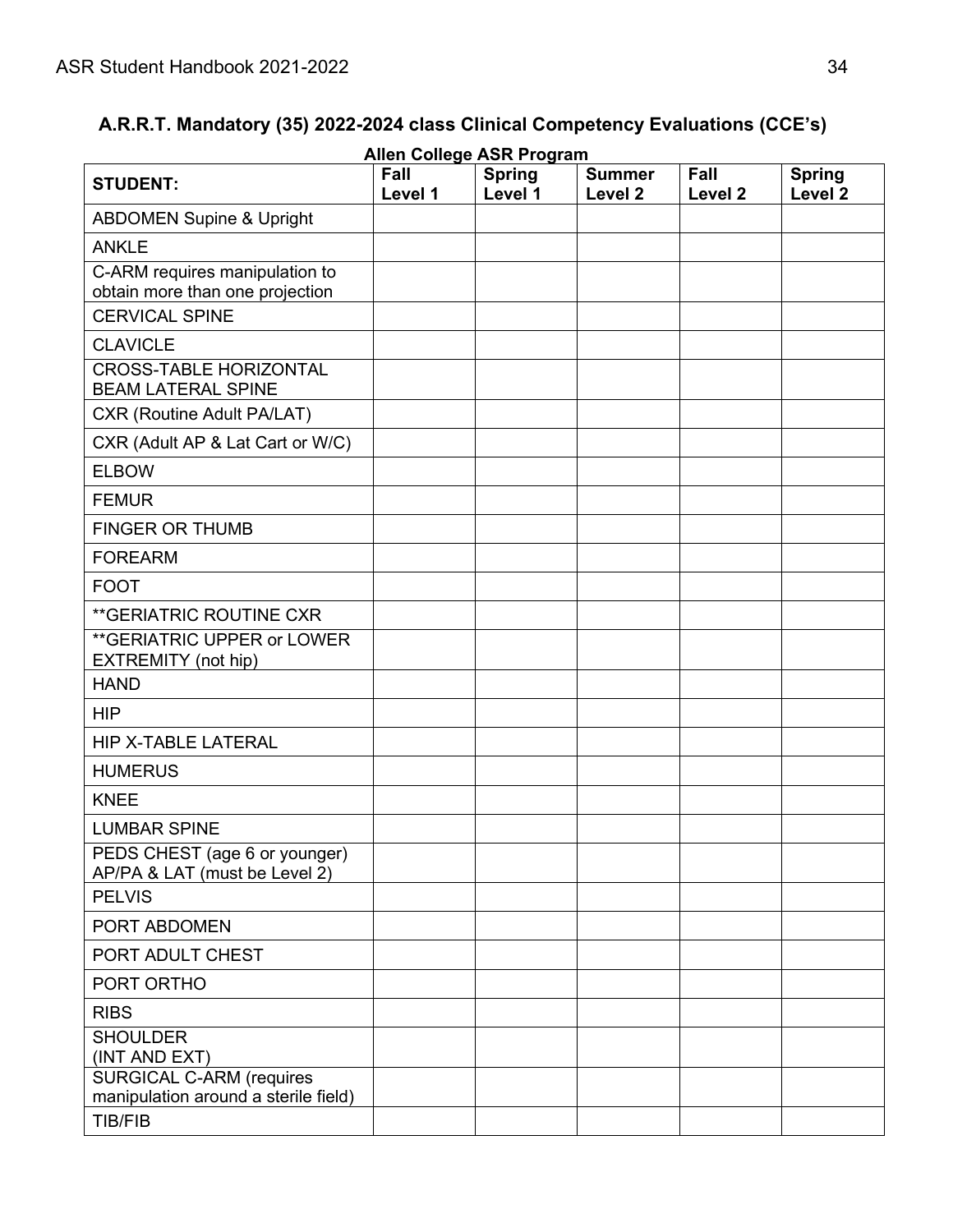| <b>STUDENT:</b>                                                        | <b>Fall</b><br>Level 1 | <b>Spring</b><br>Level 1 | <b>Summer</b><br>Level 2 | Fall<br>Level 2 | <b>Spring</b><br>Level <sub>2</sub> |
|------------------------------------------------------------------------|------------------------|--------------------------|--------------------------|-----------------|-------------------------------------|
| <b>*TRAUMA LOWER EXTREMITY</b>                                         |                        |                          |                          |                 |                                     |
| *TRAUMA SHOULDER or<br><b>HUMERUS</b>                                  |                        |                          |                          |                 |                                     |
| (axial, scapulary, or transthoracic)<br><b>*TRAUMA UPPER EXTREMITY</b> |                        |                          |                          |                 |                                     |
| (not shoulder) (not finger)                                            |                        |                          |                          |                 |                                     |
| <b>THORACIC SPINE</b>                                                  |                        |                          |                          |                 |                                     |
| <b>WRIST</b>                                                           |                        |                          |                          |                 |                                     |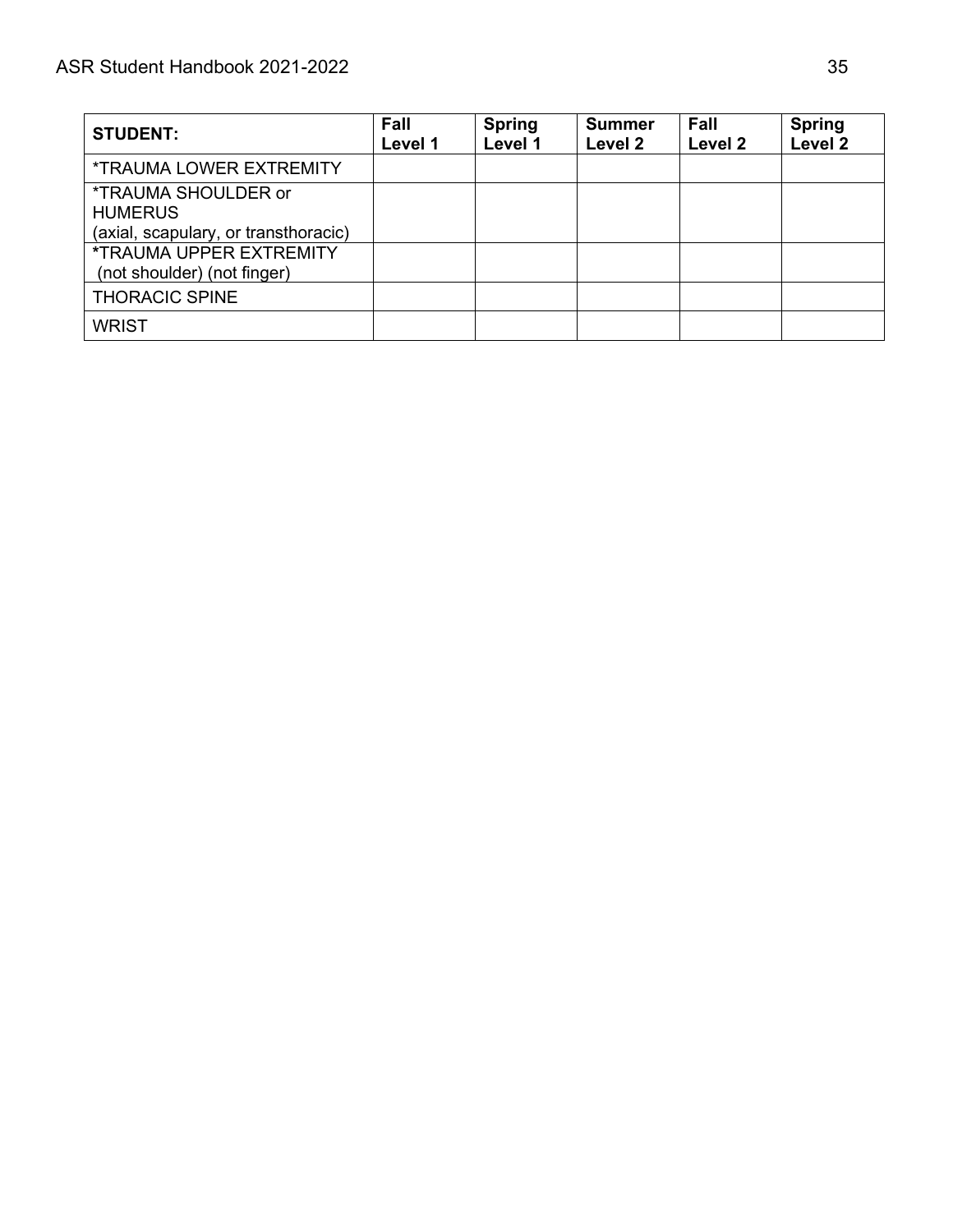# **A.R.R.T. Electives (35) 2022-2024 class Clinical Competency Evaluations (CCE's)**

<span id="page-35-0"></span>

|                                                                       |                 | <b>Allen College ASR Program</b> |                                     |                            |                                     |
|-----------------------------------------------------------------------|-----------------|----------------------------------|-------------------------------------|----------------------------|-------------------------------------|
| <b>STUDENT:</b>                                                       | Fall<br>Level 1 | <b>Spring</b><br>Level 1         | <b>Summer</b><br>Level <sub>2</sub> | Fall<br>Level <sub>2</sub> | <b>Spring</b><br>Level <sub>2</sub> |
| <b>AC JOINTS</b>                                                      |                 |                                  |                                     |                            |                                     |
| <b>ARTHROGRAM</b>                                                     |                 |                                  |                                     |                            |                                     |
| <b>CALCANEUS</b>                                                      |                 |                                  |                                     |                            |                                     |
| <b>CONTRAST ENEMA</b>                                                 |                 |                                  |                                     |                            |                                     |
| CYSTOGRAPHY/VCUG                                                      |                 |                                  |                                     |                            |                                     |
| <b>DECUB ABDOMEN</b>                                                  |                 |                                  |                                     |                            |                                     |
| <b>DECUB CHEST</b>                                                    |                 |                                  |                                     |                            |                                     |
| <b>ERCP</b>                                                           |                 |                                  |                                     |                            |                                     |
| <b>ESOPHAGRAM</b>                                                     |                 |                                  |                                     |                            |                                     |
| FACIAL BONES (minimum 2 projections)                                  |                 |                                  |                                     |                            |                                     |
| Geriatric Hip or Spine                                                |                 |                                  |                                     |                            |                                     |
| <b>HYSTEROSALPINGOGRAPHY</b>                                          |                 |                                  |                                     |                            |                                     |
| <b>INTRAVENOUS UROGRAPHY</b>                                          |                 |                                  |                                     |                            |                                     |
| MANDIBLE (minimum 2 projections)                                      |                 |                                  |                                     |                            |                                     |
| <b>MYELOGRAM</b>                                                      |                 |                                  |                                     |                            |                                     |
| NASAL BONES (minimum 2 projections)                                   |                 |                                  |                                     |                            |                                     |
| <b>ORBITS</b> (minimum 2 projections)                                 |                 |                                  |                                     |                            |                                     |
| <b>PATELLA</b>                                                        |                 |                                  |                                     |                            |                                     |
| PEDS. ABDOMEN<br>(age 6 or younger) (must be Level 2)                 |                 |                                  |                                     |                            |                                     |
| PEDS. PORTABLE STUDY                                                  |                 |                                  |                                     |                            |                                     |
| (age 6 or younger) (must be Level 2)<br>PEDS.UPPER or LOWER EXTREMITY |                 |                                  |                                     |                            |                                     |
| (age 6 or younger) (must be Level 2)                                  |                 |                                  |                                     |                            |                                     |
| SACRUM/COCCYX                                                         |                 |                                  |                                     |                            |                                     |
| <b>SCAPULA</b>                                                        |                 |                                  |                                     |                            |                                     |
| <b>SCOLIOSIS</b>                                                      |                 |                                  |                                     |                            |                                     |
| <b>SI JOINTS</b>                                                      |                 |                                  |                                     |                            |                                     |
| SINUSES (minimum 2 projections)                                       |                 |                                  |                                     |                            |                                     |
| SKULL (minimum 2 projections)                                         |                 |                                  |                                     |                            |                                     |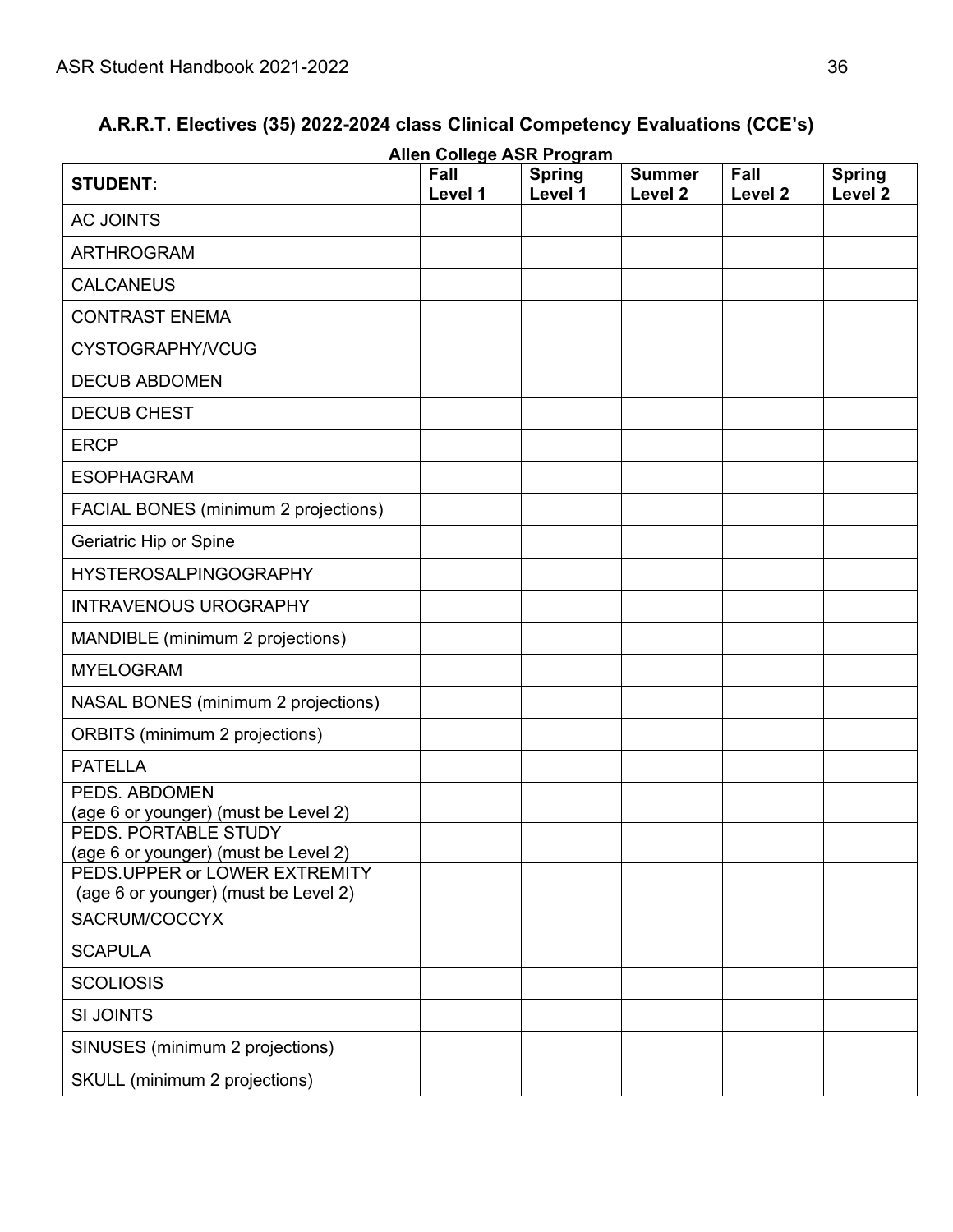| STUDENT:                                                   | <b>Fall</b><br>Level 1 | <b>Spring</b><br>Level 1 | <b>Summer</b><br>Level 2 | Fall<br>Level 2 | <b>Spring</b><br>Level <sub>2</sub> |
|------------------------------------------------------------|------------------------|--------------------------|--------------------------|-----------------|-------------------------------------|
| <b>SMALL BOWEL SERIES</b>                                  |                        |                          |                          |                 |                                     |
| <b>SOFT TISSUE NECK</b>                                    |                        |                          |                          |                 |                                     |
| Sternoclavicular Joints                                    |                        |                          |                          |                 |                                     |
| <b>STERNUM</b>                                             |                        |                          |                          |                 |                                     |
| <b>TEMPOROMANDIBULAR JOINTS</b><br>(minimum 2 projections) |                        |                          |                          |                 |                                     |
| <b>TOE</b>                                                 |                        |                          |                          |                 |                                     |
| <b>UGI SERIES</b>                                          |                        |                          |                          |                 |                                     |
| <b>ZYGOMATIC ARCHES</b><br>(minimum 2 projections)         |                        |                          |                          |                 |                                     |

**The student must place this checklist in their clinical binder and take to all clinical rotations. Preceptors must date and initial when a CCE is successfully completed.**

**A total of 3 CCE's from the mandatory list must be completed by the end of Fall Level I RA:135.**

**A total of 10 CCE's from the mandatory list must be completed by the end of Spring Level I RA:145**

**A total of 18 CCE's from the mandatory list and a total of 5 CCE's from the elective list must be completed by the end of Summer Level II RA:255**

**A total of 25 CCE's from the mandatory list and a total of 10 CCE's from the elective list must be completed by the end of Fall Level II RA:265**

**A total of 36 CCE's from the mandatory list and a total of 15 CCE's from the elective list must be completed by the end of Spring Level II RA:275.** Each successfully completed elective CCE that exceeds the minimum 15 total required will receive 1% extra credit applied to the total CCE grade in the RA:275 Professional Development Practicum course.

**Elective list additional requirements no later than the end of RA275:**

- **Two fluoroscopy comps on the elective list must be completed.**
- **One comp must be from the head (skull, sinus, facial bones, nasal bones, orbits, zygomatic arches, TMJ, or mandible).**

**Please refer to the current Practicum course Syllabus and the ASR Student Handbook for further information.**

Mini c-arm procedures cannot be used as a CCE.

**\*Per the ARRT: Trauma** is considered a serious injury or shock to the body. Modifications may include variations in positioning, minimal movement of the body part, etc.

\*\***Per the ARRT the geriatric patient** is defined as at least 65 years old and physically or cognitively impaired as a result of aging.

Per the ARRT: "One patient may be used to document more than one competency. However, each individual procedure may be used for only one competency" (ARRT, 2022).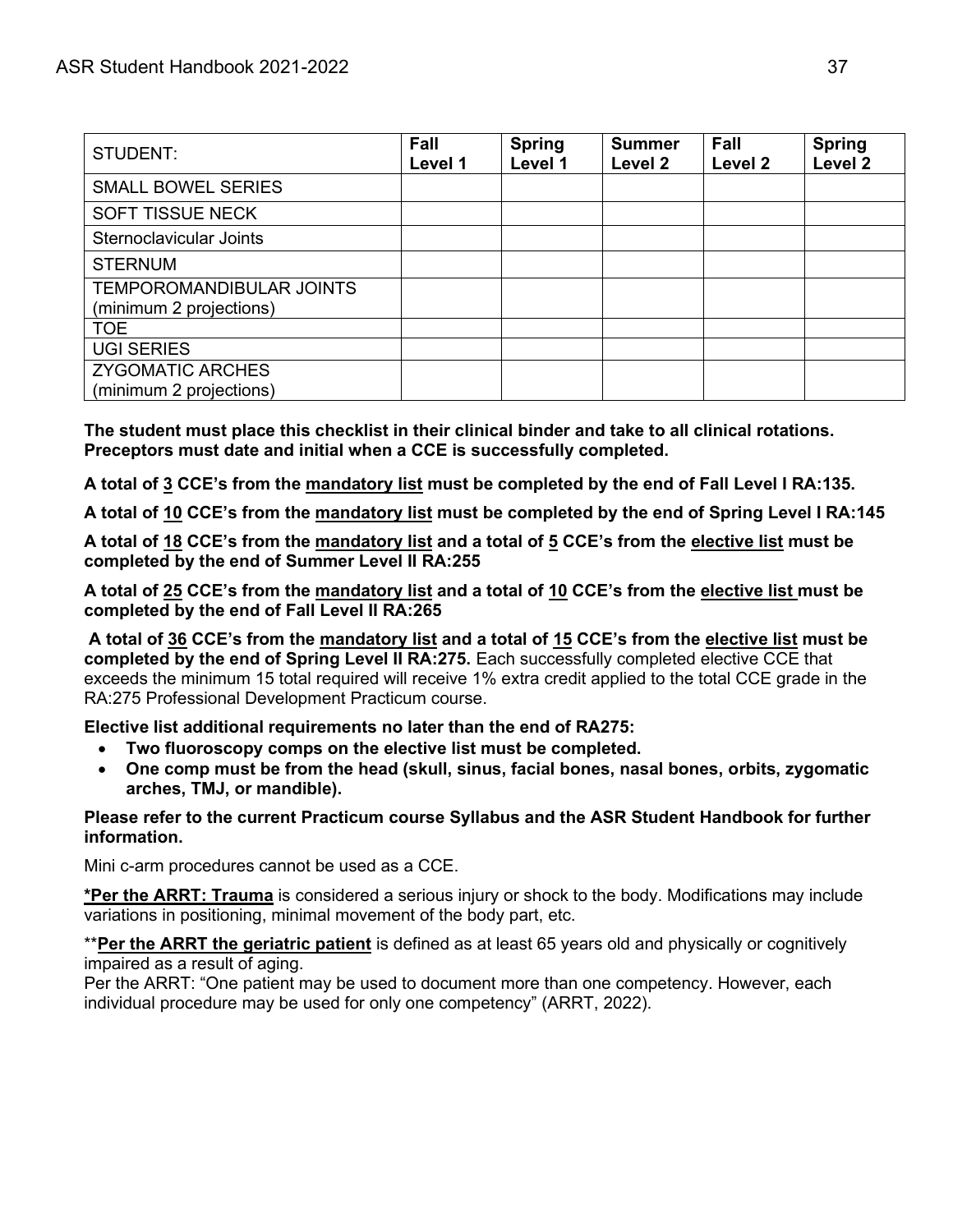# **Allen College ASR Program**

# <span id="page-37-0"></span>**Clinical Competency Evaluation**

| Student:                | <b>For Example Only</b> | DATE:            |  |
|-------------------------|-------------------------|------------------|--|
| Evaluator:              |                         |                  |  |
| Radiographic Procedure: |                         |                  |  |
| <b>Clinical Site</b>    |                         | Medical Record # |  |

**Standard:** The evaluator will rate the student's competencies according to the numbered rating scale: 4 = Above Average, 3 = Average, 2 = Below Average, 1 = Poor, 0 = Unacceptable

- A student will not receive a score of 3 if they must be reminded or corrected.
- The CCE must be repeated if any starred item receives a score of less than a 3.

|    | <b>PART I: Performance Objective:</b> Given a patient and the necessary requisition and<br>radiographic room, the student should have: |              |
|----|----------------------------------------------------------------------------------------------------------------------------------------|--------------|
| 1. | Identified the procedure(s) to be performed and verified with Doctor's<br>order.                                                       |              |
| 2. | Identified the patient's location and mode of transportation.                                                                          |              |
| 3. | Acknowledged any pathological conditions and made any necessary<br>adjustments.                                                        |              |
| 4. | Acquired and documented on the requisition the appropriate clinical<br>history.                                                        |              |
| 5. | Provided a clean and orderly work area, set-up room and supplies<br>per procedure.                                                     |              |
| 6. | Selected the correct patient by using two identifiers                                                                                  |              |
|    |                                                                                                                                        | <b>SCORE</b> |

**PART II:** *Performance Objective:* Given a patient and the necessary radiographic equipment, the student should have:

| 1.  | Selected and correctly placed the appropriate cassette size and type.            |  |
|-----|----------------------------------------------------------------------------------|--|
| 2.  | Positioned the patient for the radiographic projection.                          |  |
| 3.  | Directed the central ray to the anatomic part.                                   |  |
| 4.  | Selected the proper source to image (SID) distance.                              |  |
| 5.  | Applied proper collimation.                                                      |  |
| 6.  | Marked the image appropriately.                                                  |  |
| 7.  | Applied proper radiation protection devices for the patient, self and<br>others. |  |
| 8.  | Instructed the patient in breathing technique.                                   |  |
| 9.  | Made the exposure while observing the patient.                                   |  |
| 10. | Removed artifacts from area of interest.                                         |  |
| 11. | Included all anatomical parts of interest on the film.                           |  |
| 12. | Labeled the image with the correct patient identification.                       |  |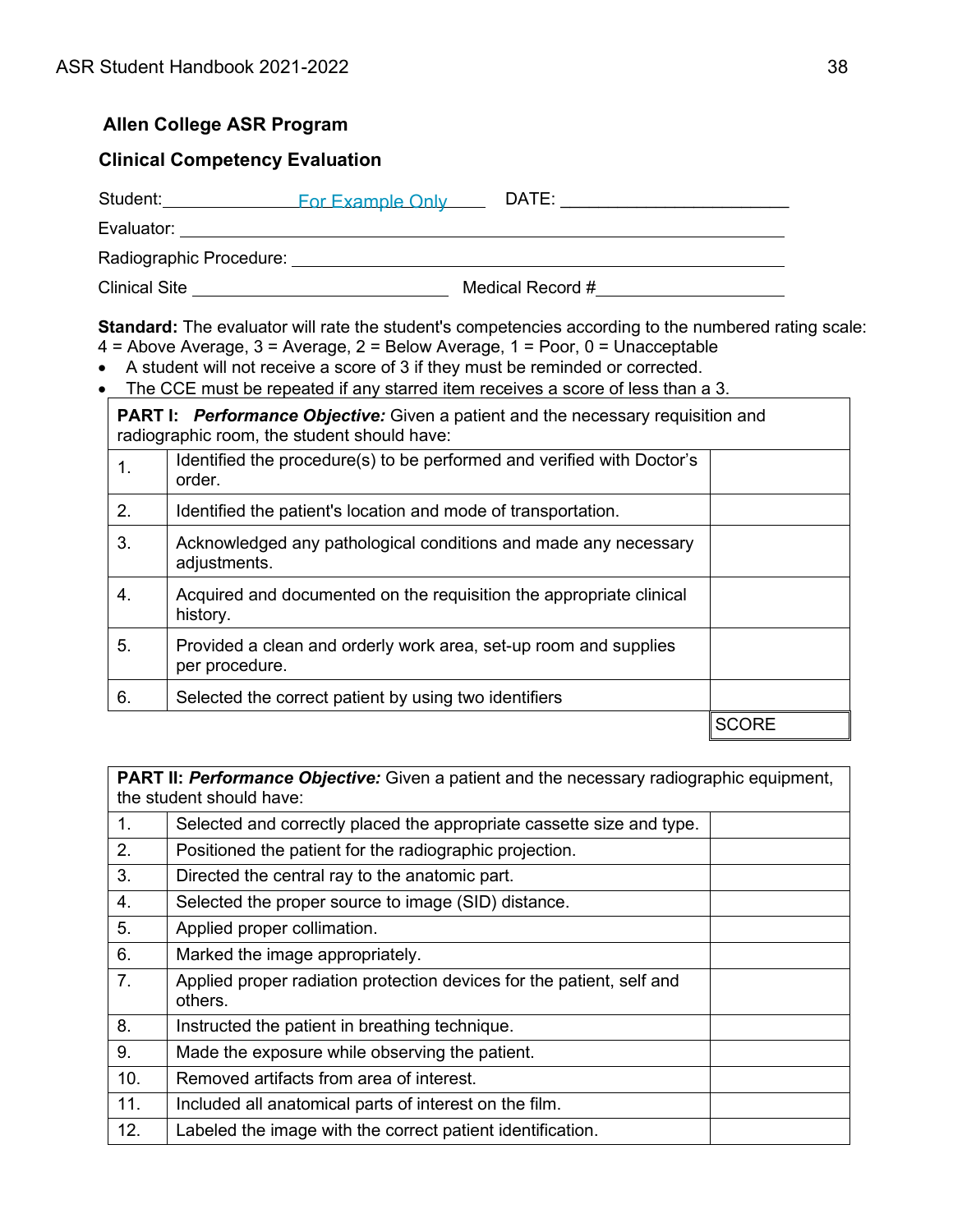| 13. | Produced an image without motion.                                                                     |  |
|-----|-------------------------------------------------------------------------------------------------------|--|
| 14. | Demonstrated accurate angle of the tube.                                                              |  |
| 15. | Selected the correct technique factors: kV, mA, time                                                  |  |
| 16. | Selected the proper focal spot size                                                                   |  |
| 17. | Selected the correct AEC cells and density control                                                    |  |
| 18. | Demonstrated the ability to critique the radiographs for diagnostic<br>image quality and positioning. |  |
|     |                                                                                                       |  |

**PART III:** *Performance Objective***:** Given a patient and the necessary radiographic equipment, the student should have: 1. Demonstrated respect for the patient's modesty. 2. Applied patient comfort procedures. 3. Demonstrated proper patient communication. 4. Accepted constructive criticism. 5. Demonstrated the ability to adapt to new situations.  $6.$  | Instilled confidence in the patient. 7. **Explained the exam to the patient.** 8. | Exhibited the self-confidence to perform this examination. SCORE: Example Only

**TOTAL POINTS (128 possible)**

 $N/A = 4$  points

**This CCE was completed under direct supervision (in the room while the procedure was being performed) by:**

**\_\_\_\_\_\_\_\_\_\_\_\_\_\_\_\_\_\_\_\_\_\_\_\_\_\_\_\_\_\_\_\_\_\_\_\_\_\_\_\_\_\_\_\_ Registered Technologist Signature**

**This CCE was discussed with the student:**

**\_\_\_\_\_\_\_\_\_\_\_\_\_\_\_\_\_\_\_\_\_\_\_\_\_\_\_\_\_\_\_\_\_\_\_\_\_\_\_\_\_\_\_\_\_\_\_\_\_\_\_\_\_ Student Signature**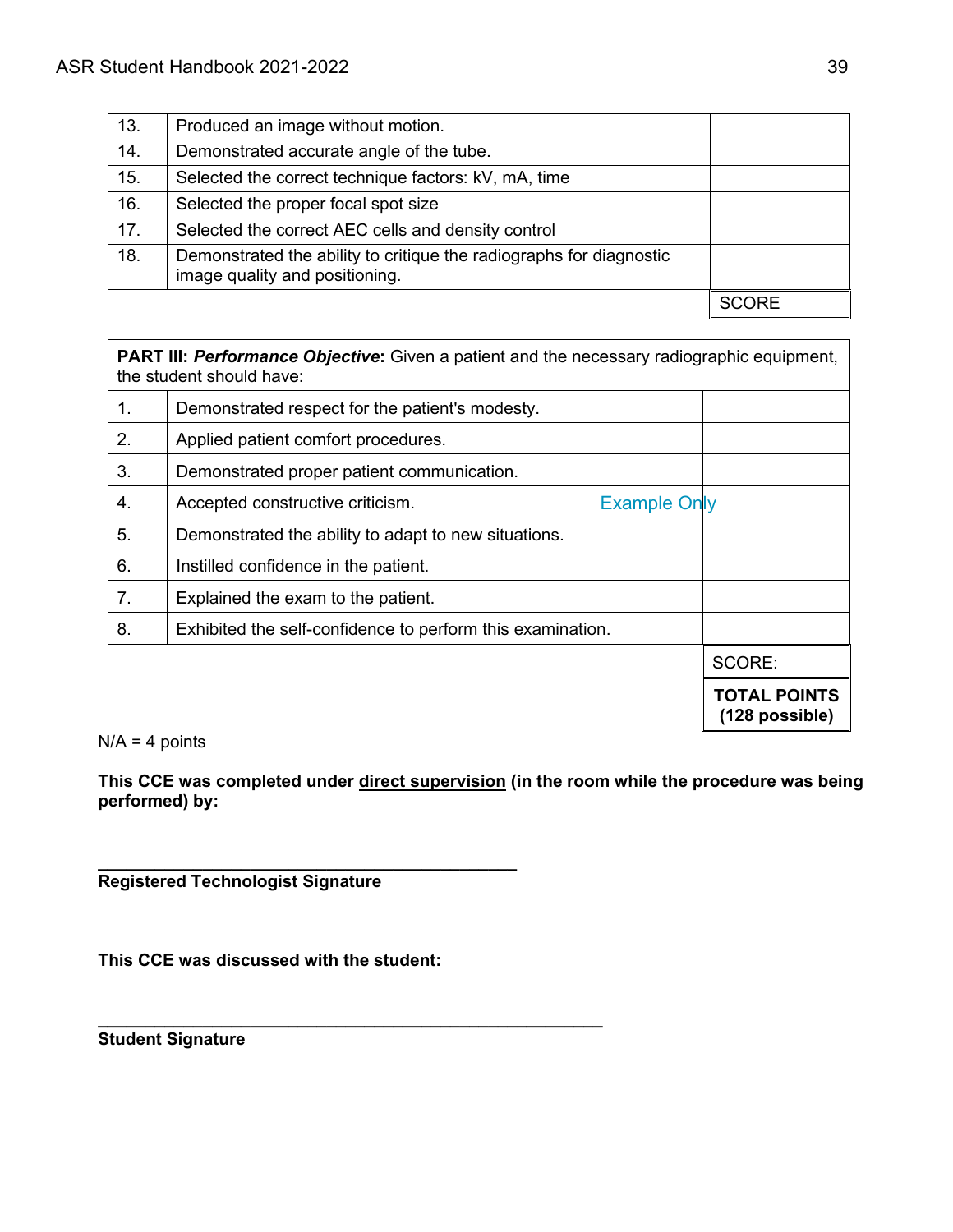|                 | $\frac{1}{2}$ . While it the similar sempetency Examation I chili performance expectively |                 |                 |                |
|-----------------|-------------------------------------------------------------------------------------------|-----------------|-----------------|----------------|
| 4 Above         | 3 Average                                                                                 | 2 Below         | 1 Poor          | 0              |
| average         |                                                                                           | Average         |                 | Unacceptable   |
|                 | The student                                                                               |                 | The student     |                |
| The student     | performed the                                                                             | The student had | had to be       | The student    |
| performed the   | objective but                                                                             | to be reminded  | reminded or     | had to be      |
| objective with  | may have taken                                                                            | or corrected on | corrected on    | reminded or    |
| the skill of an | more time to                                                                              | the objective.  | the objective.  | corrected on   |
| entry-level     | plan or organize                                                                          | The student     | The error       | the objective. |
| radiographer.   | their thoughts.                                                                           | understands the | would have      |                |
|                 | The pace and                                                                              | error and can   | resulted in a   |                |
|                 | organization                                                                              | explain how to  | repeat          |                |
|                 | may need                                                                                  | correct it.     | exposure if not |                |
|                 | improvement.                                                                              |                 | under direct    |                |
|                 |                                                                                           |                 | supervision.    |                |
|                 | A student will                                                                            |                 |                 |                |
|                 | not receive a 3                                                                           |                 |                 | The student    |
|                 | on an objective                                                                           |                 | The student     | does not       |
|                 | if they must be                                                                           |                 | understands     | understand     |
|                 | reminded or                                                                               |                 | the error and   | the error and  |
|                 | corrected.                                                                                |                 | can explain     | cannot explain |
|                 |                                                                                           |                 | how to correct  | how to correct |
|                 |                                                                                           |                 | it.             | it.            |

# <span id="page-39-0"></span>**Grading rubric for the Clinical Competency Evaluation Form performance objectives:**

(The CCE must be repeated if any starred performance objective receives a score of less than a 3.)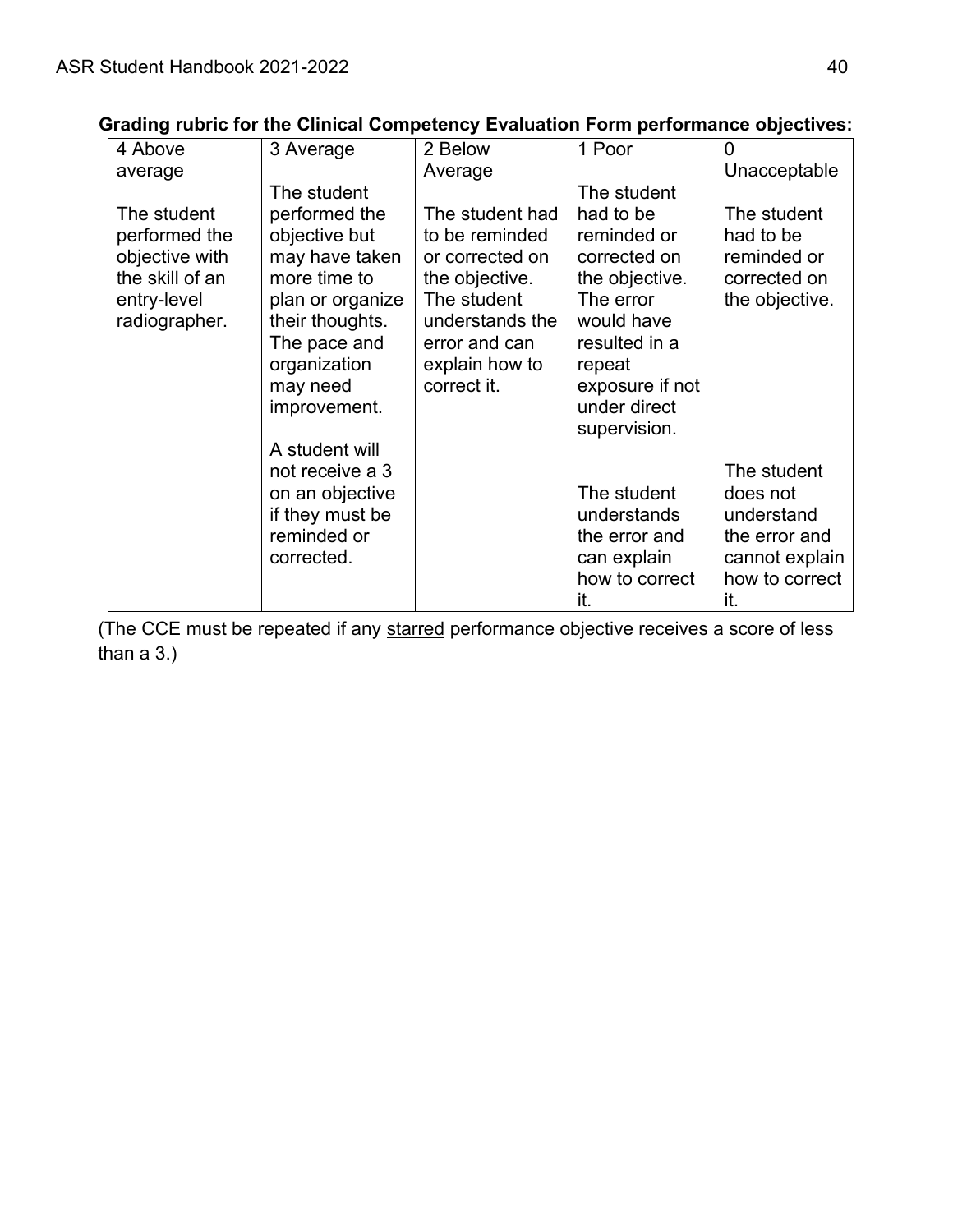| <b>Clinical Competency Evaluation Form Grading Scale:</b> |  |  |  |
|-----------------------------------------------------------|--|--|--|
|-----------------------------------------------------------|--|--|--|

<span id="page-40-0"></span>

| A            | $\mathsf C$ |
|--------------|-------------|
| $135 = 99\%$ | 106=78%     |
| $134 = 99$   | $105 = 77$  |
| $133 = 98$   | $104 = 76$  |
| $132 = 97$   | $103 = 76$  |
|              | $102 = 75$  |
| $A -$        | $C -$       |
| 131=96%      | $101 = 74%$ |
| $130 = 96$   | $100 = 74$  |
| $129 = 95$   | $99 = 73$   |
| $128 = 94$   | $98 = 72$   |
| $B+$         | D+          |
| 127=93%      | $97 = 71%$  |
| $126 = 93$   | $96 = 71$   |
| $125 = 92$   | $95 = 70$   |
| $124 = 91$   |             |
| $123 = 90$   |             |
| $122 = 90$   |             |
| B            | D           |
| 121=89%      | 94=69%      |
|              | $93 = 68$   |
| $120 = 88$   |             |
| $119 = 88$   | $92 = 68$   |
| $118 = 87$   | $91 = 67$   |
| $117 = 86$   |             |
| <b>B-</b>    | D-          |
| 116=85%      | 90=66%      |
| $115 = 85$   | $89 = 65$   |
| $114 = 84$   | $88 = 65$   |
| $113 = 83$   |             |
| $C+$         | F           |
| 112=82%      | 87=64%      |
| $111 = 82$   |             |
| $110 = 81$   |             |
| $109 = 80$   |             |
| $108 = 79$   |             |